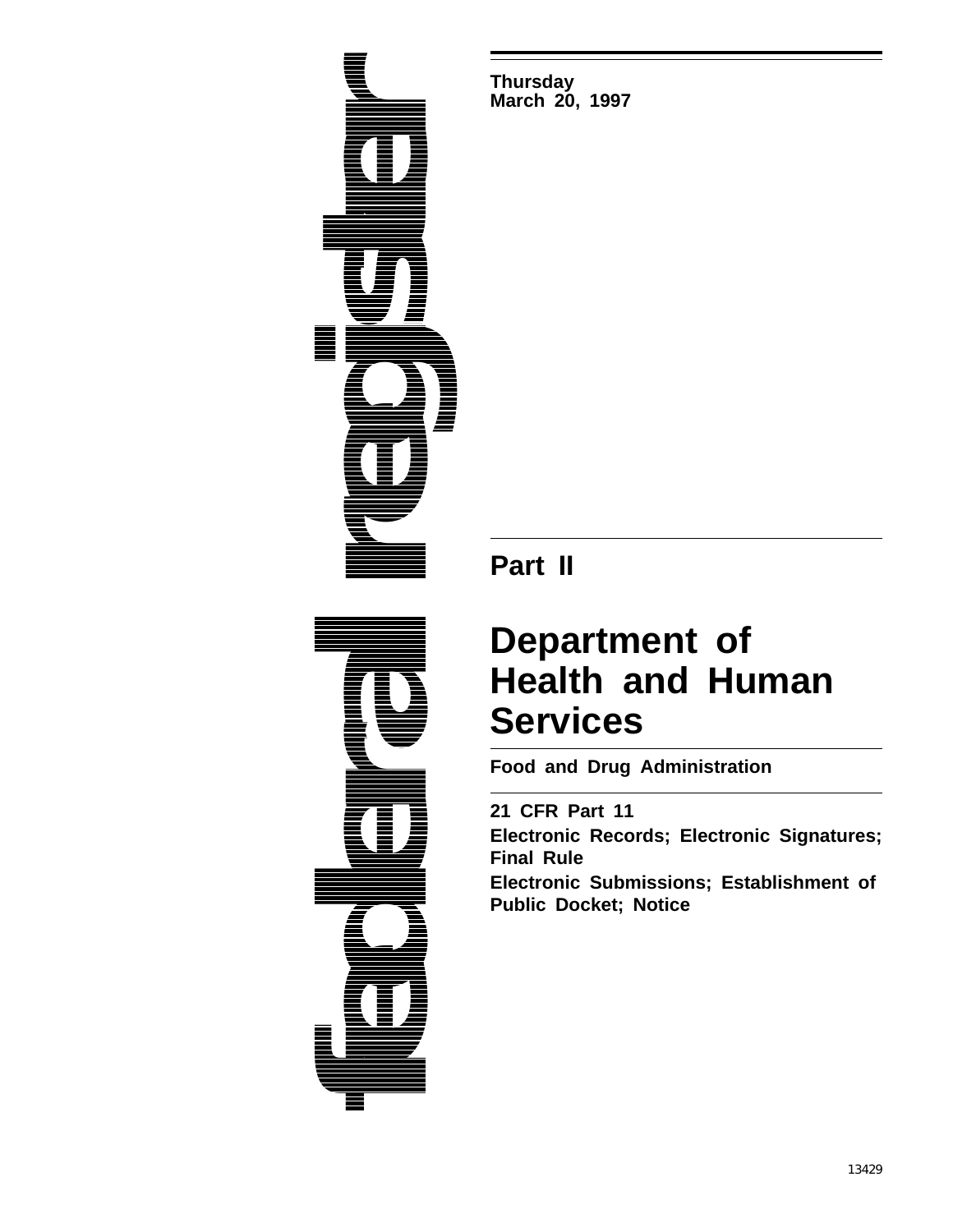# **DEPARTMENT OF HEALTH AND HUMAN SERVICES**

# **Food and Drug Administration**

**21 CFR Part 11**

**[Docket No. 92N–0251]**

# **RIN 0910–AA29**

# **Electronic Records; Electronic Signatures**

**AGENCY:** Food and Drug Administration, HHS.

# **ACTION:** Final rule.

**SUMMARY:** The Food and Drug Administration (FDA) is issuing regulations that provide criteria for acceptance by FDA, under certain circumstances, of electronic records, electronic signatures, and handwritten signatures executed to electronic records as equivalent to paper records and handwritten signatures executed on paper. These regulations, which apply to all FDA program areas, are intended to permit the widest possible use of electronic technology, compatible with FDA's responsibility to promote and protect public health. The use of electronic records as well as their submission to FDA is voluntary. Elsewhere in this issue of the **Federal Register**, FDA is publishing a document providing information concerning submissions that the agency is prepared to accept electronically .

**DATES:** Effective August 20, 1997. Submit written comments on the information collection provisions of this final rule by May 19, 1997.

**ADDRESSES:** Submit written comments on the information collection provisions of this final rule to the Dockets Management Branch (HFA–305), Food and Drug Administration, 12420 Parklawn Dr., rm. 1–23, Rockville, MD 20857.

The final rule is also available electronically via Internet: http:// www.fda.gov.

# **FOR FURTHER INFORMATION CONTACT:**

Paul J. Motise, Center for Drug Evaluation and Research (HFD– 325), Food and Drug Administration, 7520 Standish Pl., Rockville, MD 20855, 301–594– 1089. E-mail address via Internet: Motise@CDER.FDA.GOV, or

Tom M. Chin, Division of Compliance Policy (HFC–230), Food and Drug Administration, 5600 Fishers Lane, Rockville, MD 20857, 301–827– 0410. E-mail address via Internet: TChin@FDAEM.SSW.DHHS.GOV

**SUPPLEMENTARY INFORMATION:**

# **I. Background**

In 1991, members of the pharmaceutical industry met with the agency to determine how they could accommodate paperless record systems under the current good manufacturing practice (CGMP) regulations in parts  $\overline{2}10$ and 211 (21 CFR parts 210 and 211). FDA created a Task Force on Electronic Identification/Signatures to develop a uniform approach by which the agency could accept electronic signatures and records in all program areas. In a February 24, 1992, report, a task force subgroup, the Electronic Identification/ Signature Working Group, recommended publication of an advance notice of proposed rulemaking (ANPRM) to obtain public comment on the issues involved.

In the **Federal Register** of July 21, 1992 (57 FR 32185), FDA published the ANPRM, which stated that the agency was considering the use of electronic identification/signatures, and requested comments on a number of related topics and concerns. FDA received 53 comments on the ANPRM. In the **Federal Register** of August 31, 1994 (59 FR 45160), the agency published a proposed rule that incorporated many of the comments to the ANPRM, and requested that comments on the proposed regulation be submitted by November 29, 1994. A complete discussion of the options considered by FDA and other background information on the agency's policy on electronic records and electronic signatures can be found in the ANPRM and the proposed rule.

FDA received 49 comments on the proposed rule. The commenters represented a broad spectrum of interested parties: Human and veterinary pharmaceutical companies as well as biological products, medical device, and food interest groups, including 11 trade associations, 25 manufacturers, and 1 Federal agency.

## **II. Highlights of the Final Rule**

The final rule provides criteria under which FDA will consider electronic records to be equivalent to paper records, and electronic signatures equivalent to traditional handwritten signatures. Part 11 (21 CFR part 11) applies to any paper records required by statute or agency regulations and supersedes any existing paper record requirements by providing that electronic records may be used in lieu of paper records. Electronic signatures which meet the requirements of the rule will be considered to be equivalent to full handwritten signatures, initials, and other general signings required by agency regulations.

Section 11.2 provides that records may be maintained in electronic form and electronic signatures may be used in lieu of traditional signatures. Records and signatures submitted to the agency may be presented in an electronic form provided the requirements of part 11 are met and the records have been identified in a public docket as the type of submission the agency accepts in an electronic form. Unless records are identified in this docket as appropriate for electronic submission, only paper records will be regarded as official submissions.

Section 11.3 defines terms used in part 11, including the terms: Biometrics, closed system, open system, digital signature, electronic record, electronic signature, and handwritten signature.

Section 11.10 describes controls for closed systems, systems to which access is controlled by persons responsible for the content of electronic records on that system. These controls include measures designed to ensure the integrity of system operations and information stored in the system. Such measures include: (1) Validation; (2) the ability to generate accurate and complete copies of records; (3) archival protection of records; (4) use of computer-generated, time-stamped audit trails; (5) use of appropriate controls over systems documentation; and (6) a determination that persons who develop, maintain, or use electronic records and signature systems have the education, training, and experience to perform their assigned tasks.

Section 11.10 also addresses the security of closed systems and requires that: (1) System access be limited to authorized individuals; (2) operational system checks be used to enforce permitted sequencing of steps and events as appropriate; (3) authority checks be used to ensure that only authorized individuals can use the system, electronically sign a record, access the operation or computer system input or output device, alter a record, or perform operations; (4) device (e.g., terminal) checks be used to determine the validity of the source of data input or operation instruction; and (5) written policies be established and adhered to holding individuals accountable and responsible for actions initiated under their electronic signatures, so as to deter record and signature falsification.

Section 11.30 sets forth controls for open systems, including the controls required for closed systems in § 11.10 and additional measures such as document encryption and use of appropriate digital signature standards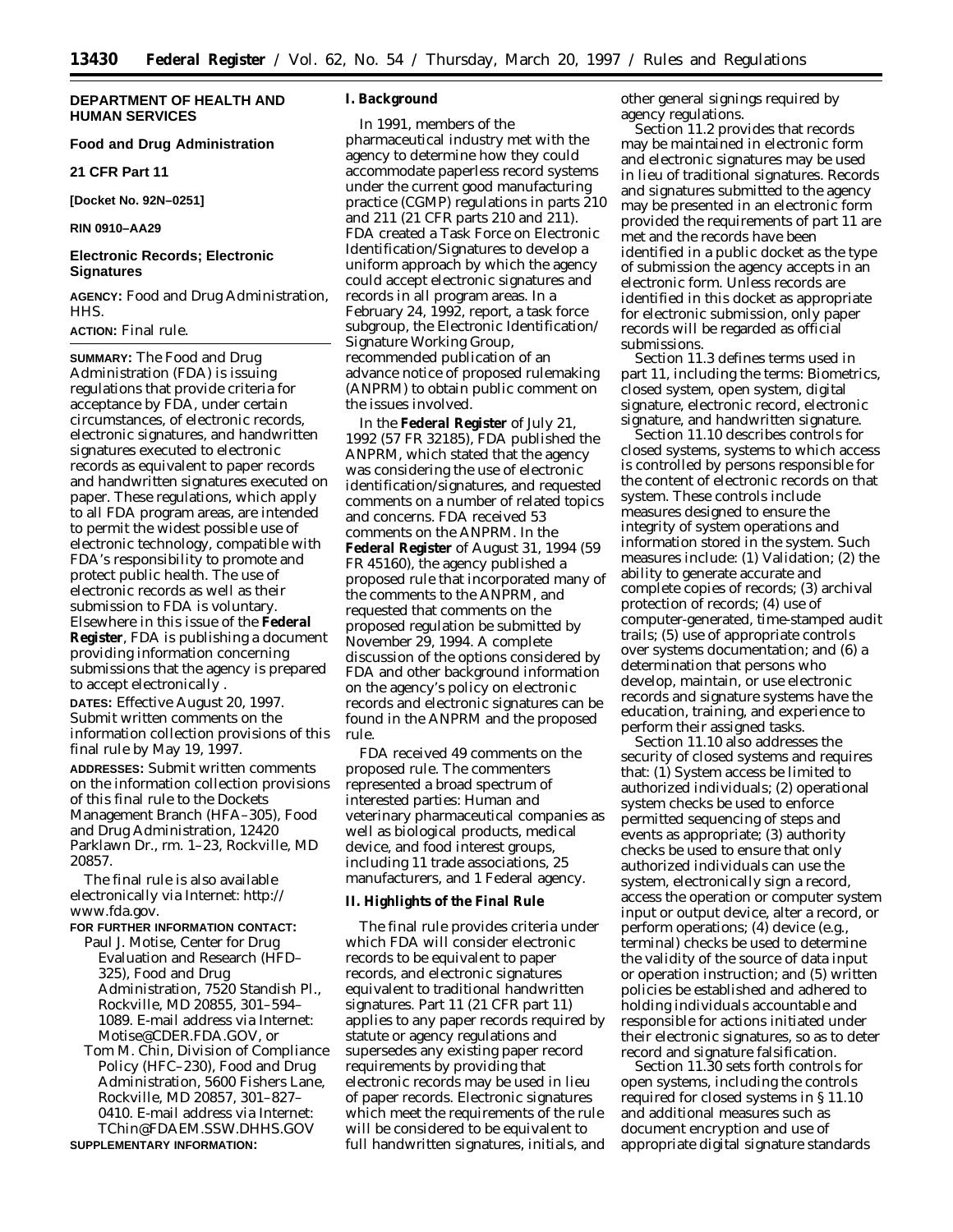to ensure record authenticity, integrity, and confidentiality.

Section 11.50 requires signature manifestations to contain information associated with the signing of electronic records. This information must include the printed name of the signer, the date and time when the signature was executed, and the meaning (such as review, approval, responsibility, and authorship) associated with the signature. In addition, this information is subject to the same controls as for electronic records and must be included in any human readable forms of the electronic record (such as electronic display or printout).

Under § 11.70, electronic signatures and handwritten signatures executed to electronic records must be linked to their respective records so that signatures cannot be excised, copied, or otherwise transferred to falsify an electronic record by ordinary means.

Under the general requirements for electronic signatures, at § 11.100, each electronic signature must be unique to one individual and must not be reused by, or reassigned to, anyone else. Before an organization establishes, assigns, certifies, or otherwise sanctions an individual's electronic signature, the organization shall verify the identity of the individual.

Section 11.200 provides that electronic signatures not based on biometrics must employ at least two distinct identification components such as an identification code and password. In addition, when an individual executes a series of signings during a single period of controlled system access, the first signing must be executed using all electronic signature components and the subsequent signings must be executed using at least one component designed to be used only by that individual. When an individual executes one or more signings not performed during a single period of controlled system access, each signing must be executed using all of the electronic signature components.

Electronic signatures not based on biometrics are also required to be used only by their genuine owners and administered and executed to ensure that attempted use of an individual's electronic signature by anyone else requires the collaboration of two or more individuals. This would make it more difficult for anyone to forge an electronic signature. Electronic signatures based upon biometrics must be designed to ensure that such signatures cannot be used by anyone other than the genuine owners.

Under § 11.300, electronic signatures based upon use of identification codes

in combination with passwords must employ controls to ensure security and integrity. The controls must include the following provisions: (1) The uniqueness of each combined identification code and password must be maintained in such a way that no two individuals have the same combination of identification code and password; (2) persons using identification codes and/ or passwords must ensure that they are periodically recalled or revised; (3) loss management procedures must be followed to deauthorize lost, stolen, missing, or otherwise potentially compromised tokens, cards, and other devices that bear or generate identification codes or password information; (4) transaction safeguards must be used to prevent unauthorized use of passwords and/or identification codes, and to detect and report any attempt to misuse such codes; (5) devices that bear or generate identification codes or password information, such as tokens or cards, must be tested initially and periodically to ensure that they function properly and have not been altered in an unauthorized manner.

## **III. Comments on the Proposed Rule**

# *A. General Comments*

1. Many comments expressed general support for the proposed rule. Noting that the proposal's regulatory approach incorporated several suggestions submitted by industry in comments on the ANPRM, a number of comments stated that the proposal is a good example of agency and industry cooperation in resolving technical issues.

Several comments also noted that both industry and the agency can realize significant benefits by using electronic records and electronic signatures, such as increasing the speed of information exchange, cost savings from the reduced need for storage space, reduced errors, data integration/trending, product improvement, manufacturing process streamlining, improved process control, reduced vulnerability of electronic signatures to fraud and abuse, and job creation in industries involved in electronic record and electronic signature technologies.

One comment noted that, when part 11 controls are satisfied, electronic signatures and electronic records have advantages over paper systems, advantages that include: (1) Having automated databases that enable more advanced searches of information, thus obviating the need for manual searches of paper records; (2) permitting information to be viewed from multiple

perspectives; (3) permitting determination of trends, patterns, and behaviors; and (4) avoiding initial and subsequent document misfiling that may result from human error.

There were several comments on the general scope and effect of proposed part 11. These comments noted that the final regulations will be viewed as a standard by other Government agencies, and may strongly influence the direction of electronic record and electronic signature technologies. One comment said that FDA's position on electronic signatures/electronic records is one of the most pressing issues for the pharmaceutical industry and has a significant impact on the industry's future competitiveness. Another comment said that the rule constitutes an important milestone along the Nation's information superhighway.

FDA believes that the extensive industry input and collaboration that went into formulating the final rule is representative of a productive partnership that will facilitate the use of advanced technologies. The agency acknowledges the potential benefits to be gained by electronic record/ electronic signature systems. The agency expects that the magnitude of these benefits should significantly outweigh the costs of making these systems, through compliance with part 11, reliable, trustworthy, and compatible with FDA's responsibility to promote and protect public health. The agency is aware of the potential impact of the rule, especially regarding the need to accommodate and encourage new technologies while maintaining the agency's ability to carry out its mandate to protect public health. The agency is also aware that other Federal agencies share the same concerns and are addressing the same issues as FDA; the agency has held informal discussions with other Federal agencies and participated in several interagency groups on electronic records/electronic signatures and information technology issues. FDA looks forward to exchanging information and experience with other agencies for mutual benefit and to promote a consistent Federal policy on electronic records and signatures. The agency also notes that benefits, such as the ones listed by the comments, will help to offset any system modification costs that persons may incur to achieve compliance with part 11.

## *B. Regulations Versus Guidelines*

2. Several comments addressed whether the agency's policy on electronic signatures and electronic records should be issued as a regulation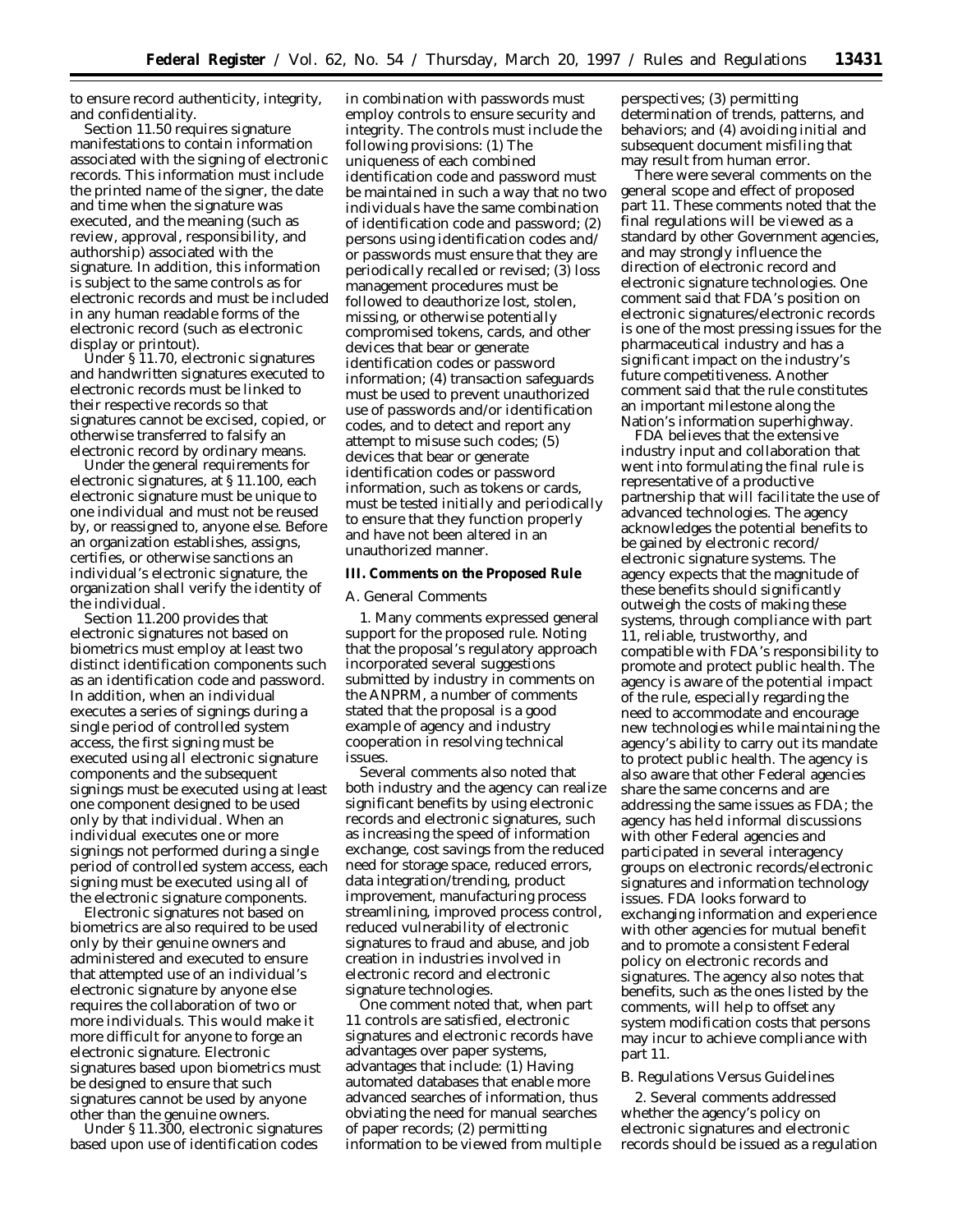or recommended in a guideline. Most comments supported a regulation, citing the need for a practical and workable approach for criteria to ensure that records can be stored in electronic form and are reliable, trustworthy, secure, accurate, confidential, and authentic. One comment specifically supported a single regulation covering all FDAregulated products to ensure consistent requirements across all product lines. Two comments asserted that the agency should only issue guidelines or ''make the regulations voluntary.'' One of these comments said that by issuing regulations, the agency is shifting from creating tools to enhance communication (technological quality) to creating tools for enforcement (compliance quality).

The agency remains convinced, as expressed in the preamble to the proposed rule (59 FR 45160 at 45165), that a policy statement, inspection guide, or other guidance would be an inappropriate means for enunciating a comprehensive policy on electronic signatures and records. FDA has concluded that regulations are necessary to establish uniform, enforceable, baseline standards for accepting electronic signatures and records. The agency believes, however, that supplemental guidance documents would be useful to address controls in greater detail than would be appropriate for regulations. Accordingly, the agency anticipates issuing supplemental guidance as needed and will afford all interested parties the opportunity to comment on the guidance documents.

The need for regulations is underscored by several opinions expressed in the comments. For example, one comment asserted that it should be acceptable for supervisors to remove the signatures of their subordinates from signed records and replace them with their own signatures. Although the agency does not object to the use of a supervisor's signature to endorse or confirm a subordinate's actions, removal of an original signature is an action the agency views as falsification. Several comments also argued that an electronic signature should consist of only a password, that passwords need not be unique, that it is acceptable for people to use passwords associated with their personal lives (like the names of their children or their pets), and that passwords need only be changed every 2 years. FDA believes that such procedures would greatly increase the possibility that a password could be compromised and the chance that any resulting impersonation and/or falsification would continue for a long time. Therefore, an enforceable

regulation describing the acceptable characteristics of an electronic signature appears necessary.

# *C. Flexibility and Specificity*

3. Several comments addressed the flexibility and specificity of the proposed rule. The comments contended that agency acceptance of electronic records systems should not be based on any particular technology, but rather on the adequacy of the system controls under which they are created and managed. Some comments claimed that the proposed rule was overly prescriptive and that it should not specify the mechanisms to be used, but rather only require owners/users to design appropriate safeguards and validate them to reasonably ensure electronic signature integrity and authenticity. One comment commended the agency for giving industry the freedom to choose from a variety of electronic signature technologies, while another urged that the final rule be more specific in detailing software requirements for electronic records and electronic notebooks in research and testing laboratories.

The agency believes that the provisions of the final rule afford firms considerable flexibility while providing a baseline level of confidence that records maintained in accordance with the rule will be of high integrity. For example, the regulation permits a wide variety of existing and emerging electronic signature technologies, from use of identification codes in conjunction with manually entered passwords to more sophisticated biometric systems that may necessitate additional hardware and software. While requiring electronic signatures to be linked to their respective electronic records, the final rule affords flexibility in achieving that link through use of any appropriate means, including use of digital signatures and secure relational database references. The final rule accepts a wide variety of electronic record technologies, including those based on optical storage devices. In addition, as discussed in comment 40 of this document, the final rule does not establish numerical standards for levels of security or validation, thus offering firms flexibility in determining what levels are appropriate for their situations. Furthermore, while requiring operational checks, authority checks, and periodic testing of identifying devices, persons have the flexibility of conducting those controls by any suitable method. When the final rule calls for a certain control, such as periodic testing of identification tokens,

persons have the option of determining the frequency.

# *D. Controls for Electronic Systems Compared with Paper Systems*

4. Two comments stated that any controls that do not apply to paperbased document systems and handwritten signatures should not apply to electronic record and signature systems unless those controls are needed to address an identified unique risk associated with electronic record systems. One comment expressed concern that FDA was establishing a much higher standard for electronic signatures than necessary.

In attempting to establish minimum criteria to make electronic signatures and electronic records trustworthy and reliable and compatible with FDA's responsibility to promote and protect public health (e.g., by hastening the availability of new safe and effective medical products and ensuring the safety of foods), the agency has attempted to draw analogies to handwritten signatures and paper records wherever possible. In doing so, FDA has found that the analogy does not always hold because of the differences between paper and electronic systems. The agency believes some of those differences necessitate controls that will be unique to electronic technology and that must be addressed on their own merits and not evaluated on the basis of their equivalence to controls governing paper documents.

The agency found that some of the comments served to illustrate the differences between paper and electronic record technologies and the need to address controls that may not generally be found in paper record systems. For example, several comments pointed out that electronic records built upon information databases, unlike paper records, are actually transient views or representations of information that is dispersed in various parts of the database. (The agency notes that the databases themselves may be geographically dispersed but linked by networks.) The same software that generates representations of database information on a screen can also misrepresent that information, depending upon how the software is written (e.g., how a query is prepared). In addition, database elements can easily be changed at any time to misrepresent information, without evidence that a change was made, and in a manner that destroys the original information. Finally, more people have potential access to electronic record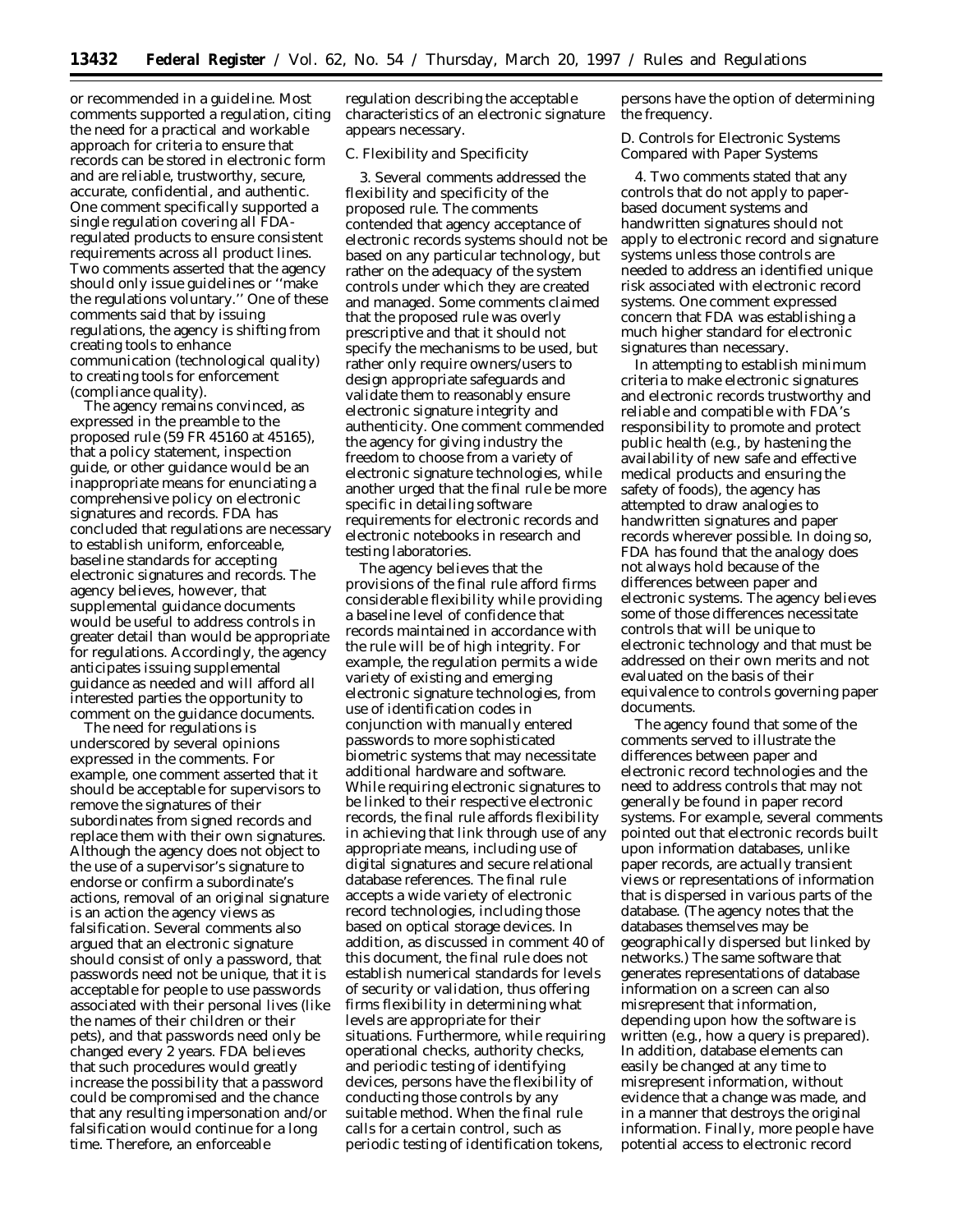systems than may have access to paper records.

Therefore, controls are needed to ensure that representations of database information have been generated in a manner that does not distort data or hide noncompliant or otherwise bad information, and that database elements themselves have not been altered so as to distort truth or falsify a record. Such controls include: (1) Using timestamped audit trails of information written to the database, where such audit trails are executed objectively and automatically rather than by the person entering the information, and (2) limiting access to the database search software. Absent effective controls, it is very easy to falsify electronic records to render them indistinguishable from original, true records.

The traditional paper record, in comparison, is generally a durable unitized representation that is fixed in time and space. Information is recorded directly in a manner that does not require an intermediate means of interpretation. When an incorrect entry is made, the customary method of correcting FDA-related records is to cross out the original entry in a manner that does not obscure the prior data. Although paper records may be falsified, it is relatively difficult (in comparison to falsification of electronic records) to do so in a nondetectable manner. In the case of paper records that have been falsified, a body of evidence exists that can help prove that the records had been changed; comparable methods to detect falsification of electronic records have yet to be fully developed.

In addition, there are significant technological differences between traditional handwritten signatures (recorded on paper) and electronic signatures that also require controls unique to electronic technologies. For example, the traditional handwritten signature cannot be readily compromised by being ''loaned'' or ''lost,'' whereas an electronic signature based on a password in combination with an identification code can be compromised by being ''loaned'' or ''lost.'' By contrast, if one person attempts to write the handwritten signature of another person, the falsification would be difficult to execute and a long-standing body of investigational techniques would be available to detect the falsification. On the other hand, many electronic signatures are relatively easy to falsify and methods of falsification almost impossible to detect.

Accordingly, although the agency has attempted to keep controls for electronic

record and electronic signatures analogous to traditional paper systems, it finds it necessary to establish certain controls specifically for electronic systems.

# *E. FDA Certification of Electronic Signature Systems*

5. One comment requested FDA certification of what it described as a low-cost, biometric-based electronic signature system, one which uses dynamic signature verification with a parameter code recorded on magnetic stripe cards.

The agency does not anticipate the need to certify individual electronic signature products. Use of any electronic signature system that complies with the provisions of part 11 would form the basis for agency acceptance of the system regardless of what particular technology or brand is used. This approach is consistent with FDA's policy in a variety of program areas. The agency, for example, does not certify manufacturing equipment used to make drugs, medical devices, or food.

# *F. Biometric Electronic Signatures*

6. One comment addressed the agency's statement in the proposed rule (59 FR 45160 at 45168) that the owner of a biometric/behavioral link could not lose or give it away. The comment stated that it was possible for an owner to ''lend'' the link for a file to be opened, as a collaborative fraudulent gesture, or to unwittingly assist a fraudulent colleague in an ''emergency,'' a situation, the comment said, that was not unknown in the computer industry.

The agency acknowledges that such fraudulent activity is possible and that people determined to falsify records may find a means to do so despite whatever technology or preventive measures are in place. The controls in part 11 are intended to deter such actions, make it difficult to execute falsification by mishap or casual misdeed, and to help detect such alterations when they occur (see § 11.10 (introductory paragraph and especially §§ 11.10(j) and 11.200(b)).

#### *G. Personnel Integrity*

7. A few comments addressed the role of individual honesty and trust in ensuring that electronic records are reliable, trustworthy, and authentic. One comment noted that firms must rely in large measure upon the integrity of their employees. Another said that subpart C of part 11, Electronic Signatures, appears to have been written with the belief that pharmaceutical manufacturers have an incentive to falsify electronic signatures. One

comment expressed concern about possible signature falsification when an employee leaves a company to work elsewhere and the employee uses the electronic signature illegally.

The agency agrees that the integrity of any electronic signature/electronic record system depends heavily upon the honesty of employees and that most persons are not motivated to falsify records. However, the agency's experience with various types of records and signature falsification demonstrates that some people do falsify information under certain circumstances. Among those circumstances are situations in which falsifications can be executed with ease and have little likelihood of detection. Part 11 is intended to minimize the opportunities for readily executing falsifications and to maximize the chances of detecting falsifications.

Concerning signature falsification by former employees, the agency would expect that upon the departure of an employee, the assigned electronic signature would be ''retired'' to prevent the former employee from falsely using the signature.

# *H. Security of Industry Electronic Records Submitted to FDA*

8. Several comments expressed concern about the security and confidentiality of electronic records submitted to FDA. One suggested that submissions be limited to such readonly formats as CD–ROM with raw data for statistical manipulation provided separately on floppy diskette. One comment suggested that in light of the proposed rule, the agency should review its own internal security procedures. Another addressed electronic records that may be disclosed under the Freedom of Information Act and expressed concern regarding agency deletion of trade secrets. One comment anticipated FDA's use of open systems to access industry records (such as medical device production and control records) and suggested that such access should be restricted to closed systems.

The agency is well aware of its legal obligation to maintain the confidentiality of trade secret information in its possession, and is committed to meet that obligation regardless of the form (paper or electronic) a record takes. The procedures used to ensure confidentiality are consistent with the provisions of part 11. FDA is also examining other controls, such as use of digital signatures, to ensure submission integrity. To permit legitimate changes to be made, the agency does not believe that it is necessary to restrict submissions to those maintained in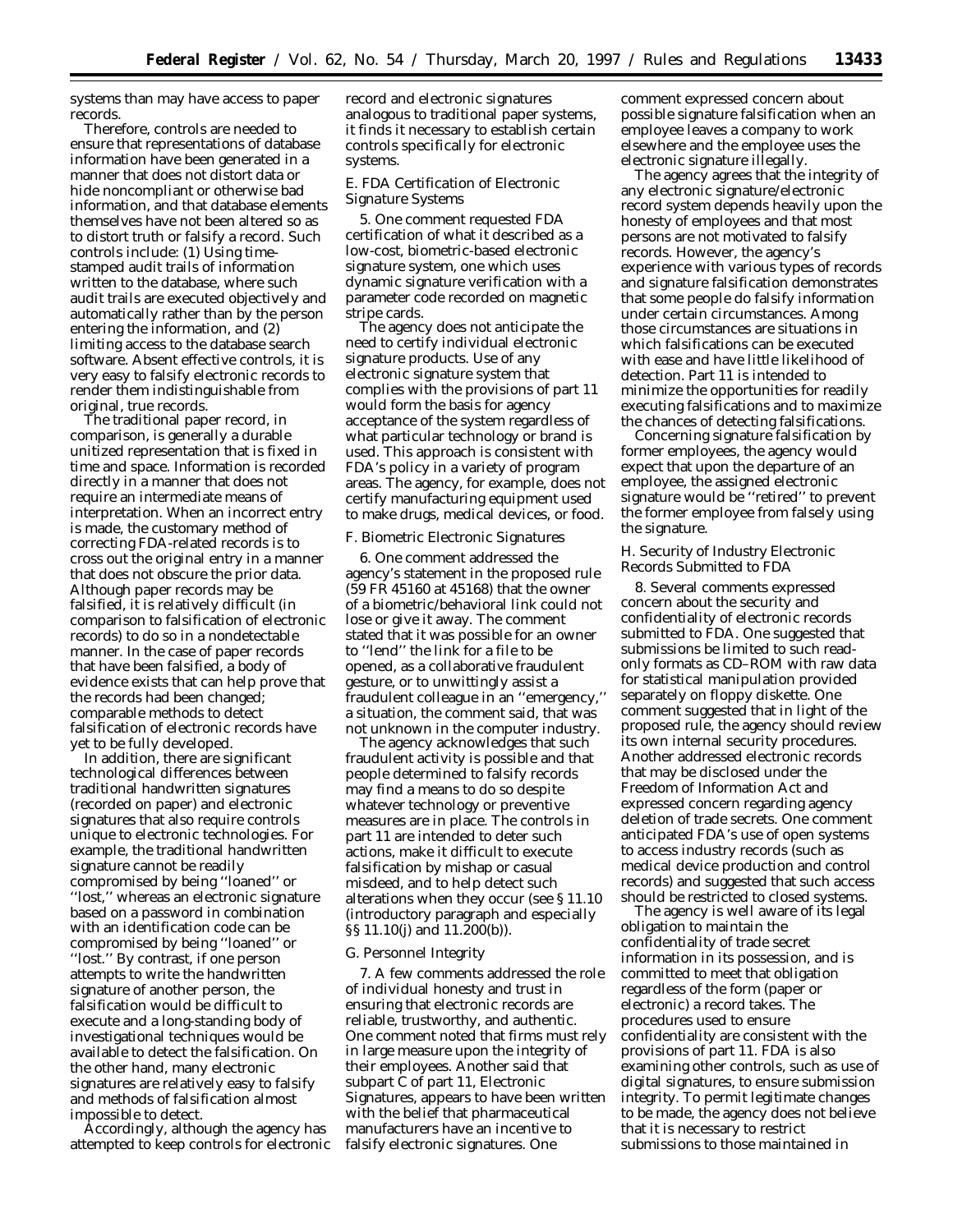read-only formats in all cases; each agency receiving unit retains the flexibility to determine whatever format is most suitable. Those intending to submit material are expected to consult with the appropriate agency receiving unit to determine the acceptable formats.

Although FDA access to electronic records on open systems maintained by firms is not anticipated in the near future, the agency believes it would be inappropriate to rule out such a procedure. Such access can be a valuable inspection tool and can enhance efficiencies by reducing the time investigators may need to be on site. The agency believes it is important to develop appropriate procedures and security measures in cooperation with industry to ensure that such access does not jeopardize data confidentiality or integrity.

## *I. Effective Date/Grandfathering*

9. Several comments addressed the proposed effective date of the final rule, 90 days after publication in the **Federal Register**, and suggested potential exemptions (grandfathering) for systems now in use. Two comments requested an expedited effective date for the final rule. One comment requested an effective date at least 18 months after publication of the final rule to permit firms to modify and validate their systems. One comment expressed concern about how the rule, in general, will affect current systems, and suggested that the agency permit firms to continue to use existing electronic record systems that otherwise conform to good manufacturing or laboratory practices until these firms make major modifications to those systems or until 5 years have elapsed, whichever comes first. Several other comments requested grandfathering for specific sections of the proposed rule.

The agency has carefully considered the comments and suggestions regarding the final rule's effective date and has concluded that the effective date should be 5 months after date of publication in the **Federal Register**. The agency wishes to accommodate firms that are prepared now to comply with part 11 or will be prepared soon, so as to encourage and foster new technologies in a manner that ensures that electronic record and electronic signature systems are reliable, trustworthy, and compatible with FDA's responsibility to promote and protect public health. The agency believes that firms that have consulted with FDA before adopting new electronic record and electronic signature technologies (especially technologies that may impact on the ability of the agency to

conduct its work effectively) will need to make few, if any, changes to systems used to maintain records required by FDA.

The agency believes that the provisions of part 11 represent minimal standards and that a general exemption for existing systems that do not meet these provisions would be inappropriate and not in the public interest because such systems are likely to generate electronic records and electronic signatures that are unreliable, untrustworthy, and not compatible with FDA's responsibility to promote and protect public health. Such an exemption might, for example, mean that a firm could: (1) Deny FDA inspectional access to electronic record systems, (2) permit unauthorized access to those systems, (3) permit individuals to share identification codes and passwords, (4) permit systems to go unvalidated, and (5) permit records to be falsified in many ways and in a manner that goes undetected.

The agency emphasizes that these regulations do not require, but rather permit, the use of electronic records and signatures. Firms not confident that their electronic systems meet the minimal requirements of these regulations are free to continue to use traditional signatures and paper documents to meet recordkeeping requirements.

# *J. Comments by Electronic Mail (e-mail) and Electronic Distribution of FDA Documents*

10. One comment specifically noted that the agency has accepted comments by e-mail and that this provides an additional avenue for public participation in the rulemaking process. Another comment encouraged FDA to expand the use of electronic media to provide information by such open systems as bulletin boards.

The agency intends to explore further the possibility of continuing to accept public comments by e-mail and other electronic means. For this current experiment, the agency received only one comment by e-mail. The comment that addressed this issue was, itself, transmitted in a letter. The agency recognizes the benefits of distributing information electronically, has expanded that activity, and intends to continue that expansion. Although only one e-mail comment was received, the agency does not attribute that low number to a lack of ability to send email because the agency received e-mail from 198 persons who requested the text of the proposed rule, including requests from people outside the United States.

# *K. Submissions by Facsimile (Fax)*

11. One comment said that part 11 should include a provision for FDA acceptance of submissions by fax, such as import form FDA 2877. The comment noted that the U.S. Customs Service accepts fax signatures on its documents, and claimed that FDA's insistence on hard copies of form FDA 2877 is an impediment to imports.

The agency advises that part 11 permits the unit that handles import form FDA 2877 to accept that record in electronic form when it is prepared logistically to do so. As noted in the discussion on § 11.1(b) in comment 21 of this document, the agency recognizes that faxes can be in paper or electronic form, based on the capabilities of the sender and recipient.

## *L. Blood Bank Issues*

12. Two comments addressed blood bank issues in the context of electronic records and electronic signatures and said the agency should clarify that part 11 would permit electronic crossmatching by a central blood center for individual hospitals. One comment stated that remote blood center and transfusion facilities should be permitted to rely on electronically communicated information, such as authorization for labeling/issuing units of blood, and that the electronic signature of the supervisor in the central testing facility releasing the product for labeling and issuance should be sufficient because the proposed rule guards against security and integrity problems.

One comment questioned whether, under part 11, electronic signatures would meet the signature requirements for the release of units of blood, and if there would be instances where a full signature would be required instead of a technician's identification. Another comment asserted that it is important to clarify how the term ''batch'' will be interpreted under part 11, and suggested that the term used in relation to blood products refers to a series of units of blood having undergone common manufacturing processes and recorded on the same computerized document. The comment contrasted this to FDA's current view that each unit of blood be considered a batch.

The agency advises that part 11 permits release records now in paper form to be in electronic form and traditional handwritten signatures to be electronic signatures. Under part 11, the name of the technician must appear in the record display or printout to clearly identify the technician. The appearance of the technician's identification code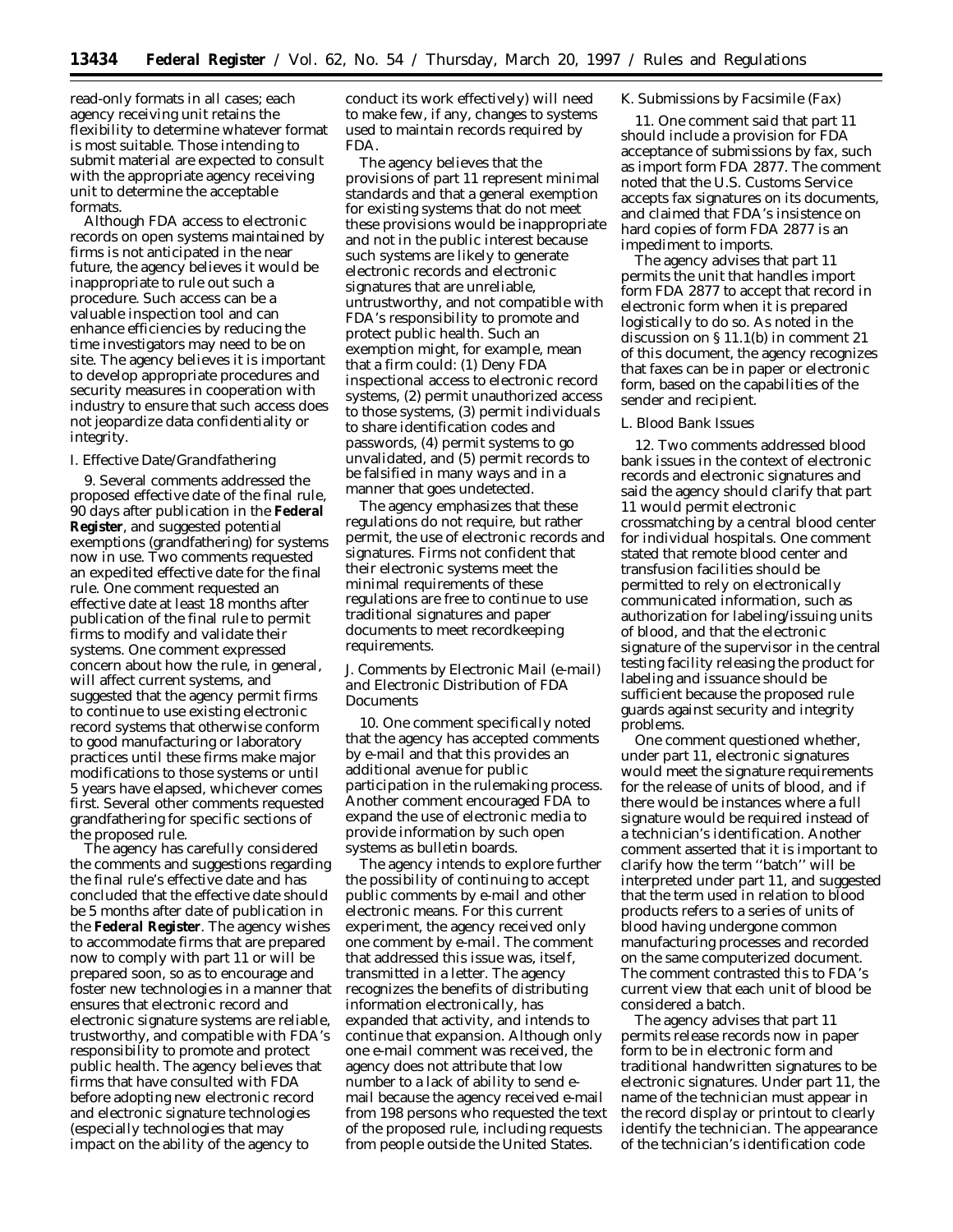alone would not be sufficient. The agency also advises that the definition of a ''batch'' for blood or other products is not affected by part 11, which addresses the trustworthiness and reliability of electronic records and electronic signatures, regardless of how a batch, which is the subject of those records and signatures, is defined.

# *M. Regulatory Flexibility Analysis*

13. One comment said that, because part 11 will significantly impact a substantial number of small businesses, even though the impact would be beneficial, FDA is required to perform a regulatory flexibility analysis and should publish such an analysis in the **Federal Register** before a final rule is issued.

The comment states that the legislative history of the Regulatory Flexibility Act is clear that, ''significant economic impact,'' as it appears at 5 U.S.C. 605(b) is neutral with respect to whether such impact is beneficial or adverse.

Contrary to the comment's assertion, the legislative history is not dispositive of this matter. It is well established that the task of statutory construction must begin with the actual language of the statute. (See *Bailey* v. *United States*, 116 S. Ct. 595, 597 (1996).) A statutory term must not be construed in isolation; a provision that may seem ambiguous in isolation is often clarified by the remainder of the statute. (See *Dept. Of Revenue of Oregon* v. *ACF Industries*, 114 S. Ct. 843, 850 (1994).) Moreover, it is a fundamental canon of statutory construction that identical terms within the same statute must bear the same meaning. (See *Reno* v. *Koray*, 115 S. Ct. 2021, 2026 (1995).)

In addition to appearing in 5 U.S.C. 605(b), the term ''significant economic impact'' appears elsewhere in the statute. The legislation is premised upon the congressional finding that alternative regulatory approaches may be available which ''minimize the significant economic impact'' of rules (5 U.S.C. 601 note). In addition, an initial regulatory flexibility analysis must describe significant regulatory alternatives that ''minimize any significant economic impact'' (5 U.S.C. 603(c)). Similarly, a final regulatory flexibility analysis must include a description of the steps the agency has taken to ''minimize any significant economic impact'' (5 U.S.C. 604(a)(5)). The term appeared as one of the elements of a final regulatory flexibility analysis, as originally enacted in 1980. (See Pub. L. No. 96–354, 3(a), 94 Stat. 1164, 1167 (1980) (formerly codified at 5 U.S.C. 604(a)(3)).) In addition, when

Congress amended the elements of a final regulatory flexibility analysis in 1996, it re-enacted the term, as set forth above. (See Pub. L. 104–121, 241(b), 110 Stat. 857, 865 (1996) (codified at 5  $U.S.C.604(a)(5))$ .

Unless the purpose of the statute was intended to increase the economic burden of regulations by minimizing positive or beneficial effects,

'significant economic impact'' cannot include such effects. Because it is beyond dispute that the purpose of the statute is not increasing economic burdens, the plain meaning of ''significant economic impact'' is clear and necessarily excludes beneficial or positive effects of regulations. Even where there are some limited contrary indications in the statute's legislative history, it is inappropriate to resort to legislative history to cloud a statutory text that is clear on its face. (See *Ratzlaff* v. *United States*, 114 S. Ct. 655, 662 (1994).) Therefore, the agency concludes that a final regulatory flexibility analysis is not required for this regulation or any regulation for which there is no significant adverse economic impact on small entities. Notwithstanding these conclusions, FDA has nonetheless considered the impact of the rule on small entities. (See section XVI. of this document.)

# *N. Terminology*

14. One comment addressed the agency's use of the word ''ensure'' throughout the rule and argued that the agency should use the word ''assure'' rather than ''ensure'' because ''ensure'' means ''to guarantee or make certain'' whereas ''assure'' means ''to make confident.'' The comment added that ''assure'' is also more consistent with terminology in other regulations.

The agency wishes to emphasize that it does not intend the word ''ensure'' to represent a guarantee. The agency prefers to use the word ''ensure'' because it means to make certain.

# *O. General Comments Regarding the Prescription Drug Marketing Act of 1987 (PDMA)*

15. Three comments addressed the use of handwritten signatures that are recorded electronically (SRE's) under part 11 and PDMA. One firm described its delivery information acquisition device and noted its use of time stamps to record when signatures are executed. The comments requested clarification that SRE's would be acceptable under the PDMA regulations. One comment assumed that subpart C of part 11 (Electronic Signatures) would not apply to SRE's, noting that it was not practical under PDMA (given the large number of

physicians who may be eligible to receive drug product samples) to use such alternatives as identification codes combined with passwords.

The agency advises that part 11 applies to handwritten signatures recorded electronically and that such signatures and their corresponding electronic records will be acceptable for purposes of meeting PDMA's requirements when the provisions of part 11 are met. Although subpart C of part 11 does not apply to handwritten signatures recorded electronically, the agency advises that controls related to electronic records (subpart B), and the general provisions of subpart A, do apply to electronic records in the context of PDMA. The agency emphasizes, however, that part 11 does not restrict PDMA signings to SRE's, and that organizations retain the option of using electronic signatures in conformance with part 11. Furthermore, the agency believes that the number of people in a given population or organization should not be viewed as an insurmountable obstacle to use of electronic signatures. The agency is aware, for example, of efforts by the American Society of Testing and Materials to develop standards for electronic medical records in which digital signatures could theoretically be used on a large scale.

# *P. Comments on the Unique Nature of Passwords*

16. Several comments noted, both generally and with regard to §§ 11.100(a), 11.200(a), and 11.300, that the password in an electronic signature that is composed of a combination of password and identification code is not, and need not be, unique. Two comments added that passwords may be known to system security administrators who assist people who forget passwords and requested that the rule acknowledge that passwords need not be unique. One comment said that the rule should describe how uniqueness is to be determined.

The agency acknowledges that when an electronic signature consists of a combined identification code and password, the password need not be unique. It is possible that two persons in the same organization may have the same password. However, the agency believes that where good password practices are implemented, such coincidence would be highly unlikely. As discussed in section XIII. of this document in the context of comments on proposed § 11.300, records are less trustworthy and reliable if it is relatively easy for someone to deduce or execute, by chance, a person's electronic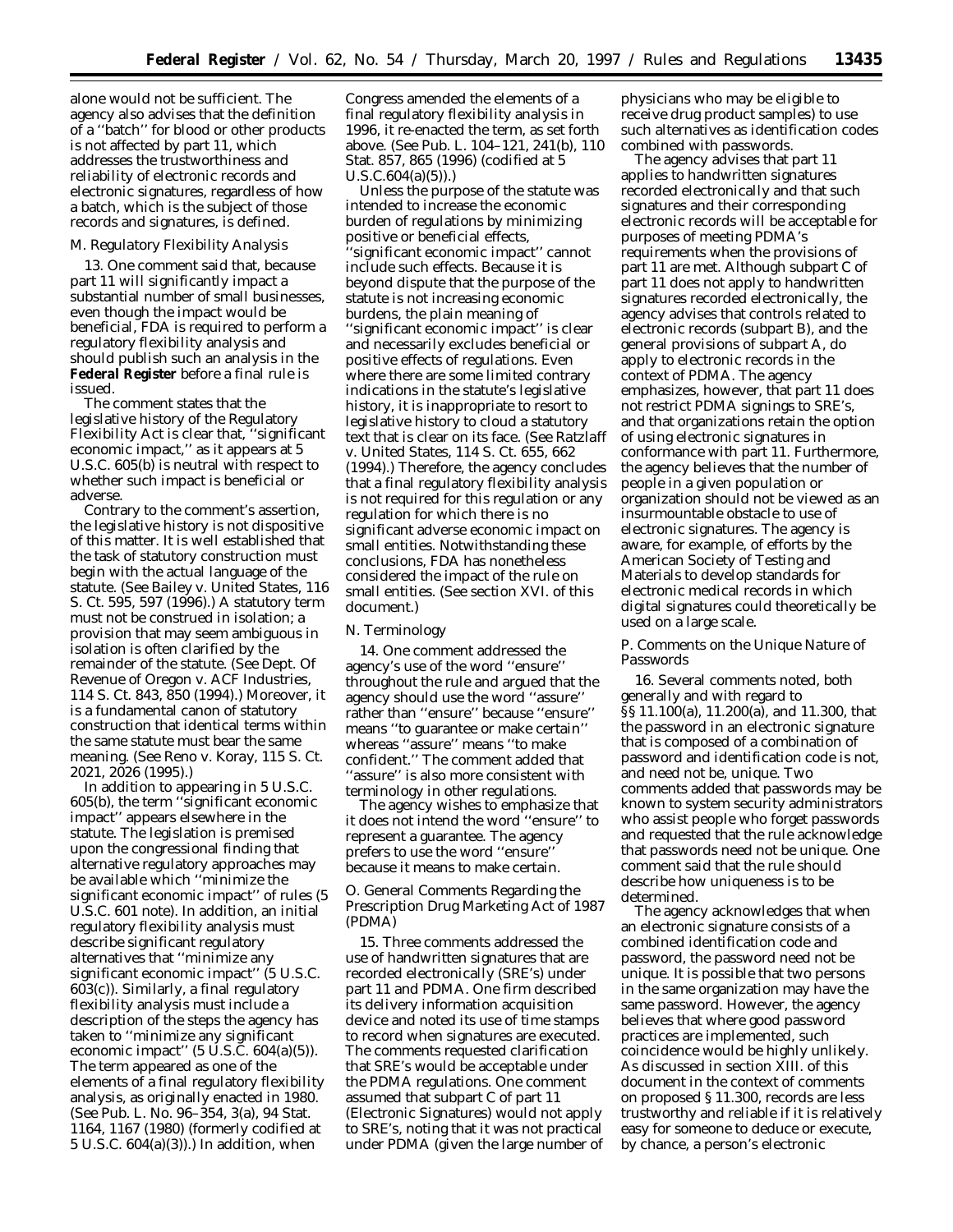signature where the identification code of the signature is not confidential and the password is easily guessed.

The agency does not believe that revising proposed § 11.100(a) is necessary because what must remain unique is the electronic signature, which, in the case addressed by the comments, consists not of the password alone, but rather the password in combination with an identification code. If the combination is unique, then the electronic signature is unique.

The agency does not believe that it is necessary to describe in the regulations the various ways of determining uniqueness or achieving compliance with the requirement. Organizations thereby maintain implementation flexibility.

The agency believes that most system administrators or security managers would not need to know passwords to help people who have forgotten their own. This is because most administrators or managers have global computer account privileges to resolve such problems.

## **IV. Scope (§ 11.1)**

17. One comment suggested adding a new paragraph to proposed § 11.1 that would exempt computer record maintenance software installed before the effective date of the final rule, and that would exempt electronic records maintained before that date. The comment argued that such exemptions were needed for economic and constitutional reasons because making changes to existing systems would be costly and because the imposition of additional requirements after the fact could be regarded as an ex post facto rule. The comment said firms have been using electronic systems that have demonstrated reliability and security for many years before the agency's publication of the ANPRM, and that the absence of FDA's objections in inspectional form FDA 483 was evidence of the agency's acceptance of the system.

As discussed in section III.I. of this document, the agency is opposed to ''grandfathering'' existing systems because such exemptions may perpetuate environments that provide opportunities for record falsification and impair FDA's ability to protect and promote public health. However, the agency wishes to avoid any confusion regarding the application of the provisions of part 11 to systems and electronic records in place before the rule's effective date. Important distinctions need to be made relative to an electronic record's creation, modification, and maintenance because various portions of part 11 address matters relating to these actions. Those provisions apply depending upon when a given electronic record is created, modified, or maintained.

Electronic records created before the effective date of this rule are not covered by part 11 provisions that relate to aspects of the record's creation, such as the signing of the electronic record. Those records would not, therefore, need to be altered retroactively. Regarding records that were first created before the effective date, part 11 provisions relating to modification of records, such as audit trails for record changes and the requirement that original entries not be obscured, would apply only to those modifications made on or after the rule's effective date, not to modifications made earlier. Likewise, maintenance provisions of part 11, such as measures to ensure that electronic records can be retrieved throughout their retention periods, apply to electronic records that are being maintained on or after the rule's effective date. The hardware and software, as well as operational procedures used on or after the rule's effective date, to create, modify, or maintain electronic records must comply with the provisions of part 11.

The agency does not agree with any suggestion that FDA endorsement or acceptance of an electronic record system can be inferred from the absence of objections in an inspection report. Before this rulemaking, FDA did not have established criteria by which it could determine the reliability and trustworthiness of electronic records and electronic signatures and could not sanction electronic alternatives when regulations called for signatures. A primary reason for issuing part 11 is to develop and codify such criteria. FDA will assess the acceptability of electronic records and electronic signatures created prior to the effective date of part 11 on a case-by-case basis.

18. One comment suggested that proposed § 11.1 exempt production of medical devices and in vitro diagnostic products on the grounds that the subject was already adequately addressed in the medical device CGMP regulations currently in effect in § 820.195 (21 CFR 820.195), and that additional regulations would be confusing and would limit compliance.

The agency believes that part 11 complements, and is supportive of, the medical device CGMP regulations and the new medical device quality system regulation, as well as other regulations, and that compliance with one does not confound compliance with others. Before publication of the ANPRM, the

agency determined that existing regulations, including the medical device CGMP regulations, did not adequately address electronic records and electronic signatures. That determination was reinforced in the comments to the ANPRM, which focused on the need to identify what makes electronic records reliable, trustworthy, and compatible with FDA's responsibility to promote and protect public health. For example, the provision cited by the comment, § 820.195, states "When automated data processing is used for manufacturing or quality assurance purposes, adequate checks shall be designed and implemented to prevent inaccurate data output, input, and programming errors.'' This section does not address the many issues addressed by part 11, such as electronic signatures, record falsification, or FDA access to electronic records. The relationship between the quality system regulation and part 11 is discussed at various points in the preamble to the quality system regulation.

19. One comment asserted that for purposes of PDMA, the scope of proposed part 11 should be limited to require only those controls for assessing signatures in paper-based systems because physicians' handwritten signatures are executed to electronic records. The comment further asserted that, because drug manufacturers' representatives carry computers into physicians' offices (where the physicians then sign sample requests and receipts), only closed system controls should be needed.

The agency believes that, for purposes of PDMA, controls needed for electronic records bearing handwritten signatures are no different from controls needed for the same kinds of records and signatures used elsewhere, and that proposed § 11.1 need not make any such distinction.

In addition, the agency disagrees with the implication that all PDMA electronic records are, in fact, handled within closed systems. The classification of a system as open or closed in a particular situation depends on what is done in that situation. For example, the agency agrees that a closed system exists where a drug producer's representative (the person responsible for the content of the electronic record) has control over access to the electronic record system by virtue of possessing the portable computer and controlling who may use the computer to sign electronic records. However, should the firm's representative transfer copies of those records to a public online service that stores them for the drug firm's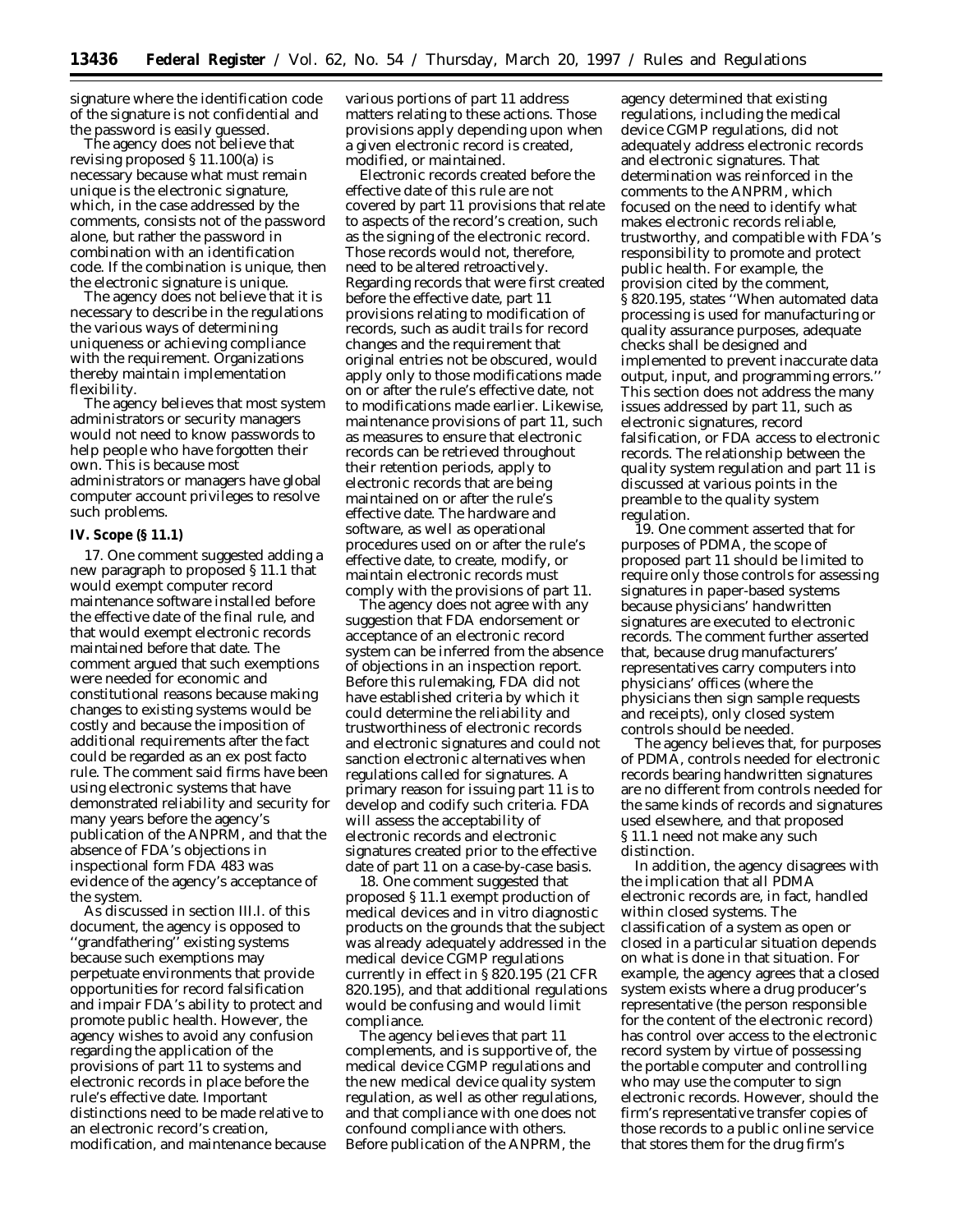subsequent retrieval, the agency considers such transfer and storage to be within an open system because access to the system holding the records is controlled by the online service, which is not responsible for the record's content. Activities in the first example would be subject to closed system controls and activities in the second example would be subject to open system controls.

20. One comment urged that proposed § 11.1 contain a clear statement of what precedence certain provisions of part 11 have over other regulations.

The agency believes that such statements are found in § 11.1(c):

Where electronic signatures and their associated records meet the requirements of this part, the agency will consider the electronic signatures to be equivalent to full handwritten signatures, initials, and other general signings as required under agency regulations unless specifically excepted by regulations \* \* \*.

and § 11.1(d) (''Electronic records that meet the requirements of this part may be used in lieu of paper records, in accordance with § 11.2, unless paper records are specifically required.''). These provisions clearly address the precedence of part 11 and the equivalence of electronic records and electronic signatures.

To further clarify the scope of the rule, FDA has revised § 11.1 to apply to electronic records submitted to the agency under requirements of the Federal Food, Drug, and Cosmetic Act (the act) and the Public Health Service Act (the PHS Act). This clarifies the point that submissions required by these statutes, but not specifically mentioned in the Code of Federal Regulations (CFR), are subject to part 11.

21. Proposed § 11.1(b) stated that the regulations would apply to records in electronic form that are created, modified, maintained, or transmitted, under any records requirements set forth in Chapter I of Title 21. One comment suggested that the word "transmitted" be deleted from proposed § 11.1(b) because the wording would inappropriately apply to paper documents that are transmitted by fax. The comment noted that if the records are in machine readable form before or after transmission, they would still be covered by the revised wording.

The agency does not intend part 11 to apply to paper records even if such records are transmitted or received by fax. The agency notes that the records transmitted by fax may be in electronic form at the sender, the recipient, or both. Part 11 would apply whenever the record is in electronic form. To remedy the problem noted by the comment, the

agency has added a sentence to § 11.1(b) stating that part 11 does not apply to paper records that are, or have been, transmitted by electronic means.

22. One comment asked whether paper records created by computer would be subject to proposed part 11. The comment cited, as an example, the situation in which a computer system collects toxicology data that are printed out and maintained as ''raw data.''

Part 11 is intended to apply to systems that create and maintain electronic records under FDA's requirements in Chapter I of Title 21, even though some of those electronic records may be printed on paper at certain times. The key to determining part 11 applicability, under § 11.1(b), is the nature of the system used to create, modify, and maintain records, as well as the nature of the records themselves.

Part 11 is not intended to apply to computer systems that are merely incidental to the creation of paper records that are subsequently maintained in traditional paper-based systems. In such cases, the computer systems would function essentially like manual typewriters or pens and any signatures would be traditional handwritten signatures. Record storage and retrieval would be of the traditional ''file cabinet'' variety. More importantly, overall reliability, trustworthiness, and FDA's ability to access the records would derive primarily from wellestablished and generally accepted procedures and controls for paper records. For example, if a person were to use word processing software to generate a paper submission to FDA, part 11 would not apply to the computer system used to generate the submission, even though, technically speaking, an electronic record was initially created and then printed on paper.

When records intended to meet regulatory requirements are in electronic form, part 11 would apply to all the relevant aspects of managing those records (including their creation, signing, modification, storage, access, and retrieval). Thus, the software and hardware used to create records that are retained in electronic form for purposes of meeting the regulations would be subject to part 11.

Regarding the comment about ''raw data,'' the agency notes that specific requirements in existing regulations may affect the particular records at issue, regardless of the form such records take. For example, ''raw data,'' in the context of the good laboratory practices regulations (21 CFR part 58), include computer printouts from automated instruments as well as the same data recorded on magnetic media. In addition, regulations that cover data acquisition systems generally include requirements intended to ensure the trustworthiness and reliability of the collected data.

23. Several comments on proposed § 11.1(b) suggested that the phrase ''or archived and retrieved'' be added to paragraph (b) to reflect more accurately a record's lifecycle.

The agency intended that record archiving and retrieval would be part of record maintenance, and therefore already covered by § 11.1(b). However, for added clarity, the agency has revised § 11.1(b) to add ''archived and retrieved.''

24. One comment suggested that, in describing what electronic records are within the scope of part 11, proposed § 11.1(b) should be revised by substituting ''processed'' for ''modified'' and ''communicated'' for ''transmitted'' because ''communicated'' reflects the fact that the information was dispatched and also received. The comment also suggested substituting ''retained'' for ''maintained,'' or adding the word ''retained,'' because ''maintain'' does not necessarily convey the retention requirement.

The agency disagrees. The word ''modified'' better describes the agency's intent regarding changes to a record; the word ''processed'' does not necessarily infer a change to a record. FDA believes ''transmitted'' is preferable to ''communicated'' because ''communicated'' might infer that controls to ensure integrity and authenticity hinge on whether the intended recipient actually received the record. Also, as discussed in comment 22 of this document, the agency intends for the term ''maintain'' to include records retention.

25. Two comments suggested that proposed § 11.1(b) explicitly state that part 11 supersedes all references to handwritten signatures in 21 CFR parts 211 through 226 that pertain to a drug, and in 21 CFR parts 600 through 680 that pertain to biological products for human use. The comments stated that the revision should clarify coverage and permit blood centers and transfusion services to take full advantage of electronic systems that provide process controls.

The agency does not agree that the revision is necessary because, under § 11.1(b) and (c), part 11 permits electronic records or submissions under all FDA regulations in Chapter I of Title 21 unless specifically excepted by future regulations.

26. Several comments expressed concern that the proposed rule had inappropriately been expanded in scope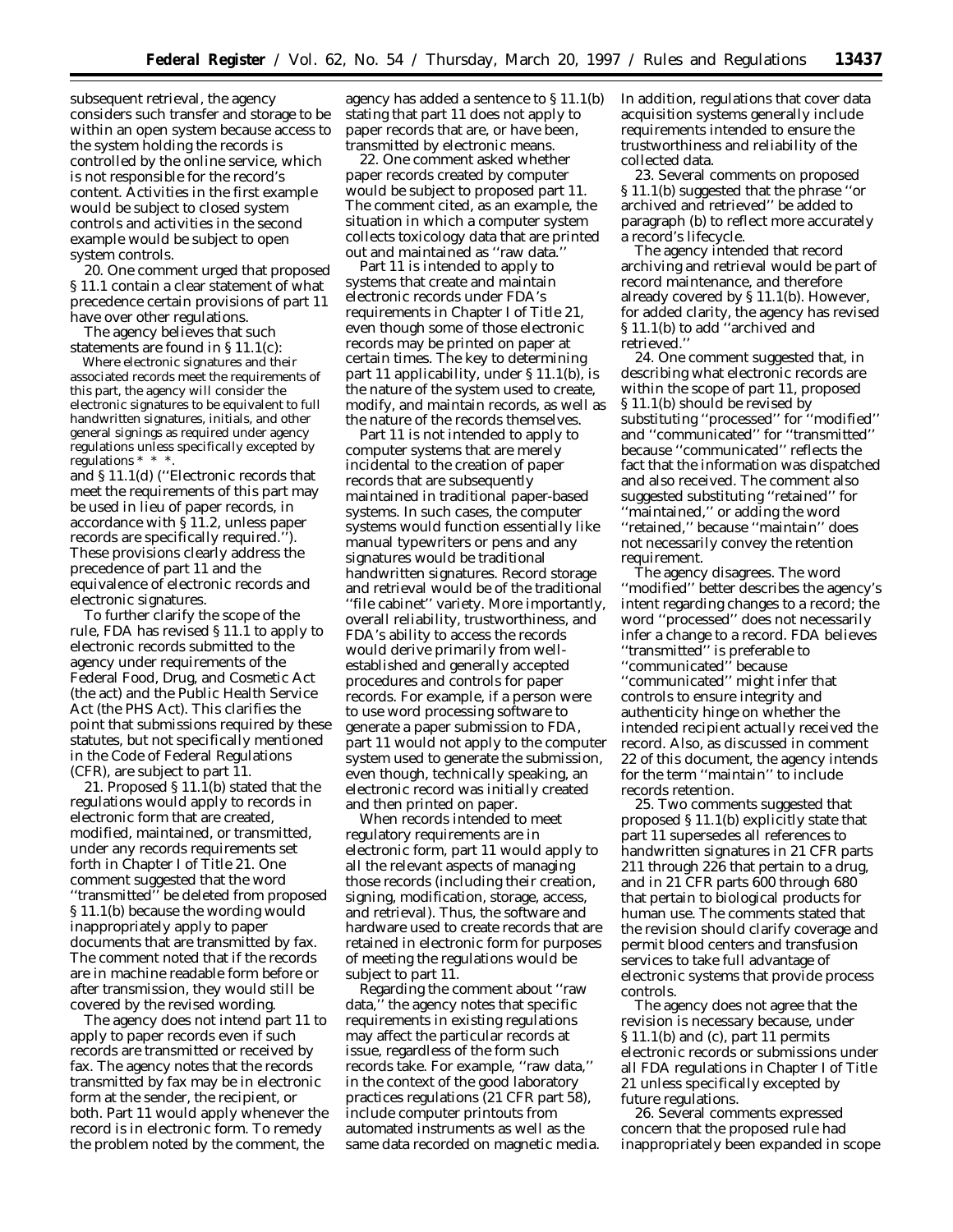from the ANPRM to address electronic records as well as electronic signatures. One comment argued that the scope of part 11 should be restricted only to those records that are currently required to be signed, witnessed, or initialed, and that the agency should not require electronic records to contain electronic signatures where the corresponding paper records are not required to be signed.

The agency disagrees with the assertion that part 11 should address only electronic signatures and not electronic records for several reasons. First, based on comments on the ANPRM, the agency is convinced that the reliability and trustworthiness of electronic signatures depend in large measure on the reliability and trustworthiness of the underlying electronic records. Second, the agency has concluded that electronic records, like paper records, need to be trustworthy, reliable, and compatible with FDA's responsibility to promote and protect public health regardless of whether they are signed. In addition, records falsification is an issue with respect to both signed and unsigned records. Therefore, the agency concludes that although the ANPRM focused primarily on electronic signatures, expansion of the subject to electronic records in the proposed rule was fully justified.

The agency stresses that part 11 does not require that any given electronic record be signed at all. The requirement that any record bear a signature is contained in the regulation that mandates the basic record itself. Where records are signed, however, by virtue of meeting a signature requirement or otherwise, part 11 addresses controls and procedures intended to help ensure the reliability and trustworthiness of those signatures.

27. Three comments asked if there were any regulations, including CGMP regulations, that might be excepted from part 11 and requested that the agency identify such regulations.

FDA, at this time, has not identified any current regulations that are specifically excepted from part 11. However, the agency believes it is prudent to provide for such exceptions should they become necessary in the future. It is possible that, as the agency's experience with part 11 increases, certain records may need to be limited to paper if there are problems with the electronic versions of such records.

28. One comment requested clarification of the meaning of the term ''general signings'' in proposed § 11.1(c), and said that the distinction between ''full handwritten'' signatures and

''initials'' is unnecessary because handwritten includes initials in all common definitions of handwritten signature. The comment also suggested changing the term "equivalent" to "at least equivalent'' because electronic signatures are not precise equivalents of handwritten signatures and computerbased signatures have the potential of being more secure.

The agency advises that current regulations that require records to be signed express those requirements in different ways depending upon the agency's intent and expectations. Some regulations expressly state that records must be signed using ''full handwritten'' signatures, whereas other regulations state that records must be ''signed or initialed;'' still other regulations implicitly call for some kind of signing by virtue of requiring record approvals or endorsements. This last broad category is addressed by the term 'general signings'' in  $\S$ 11.1(c).

Where the language is explicit in the regulations, the means of meeting the requirement are correspondingly precise. Therefore, where a regulation states that a signature must be recorded as ''full handwritten,'' the use of initials is not an acceptable substitute. Furthermore, under part 11, for an electronic signature to be acceptable in place of any of these signings, the agency only needs to consider them as equivalent; electronic signatures need not be superior to those other signings to be acceptable.

29. Several comments requested clarification of which FDA records are required to be in paper form, and urged the agency to allow and promote the use of electronic records in all cases. One comment suggested that proposed § 11.1(d) be revised to read, in part, ''\* \* \* unless the use of electronic records is specifically prohibited.''

The agency intends to permit the use of electronic records required to be maintained but not submitted to the agency (as noted in § 11.2(a)) provided that the requirements of part 11 are met and paper records are not specifically required. The agency also wishes to encourage electronic submissions, but is limited by logistic and resource constraints. The agency is unaware of ''maintenance records'' that are currently explicitly required to be in paper form (explicit mention of paper is generally unnecessary because, at the time most regulations were prepared, only paper-based technologies were in use) but is providing for that possibility in the future. For purposes of part 11, the agency will not consider that a regulation requires ''maintenance'' records to be in paper form where the

regulation is silent on the form the record must take. FDA believes that the comments' suggested wording does not offer sufficient advantages to adopt the change.

However, to enable FDA to accept as many electronic submissions as possible, the agency is amending § 11.1(b) to include those submissions that the act and the PHS Act specifically require, even though such submissions may not be identified in agency regulations. An example of such records is premarket submissions for Class I and Class II medical devices, required by section 510(k) of the act (21 U.S.C. 360(k)).

30. Several comments addressed various aspects of the proposed requirement under § 11.1(e) regarding FDA inspection of electronic record systems. Several comments objected to the proposal as being too broad and going beyond the agency's legal inspectional authority. One comment stated that access inferred by such inspection may include proprietary financial and sales data to which FDA is not entitled. Another comment suggested adding the word ''authorized'' before ''inspection.'' Some comments suggested revising proposed § 11.1(e) to limit FDA inspection only to the electronic records and electronic signatures themselves, thus excluding inspection of hardware and software used to manage those records and signatures. Other comments interpreted proposed § 11.1(e) as requiring them to keep supplanted or retired hardware and software to enable FDA inspection of those outdated systems.

The agency advises that FDA inspections under part 11 are subject to the same legal limitations as FDA inspections under other regulations. The agency does not believe it is necessary to restate that limitation by use of the suggested wording. However, within those limitations, it may be necessary to inspect hardware and software used to generate and maintain electronic records to determine if the provisions of part 11 are being met. Inspection of resulting records alone would be insufficient. For example, the agency may need to observe the use and maintenance of tokens or devices that contain or generate identification information. Likewise, to assess the adequacy of systems validation, it is generally necessary to inspect hardware that is being used to determine, among other things, if it matches the system documentation description of such hardware. The agency has concluded that hardware and software used to generate and maintain electronic records and signatures are ''pertinent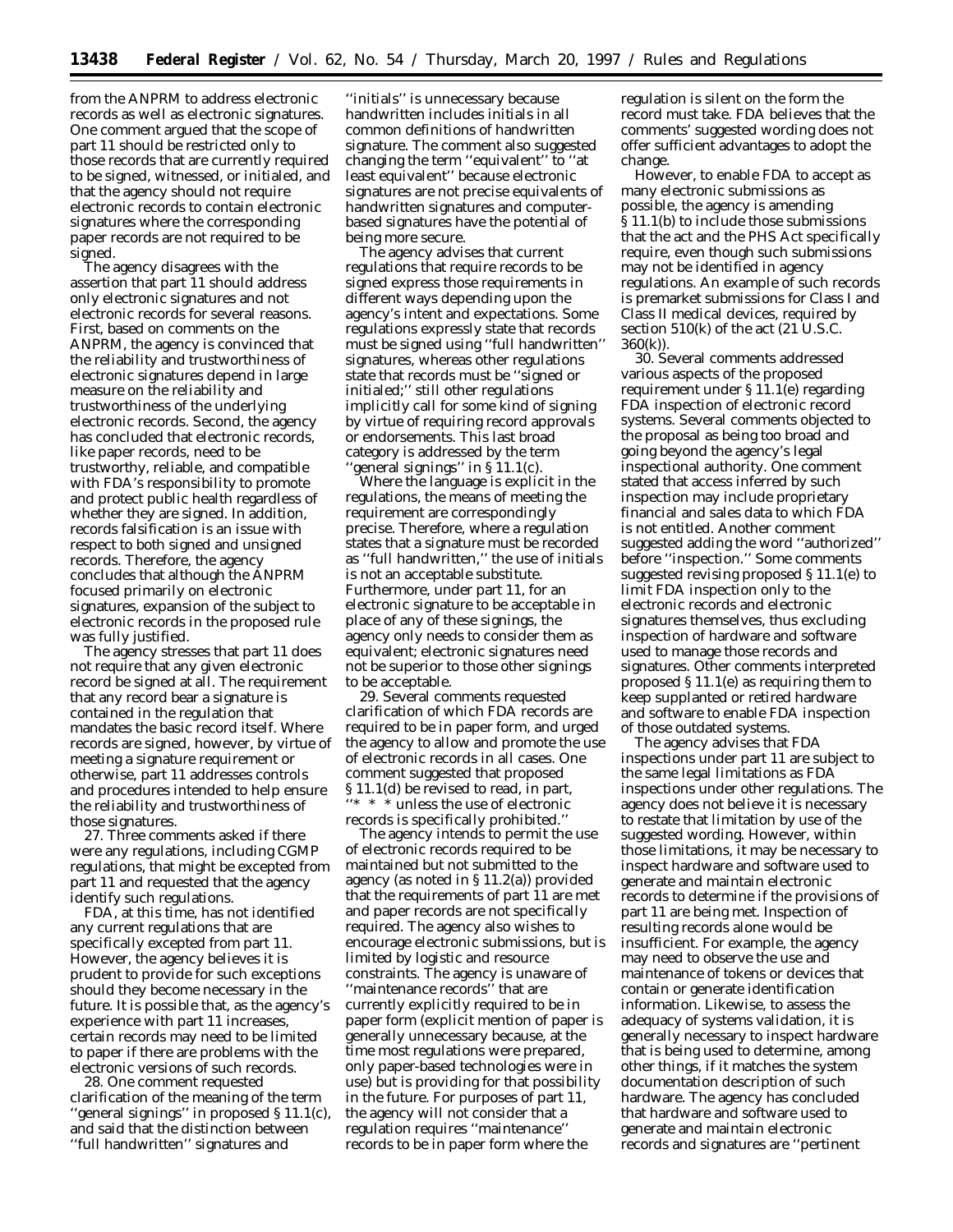equipment'' within the meaning of section 704 of the act (21 U.S.C. 374).

The agency does not expect persons to maintain obsolete and supplanted computer systems for the sole purpose of enabling FDA inspection. However, the agency does expect firms to maintain and have available for inspection documentation relevant to those systems, in terms of compliance with part 11, for as long as the electronic records are required by other relevant regulations. Persons should also be mindful of the need to keep appropriate computer systems that are capable of reading electronic records for as long as those records must be retained. In some instances, this may mean retention of otherwise outdated and supplanted systems, especially where the old records cannot be converted to a form readable by the newer systems. In most cases, however, FDA believes that where electronic records are accurately and completely transcribed from one system to another, it would not be necessary to maintain older systems.

31. One comment requested that proposed part 11 be revised to give examples of electronic records subject to FDA inspection, including pharmaceutical and medical device production records, in order to reduce the need for questions.

The agency does not believe that it is necessary to include examples of records it might inspect because the addition of such examples might raise questions about the agency's intent to inspect other records that were not identified.

32. One comment said that the regulation should state that certain security related information, such as private keys attendant to cryptographic implementation, is not intended to be subject to inspection, although procedures related to keeping such keys confidential can be subject to inspection.

The agency would not routinely seek to inspect especially sensitive information, such as passwords or private keys, attendant to security systems. However, the agency reserves the right to conduct such inspections, consistent with statutory limitations, to enforce the provisions of the act and related statutes. It may be necessary, for example, in investigating cases of suspected fraud, to access and determine passwords and private keys, in the same manner as the agency may obtain specimens of handwritten signatures (''exemplars''). Should there be any reservations about such inspections, persons may, of course,

change their passwords and private keys after FDA inspection.

33. One comment asked how persons were expected to meet the proposed requirement, under § 11.1(e), that computer systems be readily available for inspection when such systems include geographically dispersed networks. Another comment said FDA investigators should not be permitted to access industry computer systems as part of inspections because investigators would be untrained users.

The agency intends to inspect those parts of electronic record or signature systems that have a bearing on the trustworthiness and reliability of electronic records and electronic signatures under part 11. For geographically dispersed systems, inspection at a given location would extend to operations, procedures, and controls at that location, along with interaction of that local system with the wider network. The agency would inspect other locations of the network in a separate but coordinated manner, much the same way the agency currently conducts inspections of firms that have multiple facilities in different parts of the country and outside of the United States.

FDA does not believe it is reasonable to rule out computer system access as part of an inspection of electronic record or signature systems. Historically, FDA investigators observe the actions of establishment employees, and (with the cooperation of establishment management) sometimes request that those employees perform some of their assigned tasks to determine the degree of compliance with established requirements. However, there may be times when FDA investigators need to access a system directly. The agency is aware that such access will generally require the cooperation of and, to some degree, instruction by the firms being inspected. As new, complex technologies emerge, FDA will need to develop and implement new inspectional methods in the context of those technologies.

#### **V. Implementation (§ 11.2)**

34. Proposed § 11.2(a) stated that for ''records required by chapter I of this title to be maintained, but not submitted to the agency, persons may use electronic records/signatures in lieu of paper records/conventional signatures, in whole or in part, \* \* \*.''

Two comments requested clarification of the term ''conventional signatures.'' One comment suggested that the term ''traditional signatures'' be used instead. Another suggested rewording in order to clarify the slash in the phrase ''records/ signatures.''

The agency advises that the term ''conventional signature'' means handwritten signature. The agency agrees that the term ''traditional signature'' is preferable, and has revised § 11.2(a) and (b) accordingly. The agency has also clarified proposed § 11.2(a) by replacing the slash with the word ''or.''

35. One comment asked if the term ''persons'' in proposed § 11.2(b) would include devices because computer systems frequently apply digital time stamps on records automatically, without direct human intervention.

The agency advises that the term ''persons'' excludes devices. The agency does not consider the application of a time stamp to be the application of a signature.

36. Proposed § 11.2(b)(2) provides conditions under which electronic records or signatures could be submitted to the agency in lieu of paper. One condition is that a document, or part of a document, must be identified in a public docket as being the type of submission the agency will accept in electronic form. Two comments addressed the nature of the submissions to the public docket. One comment asked that the agency provide specifics, such as the mechanism for updating the docket and the frequency of such updates. One comment suggested making the docket available to the public by electronic means. Another comment suggested that acceptance procedures be uniform among agency units and that electronic mail be used to hold consultations with the agency. One comment encouraged the agency units receiving the submissions to work closely with regulated industry to ensure that no segment of industry is unduly burdened and that agency guidance is widely accepted.

The agency intends to develop efficient electronic records acceptance procedures that afford receiving units sufficient flexibility to deal with submissions according to their capabilities. Although agencywide uniformity is a laudable objective, to attain such flexibility it may be necessary to accommodate some differences among receiving units. The agency considers of primary importance, however, that all part 11 submissions be trustworthy, reliable, and in keeping with FDA regulatory activity. The agency expects to work closely with industry to help ensure that the mechanics and logistics of accepting electronic submissions do not pose any undue burdens. However, the agency expects persons to consult with the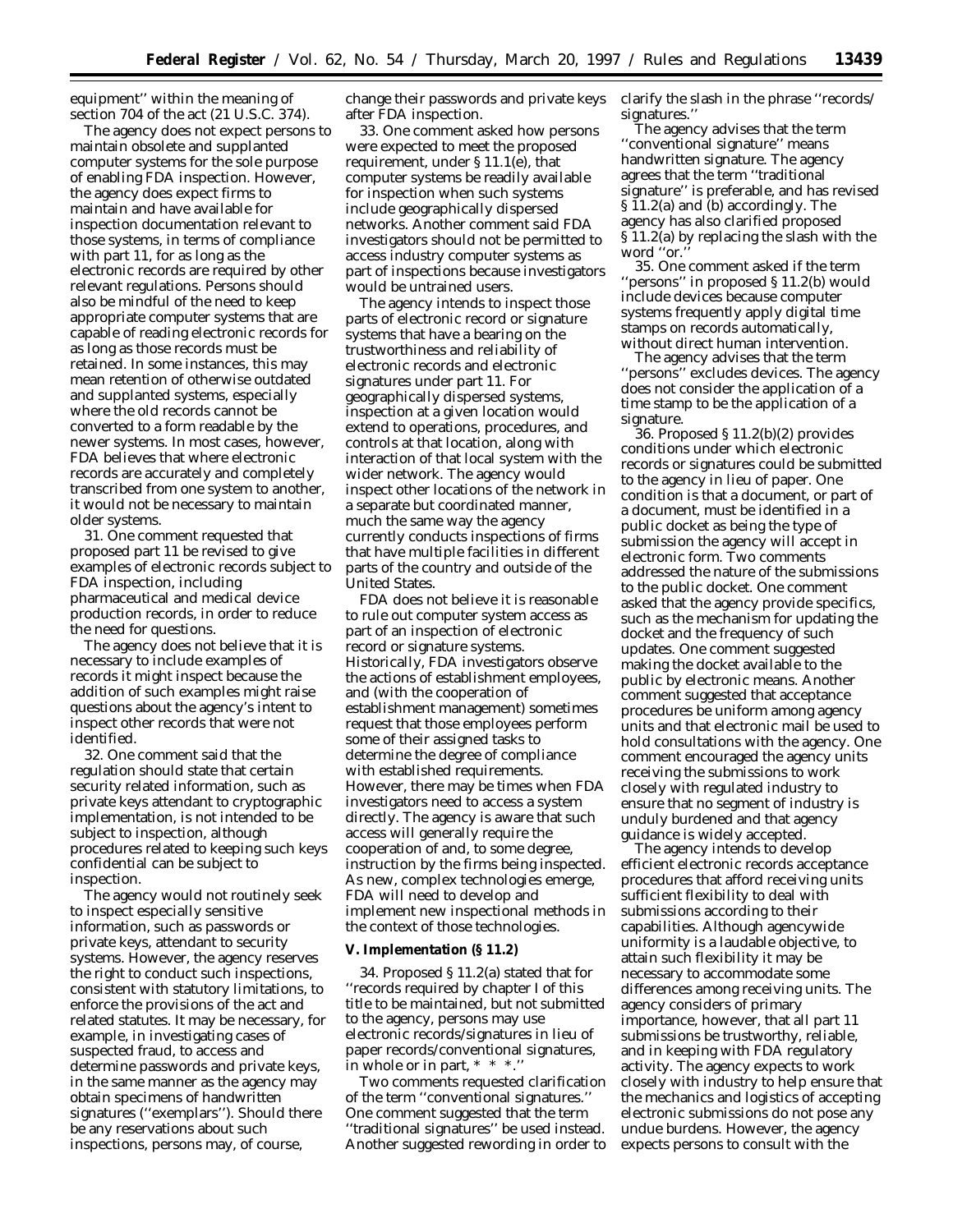intended receiving units on the technical aspects of the submission, such as media, method of transmission, file format, archiving needs, and technical protocols. Such consultations will ensure that submissions are compatible with the receiving units' capabilities. The agency has revised proposed § 11.2(b)(2) to clarify this expectation.

Regarding the public docket, the agency is not at this time establishing a fixed schedule for updating what types of documents are acceptable for submission because the agency expects the docket to change and grow at a rate that cannot be predicted. The agency may, however, establish a schedule for updating the docket in the future. The agency agrees that making the docket available electronically is advisable and will explore this option. Elsewhere in this issue of the **Federal Register**, FDA is providing further information on this docket.

#### **VI. Definitions (§ 11.3)**

37. One comment questioned the incorporation in proposed § 11.3(a) of definitions under section 201 of the act (21 U.S.C. 321), noting that other FDA regulations (such as 21 CFR parts 807 and 820) lack such incorporation, and suggested that it be deleted.

The agency has retained the incorporation by reference to definitions under section 201 of the act because those definitions are applicable to part 11.

38. One comment suggested adding the following definition for the term ''digital signature:'' ''data appended to, or a cryptographic transformation of, a data unit that allows a recipient of the data unit to prove the source and integrity of the data unit and protect against forgery, e.g., by the recipient.''

The agency agrees that the term digital signature should be defined and has added new § 11.3(b)(5) to provide a definition for digital signature that is consistent with the Federal Information Processing Standard 186, issued May 19, 1995, and effective December 1, 1995, by the U.S. Department of Commerce, National Institute of Standards and Technology (NIST). Generally, a digital signature is ''an electronic signature based upon cryptographic methods of originator authentication, computed by using a set of rules and a set of parameters such that the identity of the signer and the integrity of the data can be verified.'' FDA advises that the set of rules and parameters is established in each digital signature standard.

39. Several comments suggested various modifications of the proposed

definition of biometric/behavioral links, and suggested revisions that would exclude typing a password or identification code which, the comments noted, is a repeatable action. The comments suggested that actions be unique and measurable to meet the intent of a biometric method.

The agency agrees that the proposed definition of biometric/behavioral links should be revised to clarify the agency's intent that repetitive actions alone, such as typing an identification code and password, are not considered to be biometric in nature. Because comments also indicated that it would be preferable to simplify the term, the agency is changing the term ''biometric/ behavioral link'' to ''biometrics.'' Accordingly, § 11.3(b)(3) defines the term ''biometrics'' to mean ''a method of verifying an individual's identity based on measurement of the individual's physical feature(s) or repeatable action(s) where those features and/or actions are both unique to that individual and measurable.''

40. One comment said that the agency should identify what biometric methods are acceptable to verify a person's identity and what validation acceptance criteria the agency has used to determine that biometric technologies are superior to other methods, such as use of identification codes and passwords.

The agency believes that there is a wide variety of acceptable technologies, regardless of whether they are based on biometrics, and regardless of the particular type of biometric mechanism that may be used. Under part 11, electronic signatures that employ at least two distinct identification components such as identification codes and passwords, and electronic signatures based on biometrics are equally acceptable substitutes for traditional handwritten signatures. Furthermore, all electronic record systems are subject to the same requirements of subpart B of part 11 regardless of the electronic signature technology being used. These provisions include requirements for validation.

Regarding the comment's suggestion that FDA apply quantitative acceptance criteria, the agency is not seeking to set specific numerical standards or statistical performance criteria in determining the threshold of acceptability for any type of technology. If such standards were to be set for biometrics-based electronic signatures, similar numerical performance and reliability requirements would have to be applied to other technologies as well. The agency advises, however, that the differences between system controls for

biometrics-based electronic signatures and other electronic signatures are a result of the premise that biometricsbased electronic signatures, by their nature, are less prone to be compromised than other methods such as identification codes and passwords. Should it become evident that additional controls are warranted for biometrics-based electronic signatures, the agency will propose to revise part 11 accordingly.

41. Proposed § 11.3(b)(4) defined a closed system as an environment in which there is communication among multiple persons, and where system access is restricted to people who are part of the organization that operates the system.

Many comments requested clarification of the term ''organization'' and stated that the rule should account for persons who, though not strictly employees of the operating organization, are nonetheless obligated to it in some manner, or who would otherwise be granted system access by the operating organization. As examples of such persons, the comments cited outside contractors, suppliers, temporary employees, and consultants. The comments suggested a variety of alternative wording, including a change of emphasis from organizational membership to organizational control over system access. One comment requested clarification of whether the rule intends to address specific disciplines within a company.

Based on the comments, the agency has revised the proposed definition of closed system to state ''an environment in which system access is controlled by persons who are responsible for the content of electronic records that are on the system.'' The agency agrees that the most important factor in classifying a system as closed or open is whether the persons responsible for the content of the electronic records control access to the system containing those records. A system is closed if access is controlled by persons responsible for the content of the records. If those persons do not control such access, then the system is open because the records may be read, modified, or compromised by others to the possible detriment of the persons responsible for record content. Hence, those responsible for the records would need to take appropriate additional measures in an open system to protect those records from being read, modified, destroyed, or otherwise compromised by unauthorized and potentially unknown parties. The agency does not believe it is necessary to codify the basis or criteria for authorizing system access, such as existence of a fiduciary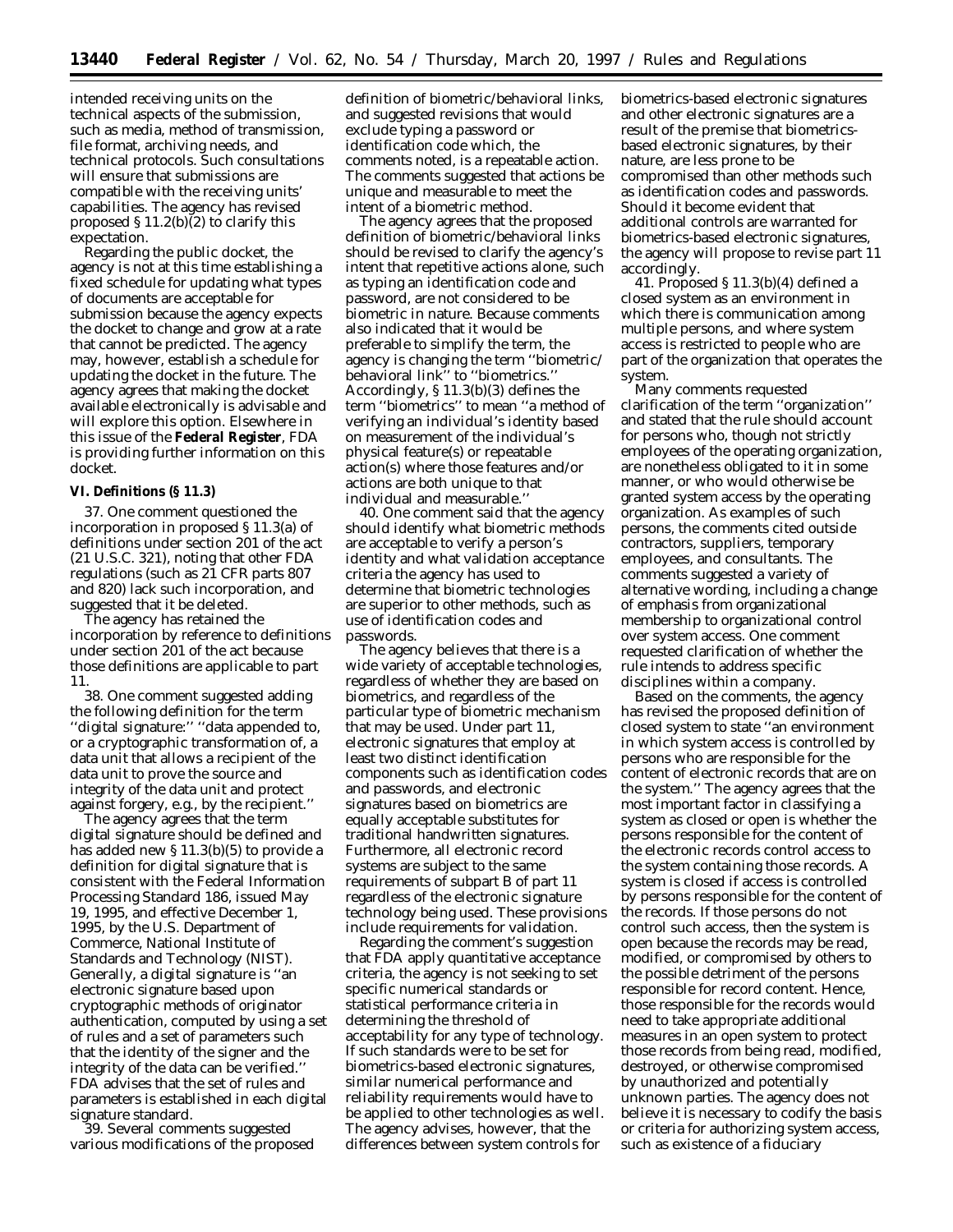responsibility or contractual relationship. By being silent on such criteria, the rule affords maximum flexibility to organizations by permitting them to determine those criteria for themselves.

42. Concerning the proposed definition of closed system, one comment suggested adding the words ''or devices'' after ''persons'' because communications may involve nonhuman entities.

The agency does not believe it is necessary to adopt the suggested revision because the primary intent of the regulation is to address communication among humans, not devices.

43. One comment suggested defining a closed system in terms of functional characteristics that include physical access control, having professionally written and approved procedures with employees and supervisors trained to follow them, conducting investigations when abnormalities may have occurred, and being under legal obligation to the organization responsible for operating the system.

The agency agrees that the functional characteristics cited by the comment are appropriate for a closed system, but has decided that it is unnecessary to include them in the definition. The functional characteristics themselves, however, such as physical access controls, are expressed as requirements elsewhere in part 11.

44. Two comments said that the agency should regard as closed a system in which dial-in access via public phone lines is permitted, but where access is authorized by, and under the control of, the organization that operates the system.

The agency advises that dial-in access over public phone lines could be considered part of a closed system where access to the system that holds the electronic records is under the control of the persons responsible for the content of those records. The agency cautions, however, that, where an organization's electronic records are stored on systems operated by third parties, such as commercial online services, access would be under control of the third parties and the agency would regard such a system as being open. The agency also cautions that, by permitting access to its systems by public phone lines, organizations lose the added security that results from restricting physical access to computer terminal and other input devices. In such cases, the agency believes firms would be prudent to implement additional security measures above and beyond those controls that the

organization would use if the access device was within its facility and commensurate with the potential consequences of such unauthorized access. Such additional controls might include, for example, use of input device checks, caller identification checks (phone caller identification), call backs, and security cards.

45. Proposed § 11.3(b)(5) defined electronic record as a document or writing comprised of any combination of text, graphic representation, data, audio information, or video information, that is created, modified, maintained, or transmitted in digital form by a computer or related system. Many comments suggested revising the proposed definition to reflect more accurately the nature of electronic records and how they differ from paper records. Some comments suggested distinguishing between machine readable records and paper records created by machine. Some comments noted that the term ''document or writing'' is inappropriate for electronic records because electronic records could be any combination of pieces of information assembled (sometimes on a transient basis) from many noncontiguous places, and because the term does not accurately describe such electronic information as raw data or voice mail. Two comments suggested that the agency adopt definitions of electronic record that were established, respectively, by the United Nations Commission on International Trade Law (UNCITRAL) Working Group on Electronic Data Interchange, and the American National Standards Institute/ Institute of Electrical and Electronic Engineers Software Engineering (ANSI/ IEEE) Standard (729–1983).

The agency agrees with the suggested revisions and has revised the definition of ''electronic record'' to emphasize this unique nature and to clarify that the agency does not regard a paper record to be an electronic record simply because it was created by a computer system. The agency has removed ''document or writing'' from this definition and elsewhere in part 11 for the sake of clarity, simplicity, and consistency.

However, the agency believes it is preferable to adapt or modify the words 'document'' and ''writing'' to electronic technologies rather than discard them entirely from the lexicon of computer technology. The agency is aware that the terms ''document'' and ''electronic document'' are used in contexts that clearly do not intend to describe paper. Therefore, the agency considers the terms ''electronic record'' and ''electronic document'' to be generally

synonymous and may use the terms ''writing,'' ''electronic document,'' or "document" in other publications to describe records in electronic form. The agency believes that such usage is a prudent conservation of language and is consistent with the use of other terms and expressions that have roots in older technologies, but have nonetheless been adapted to newer technologies. Such terms include telephone ''dialing,'' internal combustion engine ''horse power,'' electric light luminance expressed as ''foot candles,'' and (more relevant to computer technology) execution of a "carriage return.'

Accordingly, the agency has revised the definition of electronic record to mean ''any combination of text, graphics, data, audio, pictorial, or other information representation in digital form that is created, modified, maintained, archived, retrieved, or distributed by a computer system.''

46. Proposed § 11.3(b)(6) defined an electronic signature as the entry in the form of a magnetic impulse or other form of computer data compilation of any symbol or series of symbols, executed, adopted or authorized by a person to be the legally binding equivalent of the person's handwritten signature. One comment supported the definition as proposed, noting its consistency with dictionary definitions (*Random House Dictionary of the English Language*, Unabridged Ed. 1983, and *American Heritage Dictionary*, 1982). Several other comments, however, suggested revisions. One comment suggested replacing ''electronic signature'' with ''computer based signature,'' ''authentication,'' or ''computer based authentication'' because ''electronic signature'' is imprecise and lacks clear and recognized meaning in the information security and legal professions. The comment suggested a definition closer to the UNCITRAL draft definition:

(1) [a] method used to identify the originator of the data message and to indicate the originator's approval of the information contained therein; and (2) that method is as reliable as was appropriate for the purpose for which the data message was generated or communicated, in the light of all circumstances, including any agreement between the originator and the addressee of the data message.

One comment suggested replacing ''electronic signature'' with ''electronic identification'' or ''electronic authorization'' because the terms include many types of technologies that are not easily distinguishable and because the preamble to the proposed rule gave a rationale for using ''electronic signature'' that was too ''esoteric for practical consideration.''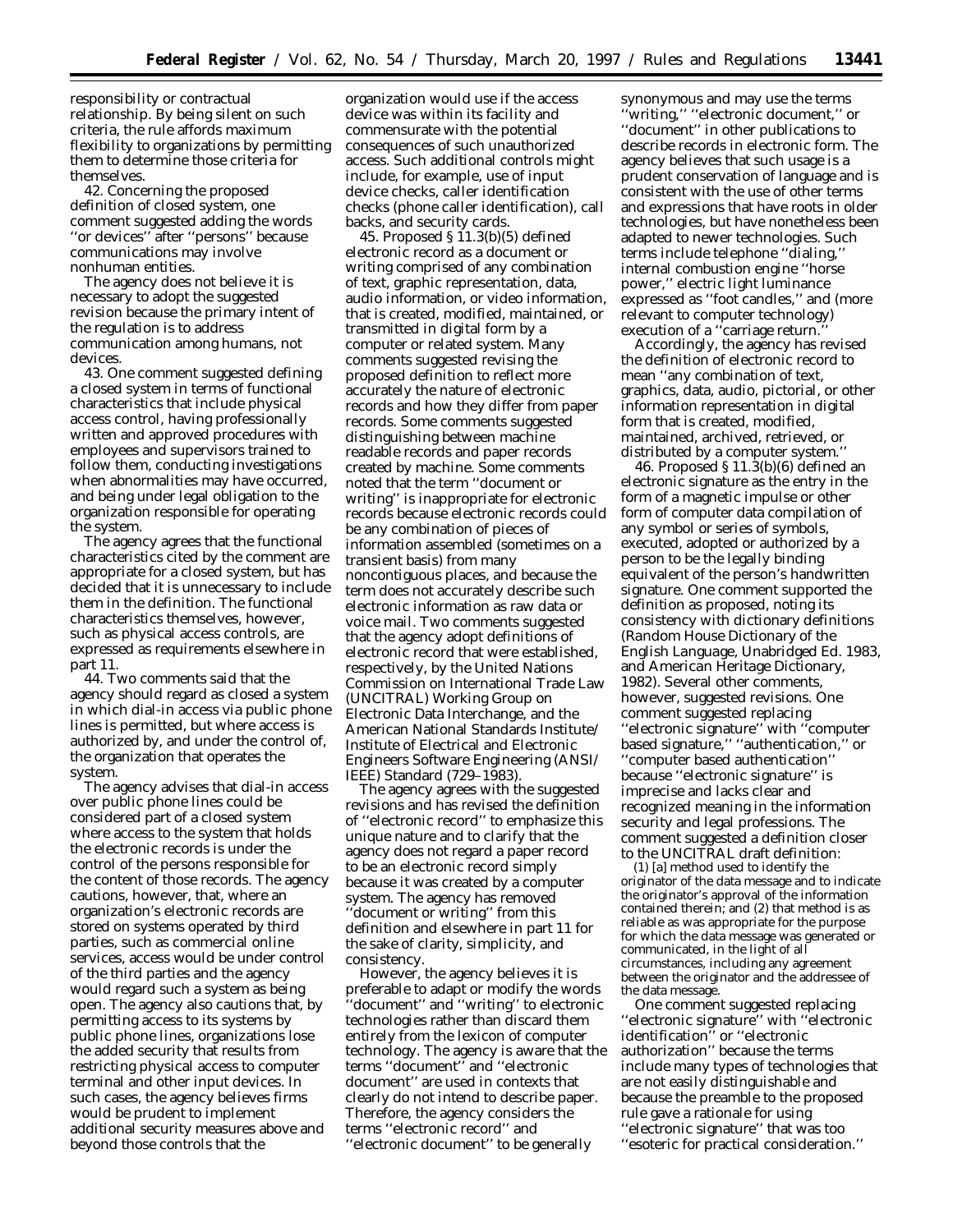The agency disagrees that ''electronic signature'' as proposed should be replaced with other terms and definitions. As noted in the preamble to the proposed rule, the agency believes that it is vital to retain the word ''signature'' to maintain the equivalence and significance of various electronic technologies with the traditional handwritten signature. By not using the word ''signature,'' people may treat the electronic alternatives as less important, less binding, and less in need of controls to prevent falsification. The agency also believes that use of the word signature provides a logical bridge between paper and electronic technologies that facilitates the general transition from paper to electronic environments. The term helps people comply with current FDA regulations that specifically call for signatures. Nor does the agency agree that this reasoning is beyond the reach of practical consideration.

The agency declines to accept the suggested UNCITRAL definition because it is too narrow in context in that there is not always a specified message addressee for electronic records required by FDA regulations (e.g., a batch production record does not have a specific ''addressee'').

47. Concerning the proposed definition of ''electronic signature,'' other comments suggested deletion of the term ''magnetic impulse'' to render the term media neutral and thus allow for such alternatives as an optical disk. Comments also suggested that the term ''entry'' was unclear and recommended its deletion. Two comments suggested revisions that would classify symbols as an electronic signature only when they are committed to permanent storage because not every computer entry is a signature and processing to permanent storage must occur to indicate completion of processing.

The agency advises that the proposal did not limit electronic signature recordings to ''magnetic impulse'' because the proposed definition added, " or other form of computer data  $*$   $*$ However, in keeping with the agency's intent to accept a broad range of technologies, the terms ''magnetic impulse'' and ''entry'' have been removed from the proposed definition. The agency believes that recording of computer data to ''permanent'' storage is not a necessary or warranted qualifier because it is not relevant to the concept of equivalence to a handwritten signature. In addition, use of the qualifier regarding permanent storage could impede detection of falsified records if, for example, the signed falsified record was deleted after a

predetermined period (thus, technically not recorded to ''permanent'' storage). An individual could disavow a signature because the record had ceased to exist.

For consistency with the proposed definition of handwritten signature, and to clarify that electronic signatures are those of individual human beings, and not those of organizations (as included in the act's definition of ''person''), FDA is changing ''person'' to ''individual'' in the final rule.

Accordingly, § 11.3(b)(7) defines electronic signature as a computer data compilation of any symbol or series of symbols executed, adopted, or authorized by an individual to be the legally binding equivalent of the individual's handwritten signature.

48. Proposed § 11.3(b)(7) (redesignated  $\S 11.3(b)(8)$  in the final rule) defined ''handwritten signature'' as the name of an individual, handwritten in script by that individual, executed or adopted with the present intention to authenticate a writing in a permanent form. The act of signing with a writing or marking instrument such as a pen or stylus is preserved. The proposed definition also stated that the scripted name, while conventionally applied to paper, may also be applied to other devices which capture the written name.

Many comments addressed this proposed definition. Two comments suggested that it be deleted on the grounds it is redundant and that, when handwritten signatures are recorded electronically, the result fits the definition of electronic signature.

The agency disagrees that the definition of handwritten signature should be deleted. In stating the criteria under which electronic signatures may be used in place of traditional handwritten signatures, the agency believes it is necessary to define handwritten signature. In addition, the agency believes that it is necessary to distinguish handwritten signatures from electronic signatures because, with handwritten signatures, the traditional act of signing one's name is preserved. Although the handwritten signature recorded electronically and electronic signatures, as defined in part 11, may both ultimately result in magnetic impulses or other forms of computerized symbol representations, the means of achieving those recordings and, more importantly, the controls needed to ensure their reliability and trustworthiness are quite different. In addition, the agency believes that a definition for handwritten signature is warranted to accommodate persons who wish to implement record systems that

are combinations of paper and electronic technologies.

49. Several comments suggested replacing the reference to ''scripted name'' in the proposed definition of handwritten signature with ''legal mark'' so as to accommodate individuals who are physically unable to write their names in script. The comments asserted that the term ''legal mark'' would bring the definition to closer agreement with generally recognized legal interpretations of signature.

The agency agrees and has added the term ''legal mark'' to the definition of handwritten signature.

50. One comment recommended that the regulation state that, when the handwritten signature is not the result of the act of signing with a writing or marking instrument, but is applied to another device that captures the written name, a system should verify that the owner of the signature has authorized the use of the handwritten signature.

The agency declines to accept this comment because, if the act of signing or marking is not preserved, the type of signature would not be considered a handwritten signature. The comment appears to be referring to instances in which one person authorizes someone else to use his or her stamp or device. The agency views this as inappropriate when the signed record does not clearly show that the stamp owner did not actually execute the signature. As discussed elsewhere in this preamble, the agency believes that where one person authorizes another to sign a document on his or her behalf, the second person must sign his or her own name (not the name of the first person) along with some notation that, in doing so, he or she is acting in the capacity, or on behalf, of the first person.

51. One comment suggested that where handwritten signatures are captured by devices, there should be a register of manually written signatures to enable comparison for authenticity and the register also include the typed names of individuals.

The agency agrees that the practice of establishing a signature register has merit, but does not believe that it is necessary, in light of other part 11 controls. As noted elsewhere in this preamble (in the discussion of proposed § 11.50), the agency agrees that human readable displays of electronic records must display the name of the signer.

52. Several comments suggested various editorial changes to the proposed definition of handwritten signature including: (1) Changing the word ''also'' in the last sentence to ''alternatively,'' (2) clarifying the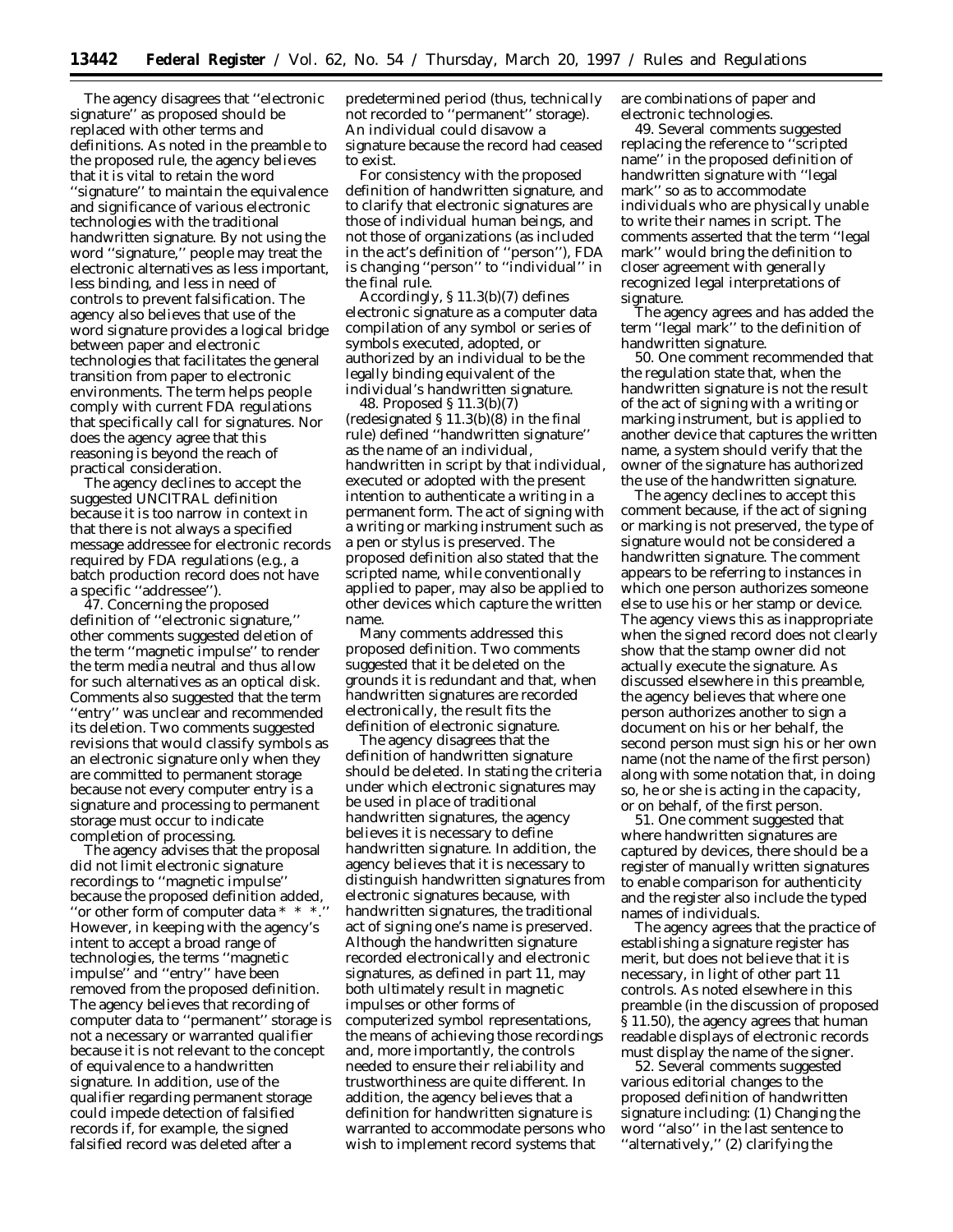difference between the words ''individual'' and ''person,'' (3) deleting the words ''in a permanent form,'' and (4) changing ''preserved'' to ''permitted.'' One comment asserted that the last sentence of the proposed definition was unnecessary.

The agency has revised the definition of handwritten signature to clarify its intent and to keep the regulation as flexible as possible. The agency believes that the last sentence of the proposed definition is needed to address devices that capture handwritten signatures. The agency is not adopting the suggestion that the word ''preserved'' be changed to ''permitted'' because ''preserved'' more accurately states the agency's intent and is a qualifier to help distinguish handwritten signatures from others. The agency advises that the word ''individual'' is used, rather than ''person,'' because the act's definition of person extends beyond individual human beings to companies and partnerships. The agency has retained the term ''permanent'' to discourage the use of pencils, but recognizes that 'permanent'' does not mean eternal.

53. One comment asked whether a signature that is first handwritten and then captured electronically (e.g., by scanning) is an electronic signature or a handwritten signature, and asked how a handwritten signature captured electronically (e.g., by using a stylussensing pad device) that is affixed to a paper copy of an electronic record would be classified.

FDA advises that when the act of signing with a stylus, for example, is preserved, even when applied to an electronic device, the result is a handwritten signature. The subsequent printout of the signature on paper would not change the classification of the original method used to execute the signature.

54. One comment asserted that a handwritten signature recorded electronically should be considered to be an electronic signature, based on the medium used to capture the signature. The comment argued that the word signature should be limited to paper technology.

The agency disagrees and believes it is important to classify a signature as handwritten based upon the preserved action of signing with a stylus or other writing instrument.

55. One comment asked if the definition of handwritten signature encompasses handwritten initials.

The agency advises that, as revised, the definition of handwritten signature includes handwritten initials if the initials constitute the legal mark executed or adopted with the present

intention to authenticate a writing in a permanent form, and where the method of recording such initials involves the act of writing with a pen or stylus.

56. Proposed § 11.3(b)(8) (redesignated as  $\S 11.3(b)(9)$  in the final rule) defined an open system as an environment in which there is electronic communication among multiple persons, where system access extends to people who are not part of the organization that operates the system.

Several comments suggested that, for simplicity, the agency define ''open system'' as any system that does not meet the definition of a closed system. One comment suggested that the definition be deleted on the grounds it is redundant, and that it is the responsibility of individual firms to take appropriate steps to ensure the validity and security of applications and information, regardless of whether systems are open or closed. Other comments suggested definitions of ''open system'' that were opposite to what they suggested for a closed system.

The agency has revised the definition of open system to mean ''an environment in which system access is not controlled by persons who are responsible for the content of electronic records that are on the system.'' The agency believes that, for clarity, the definition should stand on its own rather than as any system that is not closed. The agency rejects the suggestion that the term need not be defined at all because FDA believes that controls for open systems merit distinct provisions in part 11 and defining the term is basic to understanding which requirements apply to a given system. The agency agrees that companies have the responsibility to take steps to ensure the validity and security of their applications and information. However, FDA finds it necessary to establish part 11 as minimal requirements to help ensure that those steps are, in fact, acceptable.

**VII. Electronic Records—Controls for Closed Systems (§ 11.10)**

The introductory paragraph of proposed § 11.10 states that:

Closed systems used to create, modify, maintain, or transmit electronic records shall employ procedures and controls designed to ensure the authenticity, integrity, and confidentiality of electronic records, and to ensure that the signer cannot readily repudiate the signed record as not genuine. \* \* \*

The rest of the section lists specific procedures and controls.

57. One comment expressed full support for the list of proposed controls, calling them generally appropriate and

stated that the agency is correctly accommodating the fluid nature of various electronic record and electronic signature technologies. Another comment, however, suggested that controls should not be implemented at the time electronic records are first created, but rather only after a document is accepted by a company.

The agency disagrees with this suggestion. To ignore such controls at a stage before official acceptance risks compromising the record. For example, if ''preacceptance'' records are signed by technical personnel, it is vital to ensure the integrity of their electronic signatures to prevent record alteration. The need for such integrity is no less important at preacceptance stages than at later stages when managers officially accept the records. The possibility exists that some might seek to disavow, or avoid FDA examination of, pertinent records by declaring they had not been formally ''accepted.'' In addition, FDA routinely can and does inspect evolving paper documents (e.g., standard operating procedures and validation protocols) even though they have yet to receive a firm's final acceptance.

58. One comment said proposed §11.10 contained insufficient requirements for firms to conduct periodic inspection and monitoring of their own systems and procedures to ensure compliance with the regulations. The comment also called for a clear identification of the personnel in a firm who would be responsible for system implementation, operation, change control, and monitoring.

The agency does not believe it is necessary at this time to codify a selfauditing requirement, as suggested by the comment. Rather, the agency intends to afford organizations flexibility in establishing their own internal mechanisms to ensure compliance with part 11. Self-audits, however, may be considered as a general control, within the context of the introductory paragraph of § 11.10. The agency encourages firms to conduct such audits periodically as part of an overall approach to ensure compliance with FDA regulations generally. Likewise, the agency does not believe it is necessary or practical to codify which individuals in an organization should be responsible for compliance with various provisions of part 11. However, ultimate responsibility for part 11 will generally rest with persons responsible for electronic record content, just as responsibility for compliance with paper record requirements generally lies with those responsible for the record's content.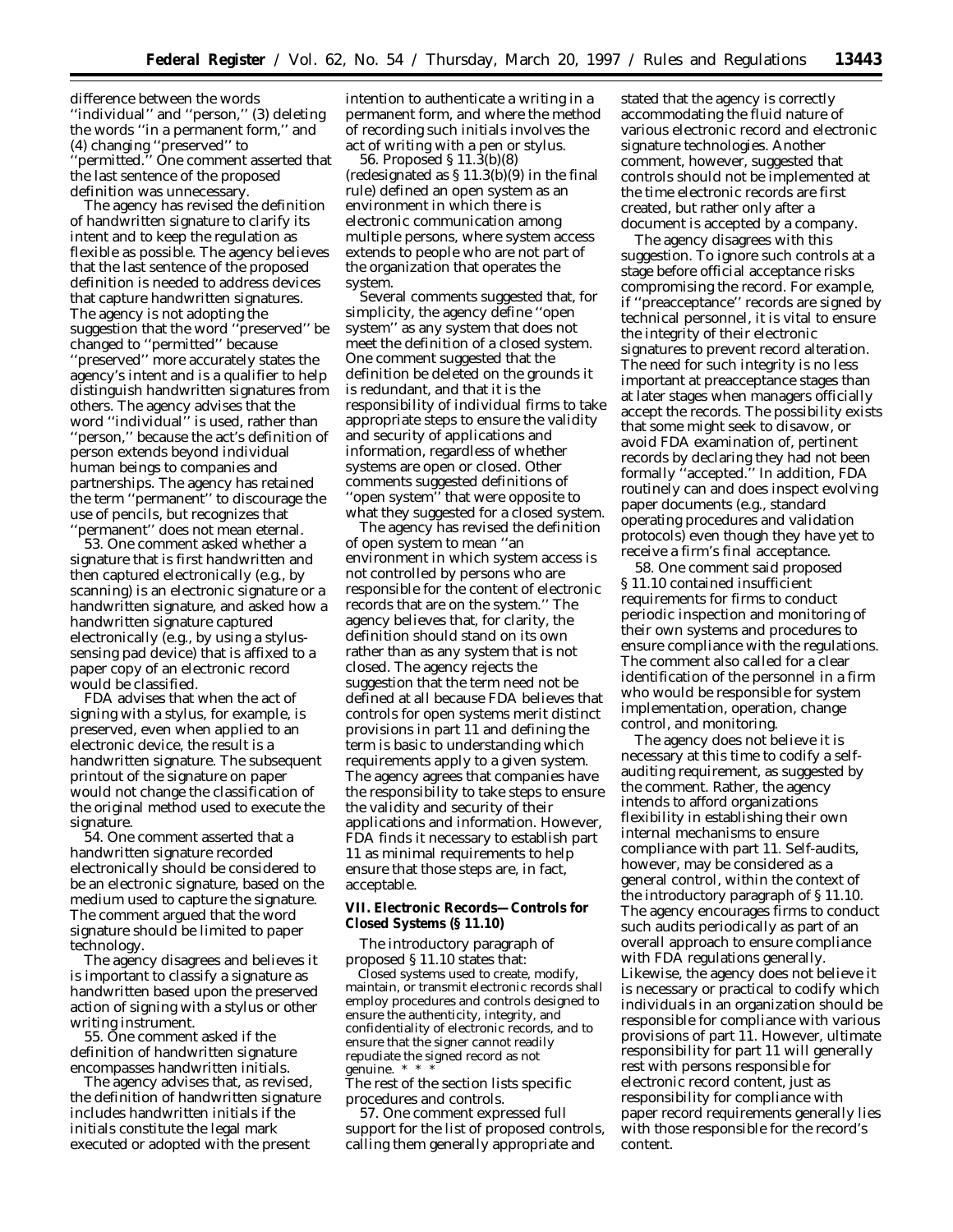59. Several comments interpreted proposed § 11.10 as applying all procedures and controls to closed systems and suggested revising it to permit firms to apply only those procedures and controls they deem necessary for their own operations, because some requirements are excessive in some cases.

The agency advises that, where a given procedure or control is not intended to apply in all cases, the language of the rule so indicates. Specifically, use of operational checks (§ 11.10(f)) and device checks  $(S 11.10(h))$  is not required in all cases. The remaining requirements do apply in all cases and are, in the agency's opinion, the minimum needed to ensure the trustworthiness and reliability of electronic record systems. In addition, certain controls that firms deem adequate for their routine internal operations might nonetheless leave records vulnerable to manipulation and, thus, may be incompatible with FDA's responsibility to protect public health. The suggested revision would effectively permit firms to implement various controls selectively and possibly shield records from FDA, employ unqualified personnel, or permit employees to evade responsibility for fraudulent use of their electronic signatures.

The agency believes that the controls in § 11.10 are vital, and notes that almost all of them were suggested by comments on the ANPRM. The agency believes the wording of the regulation nonetheless permits firms maximum flexibility in how to meet those requirements.

60. Two comments suggested that the word ''confidentiality'' in the introductory paragraph of proposed § 11.10 be deleted because it is unnecessary and inappropriate. The comments stated that firms should determine if certain records need to be confidential, and that as long as records could not be altered or deleted without appropriate authority, it would not matter whether they could read the records.

The agency agrees that not all records required by FDA need to be kept confidential within a closed system and has revised the reference in the introductory paragraph of § 11.10 to state "\* \* \* and, when appropriate, the confidentiality of electronic records.'' The agency believes, however that the need for retaining the confidentiality of certain records is not diminished because viewers cannot change them. It may be prudent for persons to carefully assess the need for record confidentiality. (See, e.g., 21 CFR

1002.42, Confidentiality of records furnished by dealers and distributors, with respect to certain radiological health products.) In addition, FDA's obligation to retain the confidentiality of information it receives in some submissions hinges on the degree to which the submitter maintains confidentiality, even within its own organization. (See, e.g., 21 CFR 720.8(b) with respect to cosmetic ingredient information in voluntary filings of cosmetic product ingredient and cosmetic raw material composition statements.)

61. One comment asked if the procedures and controls required by proposed § 11.10 were to be built into software or if they could exist in written form.

The agency expects that, by their nature, some procedures and controls, such as use of time-stamped audit trails and operational checks, will be built into hardware and software. Others, such as validation and determination of personnel qualifications, may be implemented in any appropriate manner regardless of whether the mechanisms are driven by, or are external to, software or hardware. To clarify this intent, the agency has revised the introductory paragraph of proposed § 11.10 to read, in part, ''Persons who use closed systems to create, modify \* \* \*.'' Likewise, for clarity and consistency, the agency is introducing the same phrase, ''persons who use \* \* \*'' in §§ 11.30 and 11.300.

62. One comment contended that the distinction between open and closed systems should not be predominant because a \$100,000 transaction in a closed system should not have fewer controls than a \$1 transaction in an open system.

The agency believes that, within part 11, firms have the flexibility they need to adjust the extent and stringency of controls based on any factors they choose, including the economic value of the transaction. The agency does not believe it is necessary to modify part 11 at this time so as to add economic criteria.

63. One comment suggested that the reference to repudiation in the introductory paragraph of § 11.10 should be deleted because repudiation can occur at any time in legal proceedings. Another comment, noting that the proposed rule appeared to address only nonrepudiation of a signer, said the rule should address nonrepudiation of record ''genuineness'' or extend to nonrepudiation of submission, delivery, and receipt. The comment stated that some firms provide nonrepudiation services that can

prevent someone from successfully claiming that a record has been altered.

In response to the first comment, the agency does not agree that the reference to repudiation should be deleted because reducing the likelihood that someone can readily repudiate an electronic signature as not his or her own, or that the signed record had been altered, is vital to the agency's basic acceptance of electronic signatures. The agency is aware that the need to deter such repudiation has been addressed in many forums and publications that discuss electronic signatures. Absent adequate controls, FDA believes some people would be more likely to repudiate an electronically-signed record because of the relative ease with which electronic records may be altered and the ease with which one individual could impersonate another. The agency notes, however, that the rule does not call for nonrepudiation as an absolute guarantee, but requires that the signer cannot ''readily'' repudiate the signature.

In response to the second comment, the agency agrees that it is also important to establish nonrepudiation of submission, delivery, and receipt of electronic records, but advises that, for purposes of § 11.10, the agency's intent is to limit nonrepudiation to the genuineness of the signer's record. In other words, an individual should not be able to readily say that: (1) He or she did not, in fact, sign the record; (2) a given electronic record containing the individual's signature was not, in fact, the record that the person signed; or (3) the originally signed electronic record had been altered after having been signed.

64. Proposed § 11.10(a) states that controls for closed systems are to include the validation of systems to ensure accuracy, reliability, consistent intended performance, and the ability to conclusively discern invalid or altered records.

Many comments objected to this proposed requirement because the word ''conclusively'' inferred an unreasonably high and unattainable standard, one which is not applied to paper records.

The agency intends to apply the same validation concepts and standards to electronic record and electronic signature systems as it does to paper systems. As such, FDA does not intend the word ''conclusively'' to suggest an unattainable absolute and has, therefore, deleted the word from the final rule.

65. One comment suggested qualifying the proposed validation requirement in § 11.10(a) to state that validation be performed ''where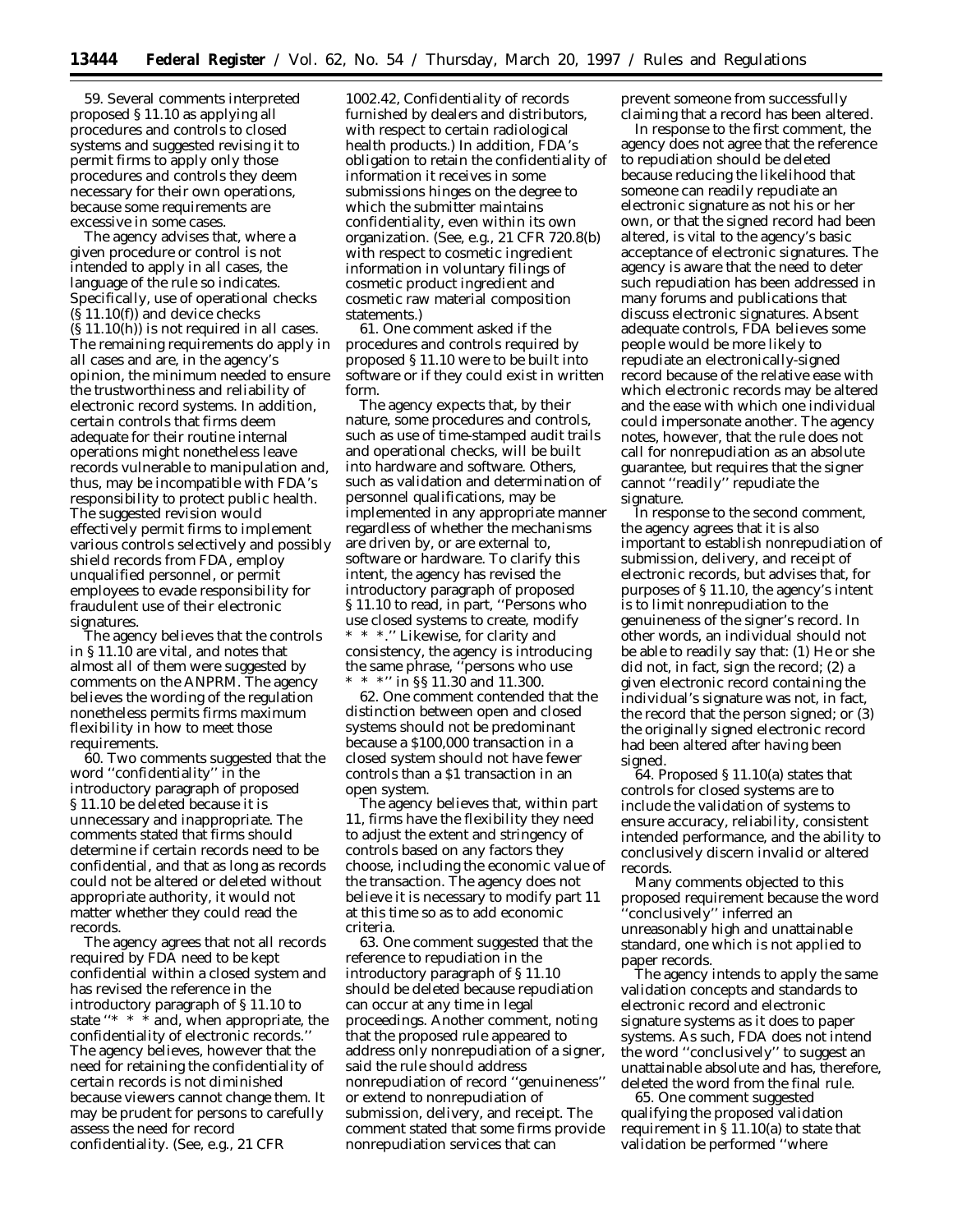necessary'' and argued that validation of commercially available software is not necessary because such software has already been thoroughly validated. The comment acknowledged that validation may be required for application programs written by manufacturers and others for special needs.

The agency disagrees with the comment's claim that all commercial software has been validated. The agency believes that commercial availability is no guarantee that software has undergone ''thorough validation'' and is unaware of any regulatory entity that has jurisdiction over general purpose software producers. The agency notes that, in general, commercial software packages are accompanied not by statements of suitability or compliance with established standards, but rather by disclaimers as to their fitness for use. The agency is aware of the complex and sometimes controversial issues in validating commercial software. However, the need to validate such software is not diminished by the fact that it was not written by those who will use the software.

In the future, the agency may provide guidance on validation of commercial software used in electronic record systems. FDA has addressed the matter of software validation in general in such documents as the ''Draft Guideline for the Validation of Blood Establishment Computer Systems,'' which is available from the Manufacturers Assistance and Communications Staff, Center for Biologics Evaluation and Research (HFM–42), Food and Drug Administration, 1401 Rockville Pike, Rockville, MD 20852–1448, 301–594– 2000. This guideline is also available by sending e-mail to the following Internet address:

CBER\_INFO@A1.CBER.FDA.GOV). For the purposes of part 11, however, the agency believes it is vital to retain the validation requirement.

66. One comment requested an explanation of what was meant by the phrase ''consistent intended'' in proposed § 11.10(a) and why 'consistent performance'' was not used instead. The comment suggested that the rule should distinguish consistent intended performance from wellrecognized service ''availability.''

The agency advises that the phrase ''consistent intended performance'' relates to the general principle of validation that planned and expected performance is based upon predetermined design specifications (hence, ''intended''). This concept is in accord with the agency's 1987 ''Guideline on General Principles of Process Validation,'' which is available from the Division of Manufacturing and Product Quality, Center for Drug Evaluation and Research (HFD–320), Food and Drug Administration, 7520 Standish Pl., Rockville, MD 20855, 301– 594–0093). This guideline defines validation as establishing documented evidence that provides a high degree of assurance that a specific process will consistently produce a product meeting its predetermined specifications and quality attributes. The agency believes that the comment's concepts are accommodated by this definition to the extent that system ''availability'' may be one of the predetermined specifications or quality attributes.

67. One comment said the rule should indicate whether validation of systems does, or should, require any certification or accreditation.

The agency believes that although certification or accreditation may be a part of validation of some systems, such certification or accreditation is not necessary in all cases, outside of the context of any such approvals within an organization itself. Therefore, part 11 is silent on the matter.

68. One comment said the rule should clarify whether system validation should be capable of discerning the absence of electronic records, in light of agency concerns about falsification. The comment added that the agency's concerns regarding invalid or altered records can be mitigated by use of cryptographically enhanced methods, including secure time and date stamping.

The agency does not believe that it is necessary at this time to include an explicit requirement that systems be capable of detecting the absence of records. The agency advises that the requirement in § 11.10(e) for audit trails of operator actions would cover those actions intended to delete records. Thus, the agency would expect firms to document such deletions, and would expect the audit trail mechanisms to be included in the validation of the electronic records system.

69. Proposed § 11.10(b) states that controls for closed systems must include the ability to generate true copies of records in both human readable and electronic form suitable for inspection, review, and copying by the agency, and that if there were any questions regarding the ability of the agency to perform such review and copying, persons should contact the agency.

Several comments objected to the requirement for ''true'' copies of electronic records. The comments asserted that information in an original record (as may be contained in a

database) may be presented in a copy in a different format that may be more usable. The comments concluded that, to generate precise ''true'' copies of electronic records, firms may have to retain the hardware and software that had been used to create those records in the first place (even when such hardware and software had been replaced by newer systems). The comments pointed out that firms may have to provide FDA with the application logic for ''true'' copies, and that this may violate copyright provisions. One comment illustrated the difference between ''true'' copies and other equally reliable, but not exact, copies of electronic records by noting that pages from FDA's paper publications (such as the CFR and the Compliance Policy Guidance Manual) look quite different from electronic copies posted to FDA's bulletin board. The comments suggested different wording that would effectively require accurate and complete copies, but not necessarily ''true'' copies.

The agency agrees that providing exact copies of electronic records in the strictest meaning of the word ''true'' may not always be feasible. The agency nonetheless believes it is vital that copies of electronic records provided to FDA be accurate and complete. Accordingly, in § 11.10(b), ''true'' has been replaced with ''accurate and complete.'' The agency expects that this revision should obviate the potential problems noted in the comments. The revision should also reduce the costs of providing copies by making clear that firms need not maintain obsolete equipment in order to make copies that are ''true'' with respect to format and computer system.

70. Many comments objected to the proposed requirement that systems be capable of generating electronic copies of electronic records for FDA inspection and copying, although they generally agreed that it was appropriate to provide FDA with readable paper copies. Alternative wording was suggested that would make providing electronic copies optional, such that persons could provide FDA with nothing but paper copies if they so wished. The comments argued that providing FDA with electronic copies was unnecessary, unjustified, not practical considering the different types of computer systems that may be in use, and would unfairly limit firms in their selection of hardware and software if they could only use systems that matched FDA's capabilities (capabilities which, it was argued, would not be uniform throughout the United States). One comment suggested that the rule specify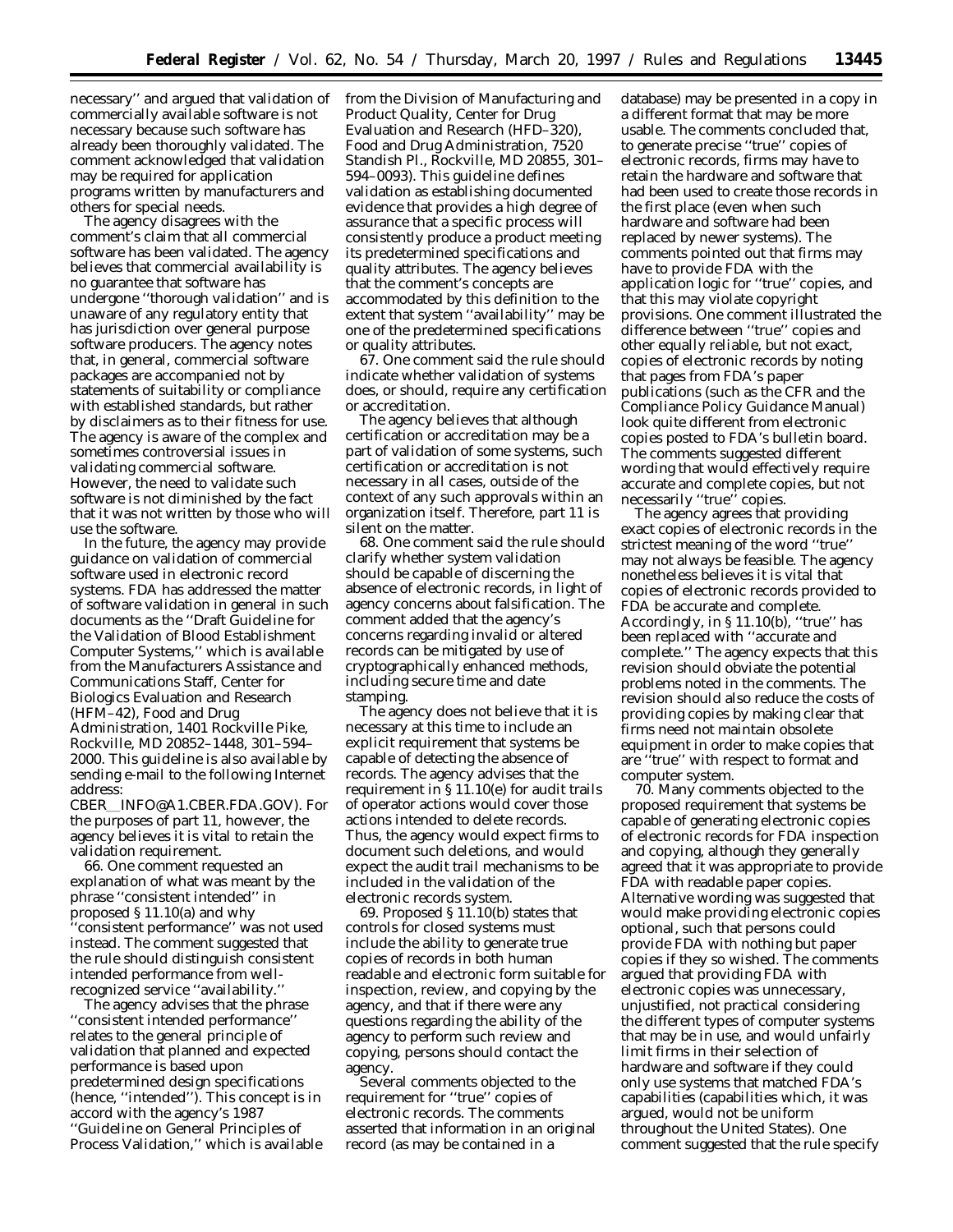a particular format, such as ASCII, for electronic copies to FDA.

The agency disagrees with the assertion that FDA need only be provided with paper copies of electronic records. To operate effectively, the agency must function on the same technological plane as the industries it regulates. Just as firms realize efficiencies and benefits in the use of electronic records, FDA should be able to conduct audits efficiently and thoroughly using the same technology. For example, where firms perform computerized trend analyses of electronic records to improve their processes, FDA should be able to use computerized methods to audit electronic records (on site and off, as necessary) to detect trends, inconsistencies, and potential problem areas. If FDA is restricted to reviewing only paper copies of those records, the results would severely impede its operations. Inspections would take longer to complete, resulting in delays in approvals of new medical products, and expenditure of additional resources both by FDA (in performing the inspections and transcribing paper records to electronic format) and by the inspected firms, which would generate the paper copies and respond to questions during the resulting lengthened inspections.

The agency believes that it also may be necessary to require that persons furnish certain electronic copies of electronic records to FDA because paper copies may not be accurate and complete if they lack certain audit trail (metadata) information. Such information may have a direct bearing on record trustworthiness and reliability. These data could include information, for example, on when certain items of electronic mail were sent and received.

The agency notes that people who use different computer systems routinely provide each other with electronic copies of electronic records, and there are many current and developing tools to enable such sharing. For example, at a basic level, records may be created in, or transferred to, the ASCII format. Many different commercial programs have the capability to import from, and export to, electronic records having different formats. Firms use electronic data interchange (commonly known as EDI) and agreed upon transaction set formats to enable them to exchange copies of electronic records effectively. Third parties are also developing portable document formats to enable conversion among several diverse formats.

Concerning the ability of FDA to handle different formats of electronic records, based upon the emergence of format conversion tools such as those mentioned above, the agency's experience with electronic submissions such as computer assisted new drug applications (commonly known as CANDA's), and the agency's planned Submissions Management and Review Tracking System (commonly known as SMART), FDA is confident that it can work with firms to minimize any formatting difficulties. In addition, substitution of the words ''accurate and complete'' for ''true,'' as discussed in comment 69, should make it easier for firms to provide FDA with electronic copies of their electronic records. FDA does not believe it is necessary to specify any particular format in part 11 because it prefers, at this time, to afford industry and the agency more flexibility in deciding which formats meet the capabilities of all parties. Accordingly, the agency has revised proposed § 11.10(b) to read:

The ability to generate accurate and complete copies of records in both human readable and electronic form suitable for inspection, review, and copying by the agency. Persons should contact the agency if there are any questions regarding the ability of the agency to perform such review and copying of the electronic records.

71. Proposed § 11.10(c) states that procedures and controls for closed systems must include the protection of records to enable their accurate and ready retrieval throughout the records retention period.

One firm commented that, because it replaces systems often (about every 3 years), it may have to retain supplanted systems to meet these requirements. Another comment suggested that the rule be modified to require records retention only for as long as ''legally mandated.''

The agency notes that, as discussed in comment 70 of this document, persons would not necessarily have to retain supplanted hardware and software systems provided they implemented conversion capabilities when switching to replacement technologies. The agency does not believe it is necessary to add the qualifier ''legally mandated'' because the retention period for a given record will generally be established by the regulation that requires the record. Where the regulations do not specify a given time, the agency would expect firms to establish their own retention periods. Regardless of the basis for the retention period, FDA believes that the requirement that a given electronic record be protected to permit it to be accurately and readily retrieved for as

long as it is kept is reasonable and necessary.

72. Proposed § 11.10(e) would require the use of time-stamped audit trails to document record changes, all write-tofile operations, and to independently record the date and time of operator entries and actions. Record changes must not obscure previously recorded information and such audit trail documentation must be retained for a period at least as long as required for the subject electronic documents and must be available for agency review and copying.

Many comments objected to the proposed requirement that all write-tofile operations be documented in the audit trail because it is unnecessary to document all such operations. The comments said that this would require audit trails for such automated recordings as those made to internal buffers, data swap files, or temporary files created by word processing programs. The comments suggested revising § 11.10(e) to require audit trails only for operator entries and actions.

Other comments suggested that audit trails should cover: (1) Operator data inputs but not actions, (2) only operator changes to records, (3) only critical write-to-file information, (4) operator changes as well as all actions, (5) only new entries, (6) only systems where data can be altered, (7) only information recorded by humans, (8) information recorded by both humans and devices, and (9) only entries made upon adoption of the records as official. One comment said audit trails should not be required for data acquisition systems, while another comment said audit trails are critical for data acquisition systems.

It is the agency's intent that the audit trail provide a record of essentially who did what, wrote what, and when. The write-to-file operations referenced in the proposed rule were not intended to cover the kind of ''background'' nonhuman recordings the comments identified.

The agency considers such operator actions as activating a manufacturing sequence or turning off an alarm to warrant the same audit trail coverage as operator data entries in order to document a thorough history of events and those responsible for such events. Although FDA acknowledges that not every operator ''action,'' such as switching among screen displays, need be covered by audit trails, the agency is concerned that revising the rule to cover only ''critical'' operations would result in excluding much information and actions that are necessary to document events thoroughly.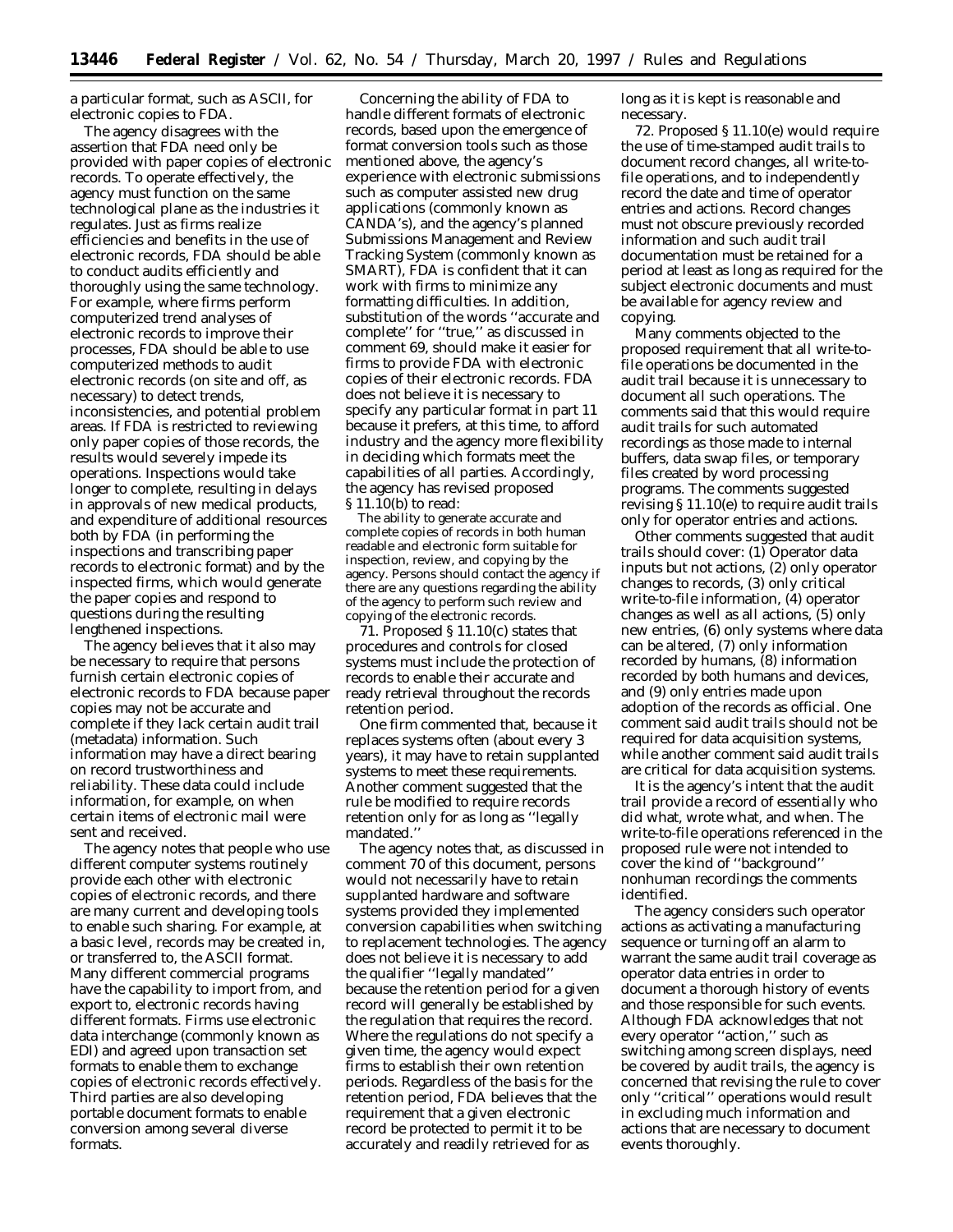The agency believes that, in general, the kinds of operator actions that need to be covered by an audit trail are those important enough to memorialize in the electronic record itself. These are actions which, for the most part, would be recorded in corresponding paper records according to existing recordkeeping requirements.

The agency intends that the audit trail capture operator actions (e.g., a command to open a valve) at the time they occur, and operator information (e.g., data entry) at the time the information is saved to the recording media (such as disk or tape), in much the same manner as such actions and information are memorialized on paper. The audit trail need not capture every keystroke and mistake that is held in a temporary buffer before those commitments. For example, where an operator records the lot number of an ingredient by typing the lot number, followed by the ''return key'' (where pressing the return key would cause the information to be saved to a disk file), the audit trail need not record every ''backspace delete'' key the operator may have previously pressed to correct a typing error. Subsequent ''saved'' corrections made after such a commitment, however, must be part of the audit trail.

At this time, the agency's primary concern relates to the integrity of human actions. Should the agency's experience with part 11 demonstrate a need to require audit trails of device operations and entries, the agency will propose appropriate revisions to these regulations. Accordingly, the agency has revised proposed § 11.10(e) by removing reference to all write-to-file operations and clarifying that the audit trail is to cover operator entries and actions that create, modify, or delete electronic records.

73. A number of comments questioned whether proposed § 11.10(e) mandated that the audit trail be part of the electronic record itself or be kept as a separate record. Some comments interpreted the word ''independently'' as requiring a separate record. Several comments focused on the question of whether audit trails should be generated manually under operator control or automatically without operator control. One comment suggested a revision that would require audit trails to be generated by computer, because the system, not the operator, should record the audit trail. Other comments said the rule should facilitate date and time recording by software, not operators, and that the qualifier ''securely'' be added to the language describing the audit trail. One comment, noting that

audit trails require validation and qualification to ensure that time stamps are accurate and independent, suggested that audit trails be required only when operator actions are witnessed.

The agency advises that audit trail information may be contained as part of the electronic record itself or as a separate record. FDA does not intend to require one method over the other. The word ''independently'' is intended to require that the audit trail not be under the control of the operator and, to prevent ready alteration, that it be created independently of the operator.

To maintain audit trail integrity, the agency believes it is vital that the audit trail be created by the computer system independently of operators. The agency believes it would defeat the purpose of audit trails to permit operators to write or change them. The agency believes that, at this time, the source of such independent audit trails may effectively be within the organization that creates the electronic record. However, the agency is aware of a situation under which time and date stamps are provided by trusted third parties outside of the creating organization. These third parties provide, in effect, a public electronic notary service. FDA will monitor development of such services in light of part 11 to determine if a requirement for such third party services should be included in these regulations. For now, the agency considers the advent of such services as recognition of the need for strict objectivity in recording time and date stamps.

The agency disagrees with the premise that only witnessed operator actions need be covered by audit trails because the opportunities for record falsification are not limited to cases where operator actions are witnessed. Also, the need for validating audit trails does not diminish the need for their implementation.

FDA agrees with the suggestion that the proposed rule be revised to require a secure audit trail—a concept inherent in having such a control at all. Accordingly, proposed § 11.10(e) has been revised to require use of ''secure, computer-generated'' audit trails.

74. A few comments objected to the requirement that time be recorded, in addition to dates, and suggested that time be recorded only when necessary and feasible. Other comments specifically supported the requirement for recording time, noting that time stamps make electronic signatures less vulnerable to fraud and abuse. The comments noted that, in any setting, there is a need to identify the date, time, and person responsible for adding to or

changing a value. One of the comments suggested that the rule require recording the reason for making changes to electronic records. Other comments implicitly supported recording time.

FDA believes that recording time is a critical element in documenting a sequence of events. Within a given day a number of events and operator actions may take place, and without recording time, documentation of those events would be incomplete. For example, without time stamps, it may be nearly impossible to determine such important sequencing as document approvals and revisions and the addition of ingredients in drug production. Thus, the element of time becomes vital to establishing an electronic record's trustworthiness and reliability.

The agency notes that comments on the ANPRM frequently identified use of date/time stamps as an important system control. Time recording, in the agency's view, can also be an effective deterrent to records falsification. For example, event sequence codes alone would not necessarily document true time in a series of events, making falsification of that sequence easier if time stamps are not used. The agency believes it should be very easy for firms to implement time stamps because there is a clock in every computer and document management software, electronic mail systems and other electronic record/electronic applications, such as digital signature programs, commonly apply date and time stamps. The agency does not intend that new technologies, such as cryptographic technologies, will be needed to comply with this requirement. The agency believes that implementation of time stamps should be feasible in virtually all computer systems because effective computer operations depend upon internal clock or timing mechanisms and, in the agency's experience, most computer systems are capable of precisely recording such time entries as when records are saved.

The agency is implementing the time stamp requirement based on the understanding that all current computers, electronic document software, electronic mail, and related electronic record systems include such technologies. The agency also understands that time stamps are applied automatically by these systems, meaning firms would not have to install additional hardware, software, or incur additional burden to implement this control. In recognition of this, the agency wishes to clarify that a primary intent of this provision is to ensure that people take reasonable measures to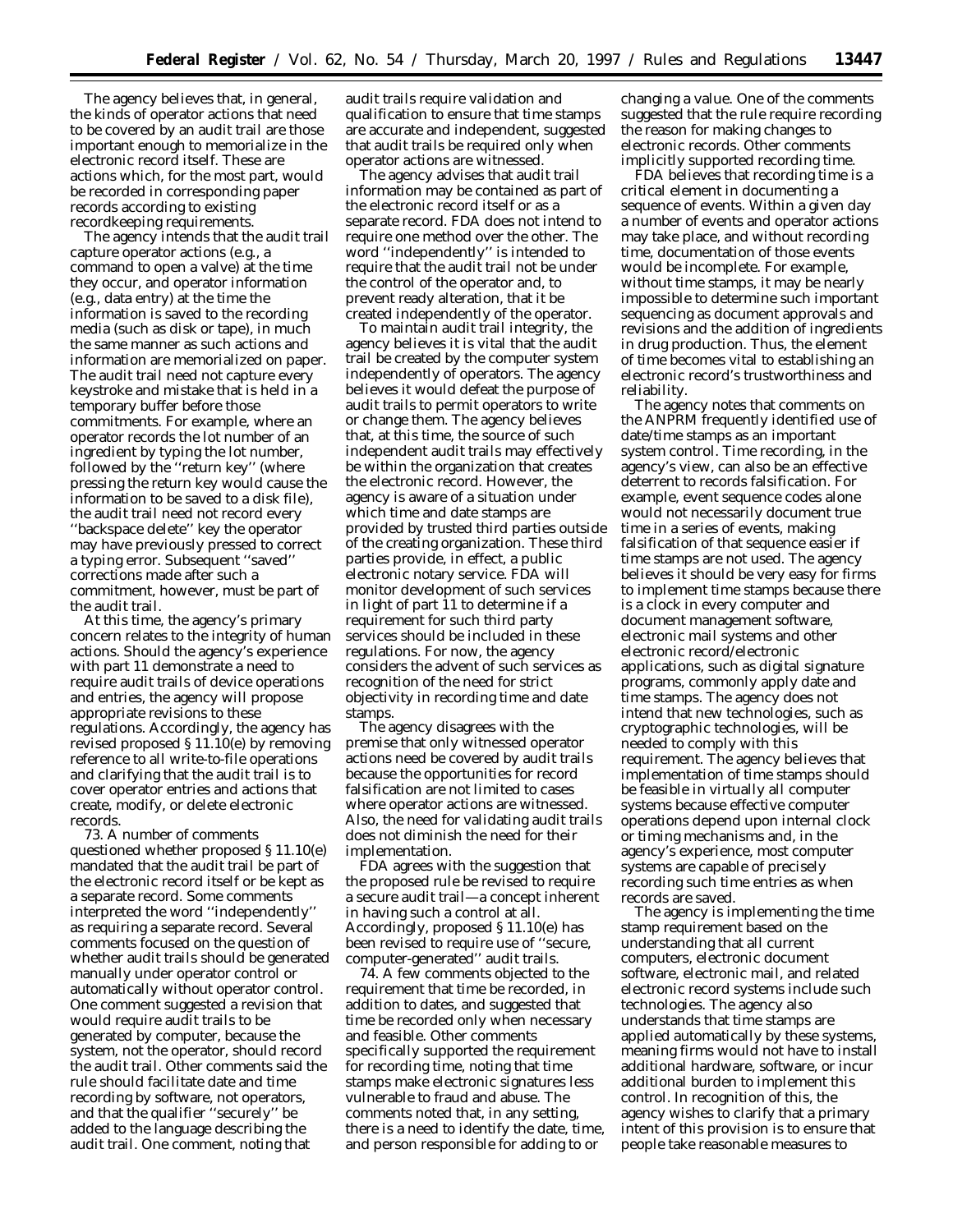ensure that those built in time stamps are accurate and that people do not alter them casually so as to readily mask unauthorized record changes.

The agency advises that, although part 11 does not specify the time units (e.g., tenth of a second, or even the second) to be used, the agency expects the unit of time to be meaningful in terms of documenting human actions.

The agency does not believe part 11 needs to require recording the reason for record changes because such a requirement, when needed, is already in place in existing regulations that pertain to the records themselves.

75. One comment stated that proposed § 11.10(e) should not require an electronic signature for each write-tofile operation.

The agency advises that § 11.10(e) does not require an electronic signature as the means of authenticating each write-to-file operation. The agency expects the audit trail to document who did what and when, documentation that can be recorded without electronic signatures themselves.

76. Several comments, addressing the proposed requirement that record changes not obscure previously recorded information, suggested revising proposed § 11.10(e) to apply only to those entries intended to update previous information.

The agency disagrees with the suggested revision because the rewording is too narrow. The agency believes that some record changes may not be ''updates'' but significant modifications or falsifications disguised as updates. All changes to existing records need to be documented, regardless of the reason, to maintain a complete and accurate history, to document individual responsibility, and to enable detection of record falsifications.

77. Several comments suggested replacing the word ''document'' with "record" in the phrase "Such audit trails shall be retained for a period at least as long as required for the subject electronic documents \* \* \*'' because not all electronic documents are electronic records and because the word document connotes paper.

As discussed in section III.D. of this document, the agency equates electronic documents with electronic records, but for consistency, has changed the phrase to read ''Such audit trail documentation shall be retained for a period at least as long as that required for the subject electronic records \* \* \*.

78. Proposed § 11.10(k)(ii)  $(S 11.10(k)(2)$  in this regulation) addresses electronic audit trails as a systems documentation control. One

comment noted that this provision appears to be the same as the audit trail provision of proposed § 11.10(e) and requested clarification.

The agency wishes to clarify that the kinds of records subject to audit trails in the two provisions cited by the comment are different. Section 11.10(e) pertains to those records that are required by existing regulations whereas § 11.10(k)(2) covers the system documentation records regarding overall controls (such as access privilege logs, or system operational specification diagrams). Accordingly, the first sentence of § 11.10(e) has been revised to read ''Use of secure, computergenerated, time-stamped audit trails to independently record and date the time of operator entries and actions that create, modify, or delete electronic records.''

79. Proposed § 11.10(f) states that procedures and controls for closed systems must include the use of operational checks to enforce permitted sequencing of events, as appropriate.

Two comments requested clarification of the agency's intent regarding operational checks.

The agency advises that the purpose of performing operational checks is to ensure that operations (such as manufacturing production steps and signings to indicate initiation or completion of those steps) are not executed outside of the predefined order established by the operating organization.

80. Several comments suggested that, for clarity, the phrase ''operational checks'' be modified to ''operational system checks.''

The agency agrees that the added modifier ''system'' more accurately reflects the agency's intent that operational checks be performed by the computer systems and has revised proposed § 11.10(f) accordingly.

81. Several comments suggested revising proposed § 11.10(f) to clarify what is to be checked. The comments suggested that ''steps'' in addition to ''events'' be checked, only critical steps be checked, and that ''records'' also be checked.

The agency intends the word ''event'' to include ''steps'' such as production steps. For clarity, however, the agency has revised proposed § 11.10(f) by adding the word ''steps.'' The agency does not, however, agree that only critical steps need be subject to operational checks because a given specific step or event may not be critical, yet it may be very important that the step be executed at the proper time relative to other steps or events. The agency does not believe it necessary to add the modifier ''records'' to proposed § 11.10(f) because creation, deletion, or modification of a record is an event. Should it be necessary to create, delete, or modify records in a particular sequence, operational system checks would ensure that the proper sequence is followed.

82. Proposed  $\S 11.10(g)$  states that procedures and controls for closed systems must include the use of authority checks to ensure that only authorized individuals use the system, electronically sign a record, access the operation or device, alter a record, or perform the operation at hand.

One comment suggested that the requirement for authority checks be qualified with the phrase ''as appropriate,'' on the basis that it would not be necessary for certain parts of a system, such as those not affecting an electronic record. The comment cited pushing an emergency stop button as an example of an event that would not require an authority check. Another comment suggested deleting the requirement on the basis that some records can be read by all employees in an organization.

The agency advises that authority checks, and other controls under § 11.10, are intended to ensure the authenticity, integrity, and confidentiality of electronic records, and to ensure that signers cannot readily repudiate a signed record as not genuine. Functions outside of this context, such as pressing an emergency stop button, would not be covered. However, even in this example, the agency finds it doubtful that a firm would permit anyone, such as a stranger from outside the organization, to enter a facility and press the stop button at will regardless of the existence of an emergency. Thus, there would likely be some generalized authority checks built into the firm's operations.

The agency believes that few organizations freely permit anyone from within or without the operation to use their computer system, electronically sign a record, access workstations, alter records, or perform operations. It is likely that authority checks shape the activities of almost every organization. The nature, scope, and mechanism of performing such checks is up to the operating organization. FDA believes, however, that performing such checks is one of the most fundamental measures to ensure the integrity and trustworthiness of electronic records.

Proposed § 11.10(g) does not preclude all employees from being permitted to read certain electronic records. However, the fact that some records may be read by all employees would not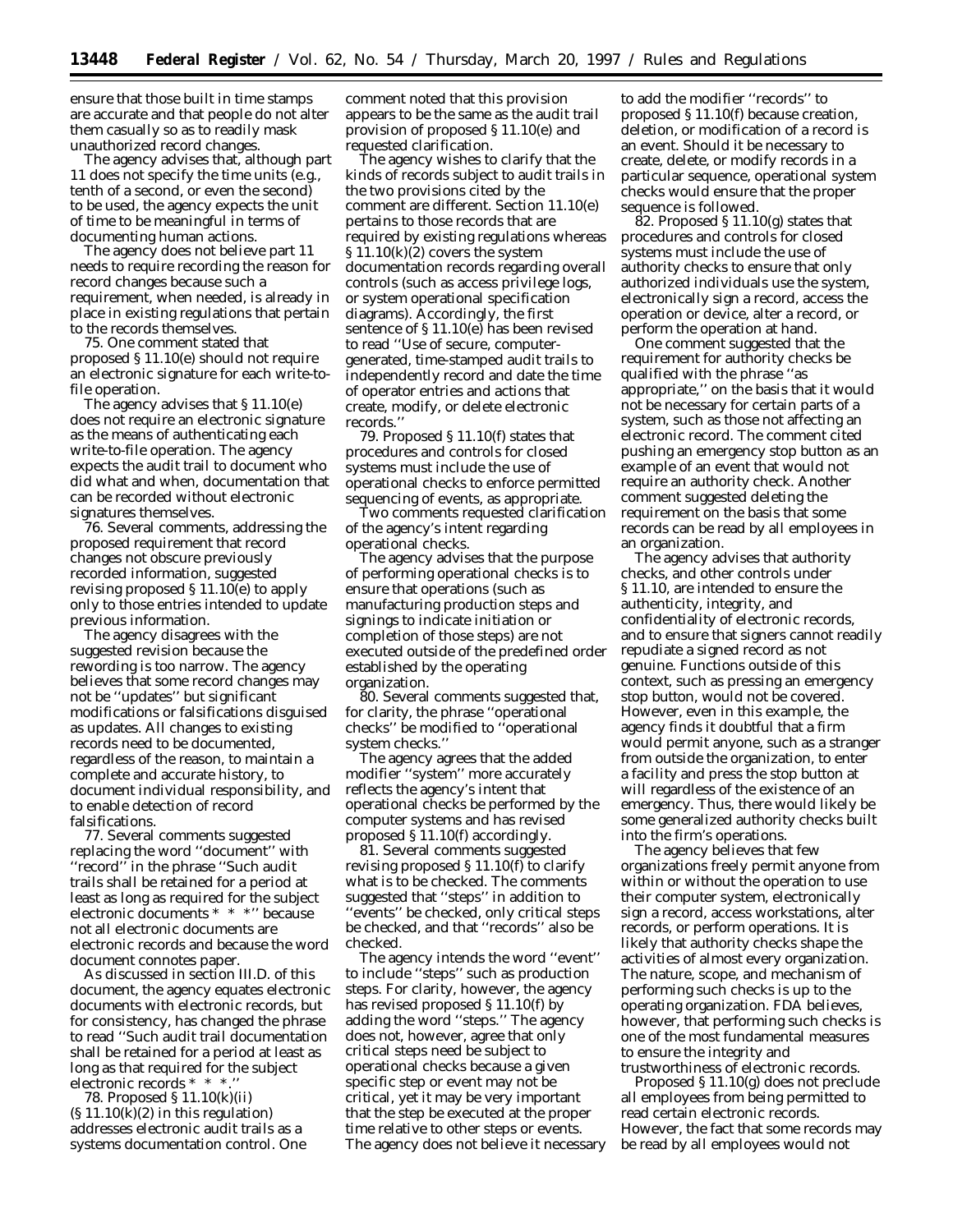justify deleting the requirement for authority checks entirely. The agency believes it is highly unlikely that all of a firm's employees would have authority to read, write, and sign all of its electronic records.

83. One comment said authority checks are appropriate for document access but not system access, and suggested that the phrase ''access the operation or device'' be deleted. The comment added, with respect to authority checks on signing records, that in many organizations, more than one individual has the authority to sign documents required under FDA regulations and that such authority should be vested with the individual as designated by the operating organization. Another comment said proposed § 11.10(g) should explicitly require access authority checks and suggested that the phrase ''use the system'' be changed to ''access and use the system.'' The comment also asked for clarification of the term ''device.''

The agency disagrees that authority checks should not be required for system access because, as discussed in comment 82 of this document, it is unlikely that a firm would permit any unauthorized individuals to access its computer systems. System access control is a basic security function because system integrity may be impeached even if the electronic records themselves are not directly accessed. For example, someone could access a system and change password requirements or otherwise override important security measures, enabling individuals to alter electronic records or read information that they were not authorized to see. The agency does not believe it necessary to add the qualifier ''access and'' because § 11.10(d) already requires that system access be limited to authorized individuals. The agency intends the word ''device'' to mean a computer system input or output device and has revised proposed § 11.10(g) to clarify this point.

Concerning signature authority, FDA advises that the requirement for authority checks in no way limits organizations in authorizing individuals to sign multiple records. Firms may use any appropriate mechanism to implement such checks. Organizations do not have to embed a list of authorized signers in every record to perform authority checks. For example, a record may be linked to an authority code that identifies the title or organizational unit of people who may sign the record. Thus, employees who have that corresponding code, or belong to that unit, would be able to sign the record. Another way to implement

controls would be to link a list of authorized records to a given individual, so that the system would permit the individual to sign only records in that list.

84. Two comments addressed authority checks within the context of PDMA and suggested that such checks not be required for drug sample receipt records. The comments said that different individuals may be authorized to accept drug samples at a physician's office, and that the large number of physicians who would potentially qualify to receive samples would be too great to institute authority checks.

The agency advises that authority checks need not be automated and that in the context of PDMA such checks would be as valid for electronic records as they are for paper sample requests because only licensed practitioners or their designees may accept delivery of drug samples. The agency, therefore, acknowledges that many individuals may legally accept samples and, thus, have the authority to sign electronic receipts. However, authority checks for electronic receipts could nonetheless be performed by sample manufacturer representatives by using the same procedures as the representatives use for paper receipts. Accordingly, the agency disagrees with the comment that proposed § 11.10(g) should not apply to PDMA sample receipts.

The agency also advises that under PDMA, authority checks would be particularly important in the case of drug sample request records because only licensed practitioners may request drug samples.

Accordingly, proposed § 11.10(g) has been revised to read: ''Use of authority checks to ensure that only authorized individuals can use the system, electronically sign a record, access the operation or computer system input or output device, alter a record, or perform the operation at hand.''

85. Proposed § 11.10(h) states that procedures and controls for closed systems must include the use of device (e.g., terminal) location checks to determine, as appropriate, the validity of the source of data input or operational instruction. Several comments objected to this proposed requirement and suggested its deletion because it is: (1) Unnecessary (because the data source is always known by virtue of system design and validation); (2) problematic with respect to mobile devices, such as those connected by modem;  $(3)$  too much of a "how to;" not explicit enough to tell firms what to do; (5) unnecessary in the case of PDMA; and (6) technically challenging. One comment stated that a device's

identification, in addition to location, may be important and suggested that the proposed rule be revised to require device identification as well.

FDA advises that, by use of the term ''as appropriate,'' it does not intend to require device checks in all cases. The agency believes that these checks are warranted where only certain devices have been selected as legitimate sources of data input or commands. In such cases, the device checks would be used to determine if the data or command source was authorized. In a network, for example, it may be necessary for security reasons to limit issuance of critical commands to only one authorized workstation. The device check would typically interrogate the source of the command to ensure that only the authorized workstation, and not some other device, was, in fact, issuing the command.

The same approach applies for remote sources connected by modem, to the extent that device identity interrogations could be made automatically regardless of where the portable devices were located. To clarify this concept, the agency has removed the word ''location'' from proposed § 11.10(h). Device checks would be necessary under PDMA when the source of commands or data is relevant to establishing authenticity, such as when licensed practitioners order drug samples directly from the manufacturer or authorized distributor without the intermediary of a sales representative. Device checks may also be useful to firms in documenting and identifying which sales representatives are transmitting drug sample requests from licensed practitioners.

FDA believes that, although validation may demonstrate that a given terminal or workstation is technically capable of sending information from one point to another, validation alone would not be expected to address whether or not such device is authorized to do so.

86. Proposed § 11.10(i) states that procedures and controls for closed systems must include confirmation that persons who develop, maintain, or use electronic record or signature systems have the education, training, and experience to perform their assigned tasks.

Several comments objected to the word ''confirmation'' because it is redundant with, or more restrictive than, existing regulations, and suggested alternate wording, such as ''evidence.'' Two comments interpreted the proposed wording as requiring that checks of personnel qualifications be performed automatically by computer systems that perform database type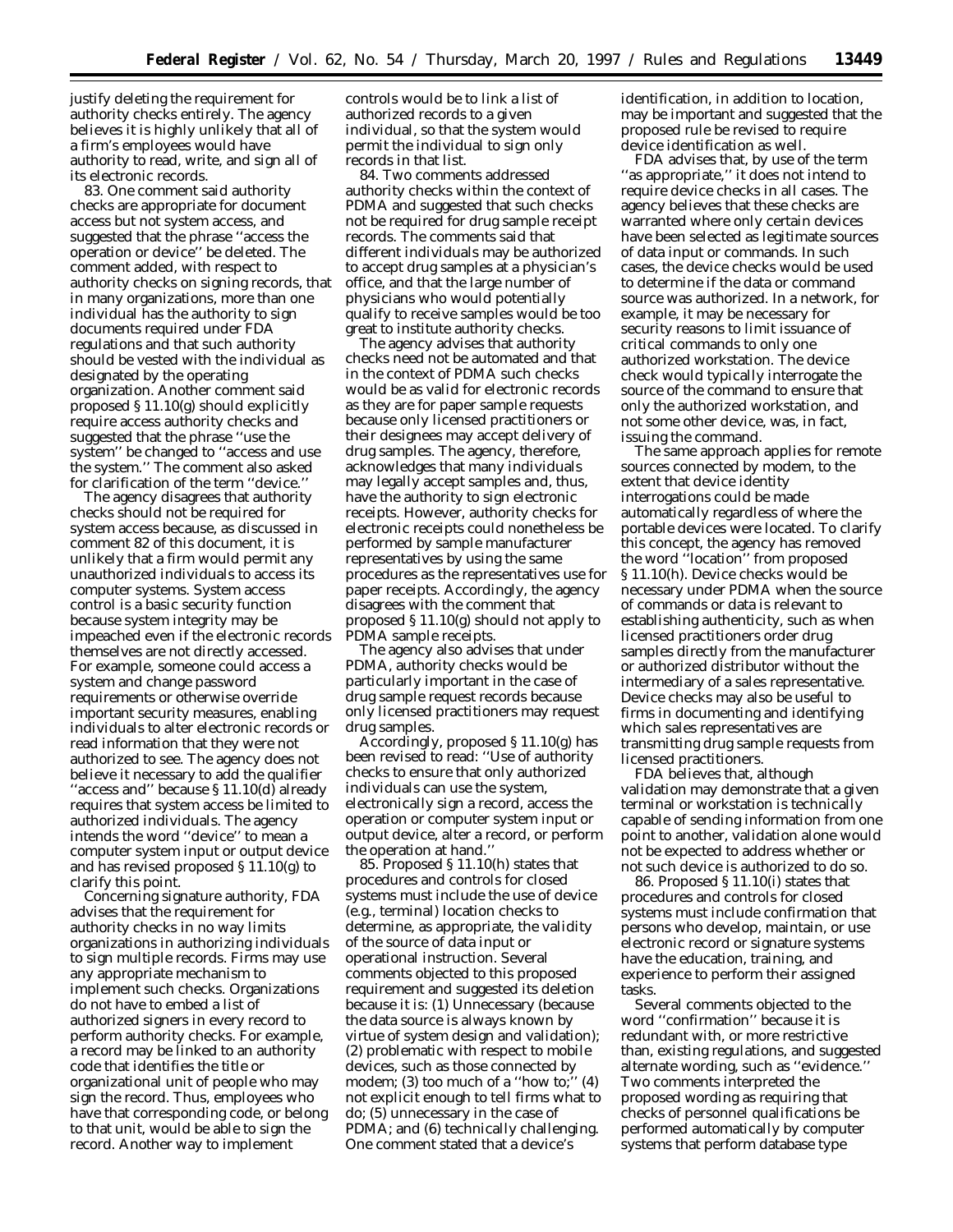matches between functions and personnel training records.

The agency advises that, although there may be some overlap in proposed § 11.10(i) and other regulations regarding the need for personnel to be properly qualified for their duties, part 11 is specific to functions regarding electronic records, an issue that other regulations may or may not adequately address. Therefore, the agency is retaining the requirement.

The agency does not intend to require that the check of personnel qualifications be performed automatically by a computer system itself (although such automation is desirable). The agency has revised the introductory paragraph of § 11.10, as discussed in section VII. of this document, to clarify this point. The agency agrees that another word should be used in place of ''confirmation,'' and for clarity has selected ''determination.''

87. One comment suggested that the word ''training'' be deleted because it has the same meaning as ''education'' and ''experience,'' and objected to the implied requirement for records of employee training. Another comment argued that applying this provision to system developers was irrelevant so long as systems perform as required and have been appropriately validated. The comment suggested revising proposed § 11.10(i) to require employees to be trained only ''as necessary.'' One comment, noting that training and experience are very important, suggested expanding proposed § 11.10(i) to require appropriate examination and certification of persons who perform certain high-risk, high-trust functions and tasks.

The agency regards this requirement as fundamental to the proper operation of a facility. Personnel entrusted with important functions must have sufficient training to do their jobs. In FDA's view, formal education (e.g., academic studies) and general industry experience would not necessarily prepare someone to begin specific, highly technical tasks at a given firm. Some degree of on-the-job training would be customary and expected. The agency believes that documentation of such training is also customary and not unreasonable.

The agency also disagrees with the assertion that personnel qualifications of system developers are irrelevant. The qualifications of personnel who develop systems are relevant to the expected performance of the systems they build and their ability to explain and support these systems. Validation does not lessen the need for personnel to have the education, training, and experience

to do their jobs properly. Indeed, it is highly unlikely that poorly qualified developers would be capable of producing a system that could be validated. The agency advises that, although the intent of proposed § 11.10(i) is to address qualifications of those personnel who develop systems within an organization, rather than external ''vendors'' per se, it is nonetheless vital that vendor personnel are likewise qualified to do their work. The agency agrees that periodic examination or certification of personnel who perform certain critical tasks is desirable. However, the agency does not believe that at this time a specific requirement for such examination and certification is necessary.

88. Proposed § 11.10(j) states that procedures and controls for closed systems must include the establishment of, and adherence to, written policies that hold individuals accountable and liable for actions initiated under their electronic signatures, so as to deter record and signature falsification.

Several comments suggested changing the word ''liable'' to ''responsible'' because the word ''responsible'' is broader, more widely understood by employees, more positive and inclusive of elements of honesty and trust, and more supportive of a broad range of disciplinary measures. One comment argued that the requirement would not deter record or signature falsification because employee honesty and integrity cannot be regulated.

The agency agrees because, although the words ''responsible'' and ''liable'' are generally synonymous, ''responsible'' is preferable because it is more positive and supportive of a broad range of disciplinary measures. There may be a general perception that electronic records and electronic signatures (particularly identification codes and passwords) are less significant and formal than traditional paper records and handwritten signatures. Individuals may therefore not fully equate the seriousness of electronic record falsification with paper record falsification. Employees need to understand the gravity and consequences of signature or record falsification. Although FDA agrees that employee honesty cannot be ensured by requiring it in a regulation, the presence of strong accountability and responsibility policies is necessary to ensure that employees understand the importance of maintaining the integrity of electronic records and signatures.

89. Several comments expressed concern regarding employee liability for actions taken under their electronic

signatures in the event that such signatures are compromised, and requested ''reasonable exceptions.'' The comments suggested revising proposed § 11.10(j) to hold people accountable only where there has been intentional falsification or corruption of electronic data.

The agency considers the compromise of electronic signatures to be a very serious matter, one that should precipitate an appropriate investigation into any causative weaknesses in an organization's security controls. The agency nonetheless recognizes that where such compromises occur through no fault or knowledge of individual employees, there would be reasonable limits on the extent to which disciplinary action would be taken. However, to maintain emphasis on the seriousness of such security breeches and deter the deliberate fabrication of ''mistakes,'' the agency believes § 11.10 should not provide for exceptions that may lessen the import of such a fabrication.

90. One comment said the agency should consider the need for criminal law reform because current computer crime laws do not address signatures when unauthorized access or computer use is not an issue. Another comment argued that proposed § 11.10(j) should be expanded beyond ''individual'' accountability to include business entities.

The agency will consider the need for recommending legislative initiatives to address electronic signature falsification in light of the experience it gains with this regulation. The agency does not believe it necessary to address business entity accountability specifically in § 11.10 because the emphasis is on actions and accountability of individuals, and because individuals, rather than business entities, apply signatures.

91. One comment suggested that proposed § 11.10(j) should be deleted because it is unnecessary because individuals are presumably held accountable for actions taken under their authority, and because, in some organizations, individuals frequently delegate authority to sign their names.

As discussed in comments 88 to 90 of this document, the agency has concluded that this section is necessary. Furthermore it does not limit delegation of authority as described in the comment. However, where one individual signs his or her name on behalf of someone else, the signature applied should be that of the delegatee, with some notation of that fact, and not the name of the delegator. This is the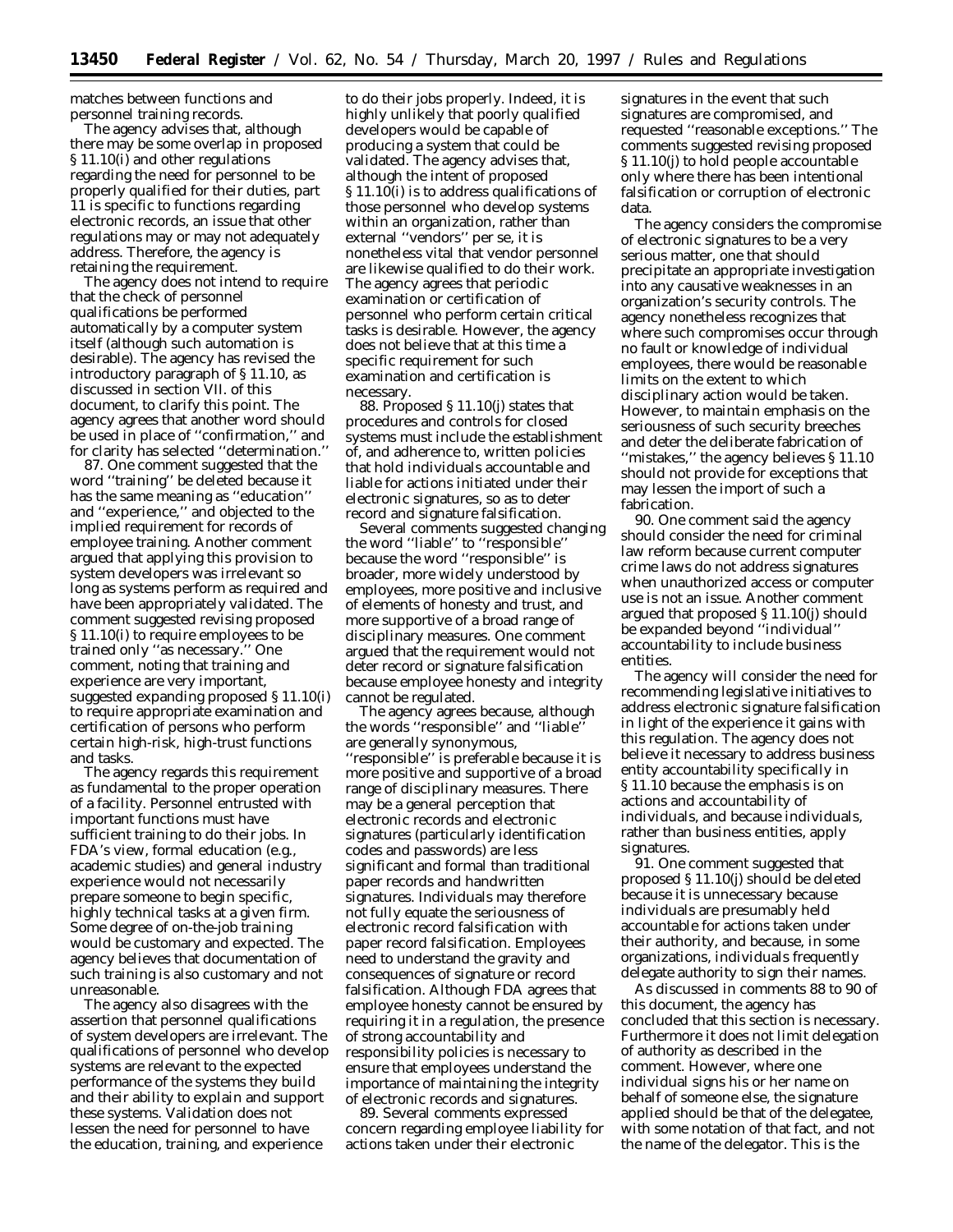same procedure commonly used on paper documents, noted as "X for Y.'

92. Proposed § 11.10(k) states that procedures and controls for closed systems must include the use of appropriate systems documentation controls, including: (1) Adequate controls over the distribution, access to, and use of documentation for system operation and maintenance; and (2) records revision and change control procedures to maintain an electronic audit trail that documents timesequenced development and modification of records. Several comments requested clarification of the type of documents covered by proposed § 11.10(k). One comment noted that this section failed to address controls for record retention. Some comments suggested limiting the scope of systems documentation to application and configurable software, or only to software that could compromise system security or integrity. Other comments suggested that this section should be deleted because some documentation needs wide distribution within an organization, and that it is an onerous burden to control user manuals.

The agency advises that § 11.10(k) is intended to apply to systems documentation, namely, records describing how a system operates and is maintained, including standard operating procedures. The agency believes that adequate controls over such documentation are necessary for various reasons. For example, it is important for employees to have correct and updated versions of standard operating and maintenance procedures. If this documentation is not current, errors in procedures and/or maintenance are more likely to occur. Part 11 does not limit an organization's discretion as to how widely or narrowly any document is to be distributed, and FDA expects that certain documents will, in fact, be widely disseminated. However, some highly sensitive documentation, such as instructions on how to modify system security features, would not routinely be widely distributed. Hence, it is important to control distribution of, access to, and use of such documentation.

Although the agency agrees that the most critical types of system documents would be those directly affecting system security and integrity, FDA does not agree that control over system documentation should only extend to security related software or to application or configurable software. Documentation that relates to operating systems, for example, may also have an impact on security and day-to-day operations. The agency does not agree

that it is an onerous burden to control documentation that relates to effective operation and security of electronic records systems. Failure to control such documentation, as discussed above, could permit and foster records falsification by making the enabling instructions for these acts readily available to any individual.

93. Concerning the proposed requirement for adequate controls over documentation for system operation and maintenance, one comment suggested that it be deleted because it is under the control of system vendors, rather than operating organizations. Several comments suggested that the proposed provision be deleted because it duplicates § 11.10(e) with respect to audit trails. Some comments also objected to maintaining the change control procedures in electronic form and suggested deleting the word ''electronic'' from ''electronic audit trails.''

The agency advises that this section is intended to apply to systems documentation that can be changed by individuals within an organization. If systems documentation can only be changed by a vendor, this provision does not apply to the vendor's customers. The agency acknowledges that systems documentation may be in paper or electronic form. Where the documentation is in paper form, an audit trail of revisions need not be in electronic form. Where systems documentation is in electronic form, however, the agency intends to require the audit trail also be in electronic form, in accordance with § 11.10(e). The agency acknowledges that, in light of the comments, the proposed rule may not have been clear enough regarding audit trails addressed in § 11.10(k) compared to audit trails addressed in § 11.10(e) and has revised the final rule to clarify this matter.

The agency does not agree, however, that the audit trail provisions of § 11.10(e) and (k), as revised, are entirely duplicative. Section 11.10(e) applies to electronic records in general (including systems documentation); § 11.10(k) applies exclusively to systems documentation, regardless of whether such documentation is in paper or electronic form.

As revised, § 11.10(k) now reads as follows:

(k) Use of appropriate controls over systems documentation including:

(1) Adequate controls over the distribution of, access to, and use of documentation for system operation and maintenance.

(2) Revision and change control procedures to maintain an audit trail that documents time-sequenced development and modification of systems documentation.

**VIII. Electronic Records—Controls for Open Systems (§ 11.30)**

Proposed § 11.30 states that: ''Open systems used to create, modify, maintain, or transmit electronic records shall employ procedures and controls designed to ensure the authenticity, integrity and confidentiality of electronic records from the point of their creation to the point of their receipt.'' In addition, § 11.30 states:

\* \* \* \* Such procedures and controls shall include those identified in § 11.10, as appropriate, and such additional measures as document encryption and use of established digital signature standards acceptable to the agency, to ensure, as necessary under the circumstances, record authenticity, integrity, and confidentiality.

94. One comment suggested that the reference to digital signature standards be deleted because the agency should not be setting standards and should not dictate how to ensure record authenticity, integrity, and confidentiality. Other comments requested clarification of the agency's expectations with regard to digital signatures: (1) The kinds that would be acceptable, (2) the mechanism for announcing which standards were acceptable (and whether that meant FDA would be certifying particular software), and (3) a definition of digital signature. One comment asserted that FDA should accept international standards for digital signatures. Some comments also requested a definition of encryption. One comment encouraged the agency to further define open systems.

The agency advises that § 11.30 requires additional controls, beyond those identified in § 11.10, as needed under the circumstances, to ensure record authenticity, integrity, and confidentiality for open systems. Use of digital signatures is one measure that may be used, but is not specifically required. The agency wants to ensure that the digital signature standard used is, in fact, appropriate. Development of digital signature standards is a complex undertaking, one FDA does not expect to be performed by individual firms on an ad hoc basis, and one FDA does not now seek to perform.

The agency is nonetheless concerned that such standards be robust and secure. Currently, the agency is aware of two such standards, the RSA (Rivest-Shamir-Adleman), and NIST's Digital Signature Standard (DSS). The DSS became Federal Information Processing Standard (FIPS) 186 on December 1, 1994. These standards are incorporated in different software programs. The agency does not seek to certify or otherwise approve of such programs,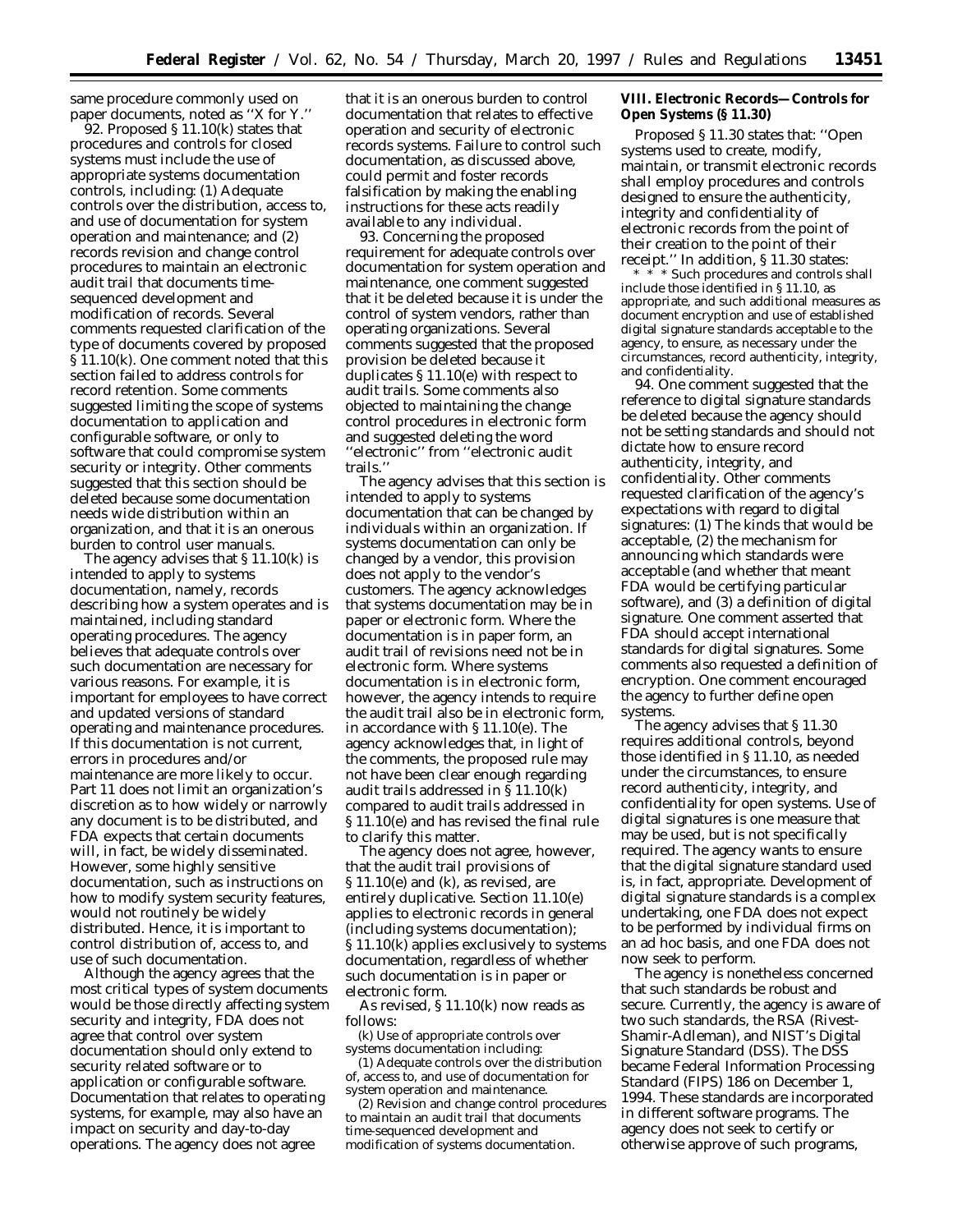but expects people who use such programs to ensure that they are suitable for their intended use. FDA is aware that NIST provides certifications regarding mathematical conformance to the DSS core algorithms, but does not formally evaluate the broader programs that contain those algorithms. The agency has revised the final rule to clarify its intent that firms retain the flexibility to use any appropriate digital signature as an additional system control for open systems. FDA is also including a definition of digital signature under § 11.3(b)(5).

The agency does not believe it necessary to codify the term 'encryption'' because, unlike the term digital signature, it has been in general use for many years and is generally understood to mean the transforming of a writing into a secret code or cipher. The agency is aware that there are several commercially available software programs that implement both digital signatures and encryption.

95. Two comments noted that use of digital signatures and encryption is not necessary in the context of PDMA, where access to an electronic record is limited once it is signed and stored. One of the comments suggested that proposed § 11.30 be revised to clarify this point.

As discussed in comment 94 of this document, use of digital signatures and encryption would be an option when extra measures are necessary under the circumstances. In the case of PDMA records, such measures may be warranted in certain circumstances, and unnecessary in others. For example, if electronic records were to be transmitted by a firm's representative by way of a public online service to a central location, additional measures would be necessary. On the other hand, where the representative's records are hand delivered to that location, or transferred by direct connection between the representative and the central location, such additional measures to ensure record authenticity, confidentiality, and integrity may not be necessary. The agency does not believe that it is practical to revise § 11.30 to elaborate on every possible situation in which additional measures would or would not be needed.

96. One comment addressed encryption of submissions to FDA and asked if people making those submissions would have to give the agency the appropriate ''keys'' and, if so, how the agency would protect the security of such information.

The agency intends to develop appropriate procedures regarding the exchange of ''keys'' attendant to use of encryption and digital signatures, and will protect those keys that must remain confidential, in the same manner as the agency currently protects trade secrets. Where the agency and a submitter agree to use a system that calls for the exchange of secret keys, FDA will work with submitters to achieve mutually agreeable procedures. The agency notes, however, that not all encryption and digital signature systems require that enabling keys be secret.

97. One comment noted that proposed § 11.30 does not mention availability and nonrepudiation and requested clarification of the term ''point of receipt.'' The comment noted that, where an electronic record is received at a person's electronic mailbox (which resides on an open system), additional measures may be needed when the record is transferred to the person's own local computer because such additional transfer entails additional security risks. The comment suggested wording that would extend open system controls to the point where records are ultimately retained.

The agency agrees that, in the situation described by the comment, movement of the electronic record from an electronic mailbox to a person's local computer may necessitate open system controls. However, situations may vary considerably as to the ultimate point of receipt, and FDA believes proposed § 11.30 offers greater flexibility in determining open system controls than revisions suggested by the comment. The agency advises that the concept of nonrepudiation is part of record authenticity and integrity, as already covered by § 11.10(c). Therefore, FDA is not revising § 11.30 as suggested.

**IX. Electronic Records—Signature Manifestations (§ 11.50)**

Proposed § 11.50 requires that electronic records that are electronically signed must display in clear text the printed name of the signer, and the date and time when the electronic signature was executed. This section also requires that electronic records clearly indicate the meaning (such as review, approval, responsibility, and authorship) associated with their attendant signatures.

98. Several comments suggested that the information required under proposed § 11.50 need not be contained in the electronic records themselves, but only in the human readable format (screen displays and printouts) of such records. The comments explained that the records themselves need only contain links, such as signature attribute codes, to such information to produce the displays of information required.

The comments noted, for example, that, where electronic signatures consist of an identification code in combination with a password, the combined code and password itself would not be part of the display. Some comments suggested that proposed § 11.50 be revised to clarify what items are to be displayed.

The agency agrees and has revised proposed § 11.50 accordingly. The intent of this section is to require that human readable forms of signed electronic records, such as computer screen displays and printouts bear: (1) The printed name of the signer (at the time the record is signed as well as whenever the record is read by humans); (2) the date and time of signing; and (3) the meaning of the signature. The agency believes that revised § 11.50 will afford persons the flexibility they need to implement the display of information appropriate for their own electronic records systems, consistent with other system controls in part 11, to ensure record integrity and prevent falsification.

99. One comment stated that the controls in proposed § 11.50 would not protect against inaccurate entries.

FDA advises that the purpose of this section is not to protect against inaccurate entries, but to provide unambiguous documentation of the signer, when the signature was executed, and the signature's meaning. The agency believes that such a record is necessary to document individual responsibility and actions.

In a paper environment, the printed name of the individual is generally present in the signed record, frequently part of a traditional ''signature block.'' In an electronic environment, the person's name may not be apparent, especially where the signature is based on identification codes combined with passwords. In addition, the meaning of a signature is generally apparent in a paper record by virtue of the context of the record or, more often, explicit phrases such as ''approved by,'' ''reviewed by,'' and ''performed by.'' Thus, the agency believes that for clear documentation purposes it is necessary to carry such meanings into the electronic record environment.

100. One comment suggested that proposed § 11.50 should apply only to those records that are required to be signed, and that the display of the date and time should be performed in a secure manner.

The agency intends that this section apply to all signed electronic records regardless of whether other regulations require them to be signed. The agency believes that if it is important enough that a record be signed, human readable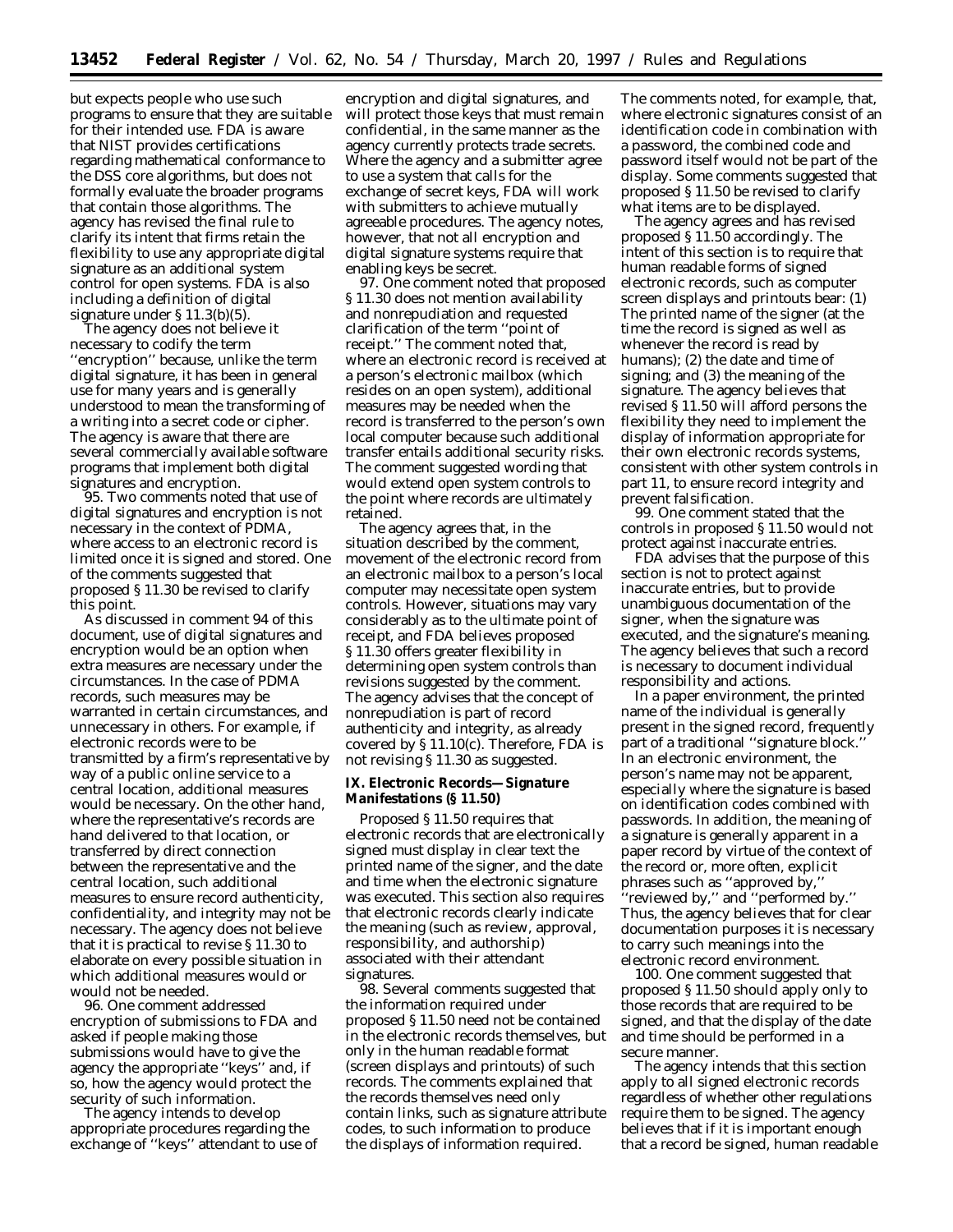displays of such records must include the printed name of the signer, the date and time of signing, and the meaning of the signature. Such information is crucial to the agency's ability to protect public health. For example, a message from a firm's management to employees instructing them on a particular course of action may be critical in litigation. This requirement will help ensure clear documentation and deter falsification regardless of whether the signature is electronic or handwritten.

The agency agrees that the display of information should be carried out in a secure manner that preserves the integrity of that information. The agency, however, does not believe it is necessary at this time to revise § 11.50 to add specific security measures because other requirements of part 11 have the effect of ensuring appropriate security.

Because signing information is important regardless of the type of signature used, the agency has revised § 11.50 to cover all types of signings.

101. Several comments objected to the requirement in proposed § 11.50(a) that the time of signing be displayed in addition to the date on the grounds that such information is: (1) Unnecessary, (2) costly to implement, (3) needed in the electronic record for auditing purposes, but not needed in the display of the record, and (4) only needed in critical applications. Some comments asserted that recording time should be optional. One comment asked whether the time should be local to the signer or to a central network when electronic record systems cross different time zones.

The agency believes that it is vital to record the time when a signature is applied. Documenting the time when a signature was applied can be critical to demonstrating that a given record was, or was not, falsified. Regarding systems that may span different time zones, the agency advises that the signer's local time is the one to be recorded.

102. One comment assumed that a person's user identification code could be displayed instead of the user's printed name, along with the date and time of signing.

This assumption is incorrect. The agency intends that the printed name of the signer be displayed for purposes of unambiguous documentation and to emphasize the importance of the act of signing to the signer. The agency believes that because an identification code is not an actual name, it would not be a satisfactory substitute.

103. One comment suggested that the word ''printed'' in the phrase ''printed name'' be deleted because the word was superfluous. The comment also stated

that the rule should state when the clear text must be created or displayed because some computer systems, in the context of electronic data interchange transactions, append digital signatures to records before, or in connection with, communication of the record.

The agency disagrees that the word ''printed'' is superfluous because the intent of this section is to show the name of the person in an unambiguous manner that can be read by anyone. The agency believes that requiring the printed name of the signer instead of codes or other manifestations, more effectively provides clarity.

The agency has revised this section to clarify the point at which the signer's information must be displayed, namely, as part of any human readable form of the electronic record. The revision, in the agency's view, addresses the comment's concern regarding the application of digital signatures. The agency advises that under § 11.50, any time after an electronic record has been signed, individuals who see the human readable form of the record will be able to immediately tell who signed the record, when it was signed, and what the signature meant. This includes the signer who, as with a traditional signature to paper, will be able to review the signature instantly.

104. One comment asked if the operator would have to see the meaning of the signature, or if the information had to be stored on the physical electronic record.

As discussed in comment 100 of this document, the information required by § 11.50(b) must be displayed in the human readable format of the electronic record. Persons may elect to store that information directly within the electronic record itself, or in logically associated records, as long as such information is displayed any time a person reads the record.

105. One comment noted that proposed § 11.50(b) could be interpreted to require lengthy explanations of the signatures and the credentials of the signers. The comment also stated that this information would more naturally be contained in standard operating procedures, manuals, or accompanying literature than in the electronic records themselves.

The agency believes that the comment misinterprets the intent of this provision. Recording the meaning of the signature does not infer that the signer's credentials or other lengthy explanations be part of that meaning. The statement must merely show what is meant by the act of signing (e.g., review, approval, responsibility, authorship).

106. One comment noted that the meaning of a signature may be included in a (digital signature) public key certificate and asked if this would be acceptable. The comment also noted that the certificate might be easily accessible by a record recipient from either a recognized database or one that might be part of, or associated with, the electronic record itself. The comment further suggested that FDA would benefit from participating in developing rules of practice regarding certificatebased public key cryptography and infrastructure with the Information Security Committee, Section of Science and Technology, of the American Bar Association (ABA).

The intent of this provision is to clearly discern the meaning of the signature when the electronic record is displayed in human readable form. The agency does not expect such meaning to be contained in or displayed by a public key certificate because the public key is generally a fixed value associated with an individual. The certificate is used by the recipient to authenticate a digital signature that may have different meanings, depending upon the record being signed. FDA acknowledges that it is possible for someone to establish different public keys, each of which may indicate a different signature meaning. Part 11 would not prohibit multiple ''meaning'' keys provided the meaning of the signature itself was still clear in the display of the record, a feature that could conceivably be implemented by software.

Regarding work of the ABA and other standard-setting organizations, the agency welcomes an open dialog with such organizations, for the mutual benefit of all parties, to establish and facilitate the use of electronic record/ electronic signature technologies. FDA's participation in any such activities would be in accordance with the agency's policy on standards stated in the **Federal Register** of October 11, 1995 (60 FR 53078).

Revised § 11.50, signature manifestations, reads as follows:

(a) Signed electronic records shall contain information associated with the signing that clearly indicates all of the following:

(1) The printed name of the signer;

(2) The date and time when the signature was executed; and

(3) The meaning (such as review, approval, responsibility, or authorship) associated with the signature.

(b) The items identified in paragraphs  $(a)(1)$ ,  $(a)(2)$ , and  $(a)(3)$  of this section shall be subject to the same controls as for electronic records and shall be included as part of any human readable form of the electronic record (such as electronic display or printout).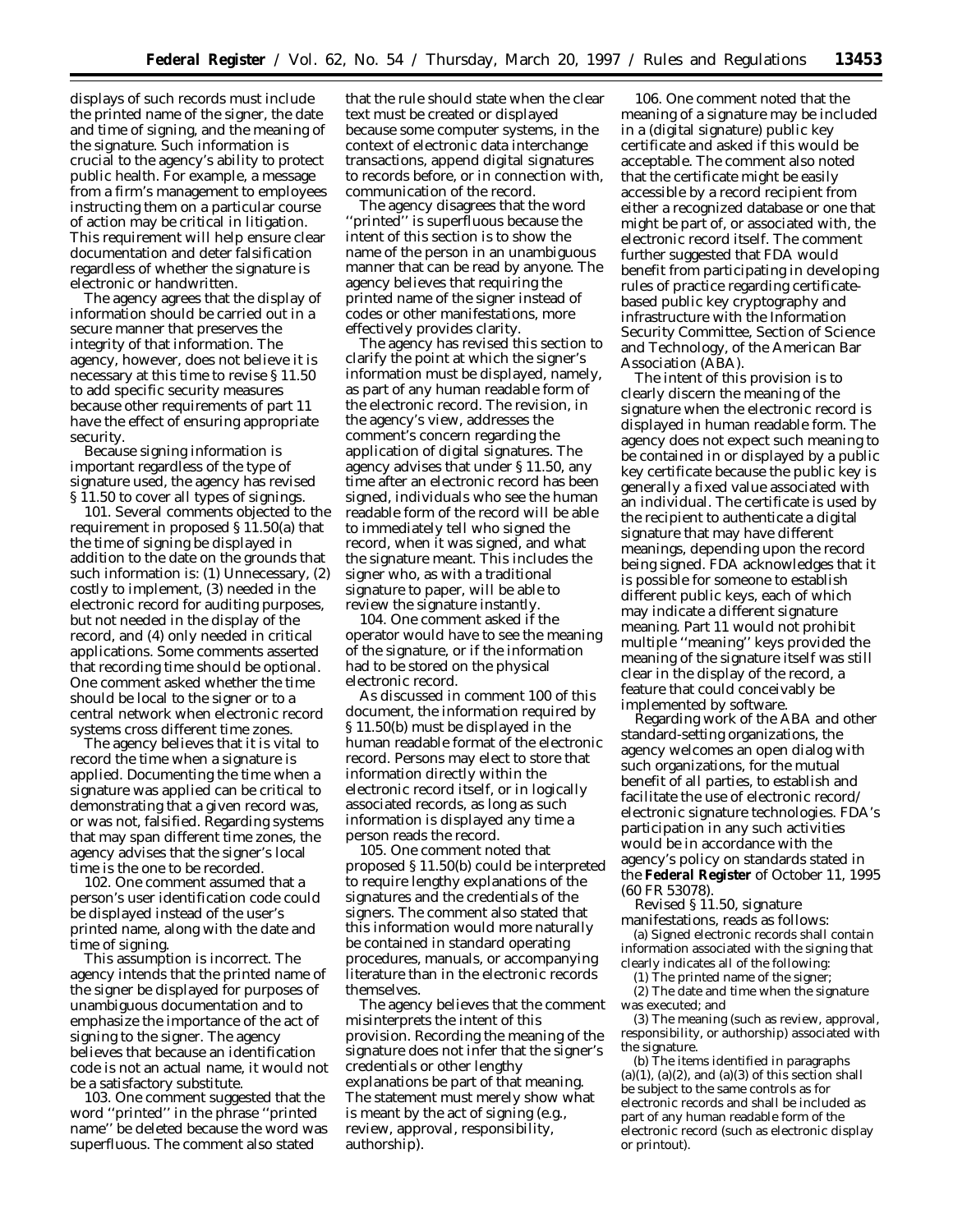**X. Electronic Records—Signature/ Record Linking (§ 11.70)**

107. Proposed § 11.70 states that electronic signatures and handwritten signatures executed to electronic records must be verifiably bound to their respective records to ensure that signatures could not be excised, copied, or otherwise transferred to falsify another electronic record.

Many comments objected to this provision as too prescriptive, unnecessary, unattainable, and excessive in comparison to paper-based records. Some comments asserted that the objectives of the section could be attained through appropriate procedural and administrative controls. The comments also suggested that objectives of the provision could be met by appropriate software (i.e., logical) links between the electronic signatures and electronic records, and that such links are common in systems that use identification codes in combination with passwords. One firm expressed full support for the provision, and noted that its system implements such a feature and that signature-to-record binding is similar to the record-locking provision of the proposed PDMA regulations.

The agency did not intend to mandate use of any particular technology by use of the word ''binding.'' FDA recognizes that, because it is relatively easy to copy an electronic signature to another electronic record and thus compromise or falsify that record, a technology based link is necessary. The agency does not believe that procedural or administrative controls alone are sufficient to ensure that objective because such controls could be more easily circumvented than a straightforward technology based approach. In addition, when electronic records are transferred from one party to another, the procedural controls used by the sender and recipient may be different. This could result in record falsification by signature transfer.

The agency agrees that the word ''link'' would offer persons greater flexibility in implementing the intent of this provision and in associating the names of individuals with their identification codes/passwords without actually recording the passwords themselves in electronic records. The agency has revised proposed § 11.70 to state that signatures shall be linked to their electronic records.

108. Several comments argued that proposed § 11.70 requires absolute protection of electronic records from falsification, an objective that is

unrealistic to the extent that determined individuals could falsify records.

The agency acknowledges that, despite elaborate system controls, certain determined individuals may find a way to defeat antifalsification measures. FDA will pursue such illegal activities as vigorously as it does falsification of paper records. For purposes of part 11, the agency's intent is to require measures that prevent electronic records falsification by ordinary means. Therefore, FDA has revised § 11.70 by adding the phrase ''by ordinary means'' at the end of this section.

109. Several comments suggested changing the phrase ''another electronic record'' to ''an electronic record'' to clarify that the antifalsification provision applies to the current record as well as any other record.

The agency agrees and has revised § 11.70 accordingly.

110. Two comments argued that signature-to-record binding is unnecessary, in the context of PDMA, beyond the point of record creation (i.e., when records are transmitted to a point of receipt). The comments asserted that persons who might be in a position to separate a signature from a record (for purposes of falsification) are individuals responsible for record integrity and thus unlikely to falsify records. The comments also stated that signature-torecord binding is produced by software coding at the time the record is signed, and suggested that proposed § 11.70 clarify that binding would be necessary only up to the point of actual transmission of the electronic record to a central point of receipt.

The agency disagrees with the comment's premise that the need for binding to prevent falsification depends on the disposition of people to falsify records. The agency believes that reliance on individual tendencies is insufficient insurance against falsification. The agency also notes that in the traditional paper record, the signature remains bound to its corresponding record regardless of where the record may go.

111. One comment suggested that proposed § 11.70 be deleted because it appears to require that all records be kept on inalterable media. The comment also suggested that the phrase ''otherwise transferred'' be deleted on the basis that it should be permissible for copies of handwritten signatures (recorded electronically) to be made when used, in addition to another unique individual identification mechanism.

The agency advises that neither § 11.70, nor other sections in part 11, requires that records be kept on inalterable media. What is required is that whenever revisions to a record are made, the original entries must not be obscured. In addition, this section does not prohibit copies of handwritten signatures recorded electronically from being made for legitimate reasons that do not relate to record falsification. Section 11.70 merely states that such copies must not be made that falsify electronic records.

112. One comment suggested that proposed § 11.70 be revised to require application of response cryptographic methods because only those methods could be used to comply with the regulation. The comment noted that, for certificate based public key cryptographic methods, the agency should address verifiable binding between the signer's name and public key as well as binding between digital signatures and electronic records. The comment also suggested that the regulation should reference electronic signatures in the context of secure time and date stamping.

The agency intends to permit maximum flexibility in how organizations achieve the linking called for in § 11.70, and, as discussed above, has revised the regulation accordingly. Therefore, FDA does not believe that cryptographic and digital signature methods would be the only ways of linking an electronic signature to an electronic document. In fact, one firm commented that its system binds a person's handwritten signature to an electronic record. The agency agrees that use of digital signatures accomplishes the same objective because, if a digital signature were to be copied from one record to another, the second record would fail the digital signature verification procedure. Furthermore, FDA notes that concerns regarding binding a person's name with the person's public key would be addressed in the context of § 11.100(b) because an organization must establish an individual's identity before assigning or certifying an electronic signature (or any of the electronic signature components).

113. Two comments requested clarification of the types of technologies that could be used to meet the requirements of proposed § 11.70.

As discussed in comment 107 of this document, the agency is affording persons maximum flexibility in using any appropriate method to link electronic signatures to their respective electronic records to prevent record falsification. Use of digital signatures is one such method, as is use of software locks to prevent sections of codes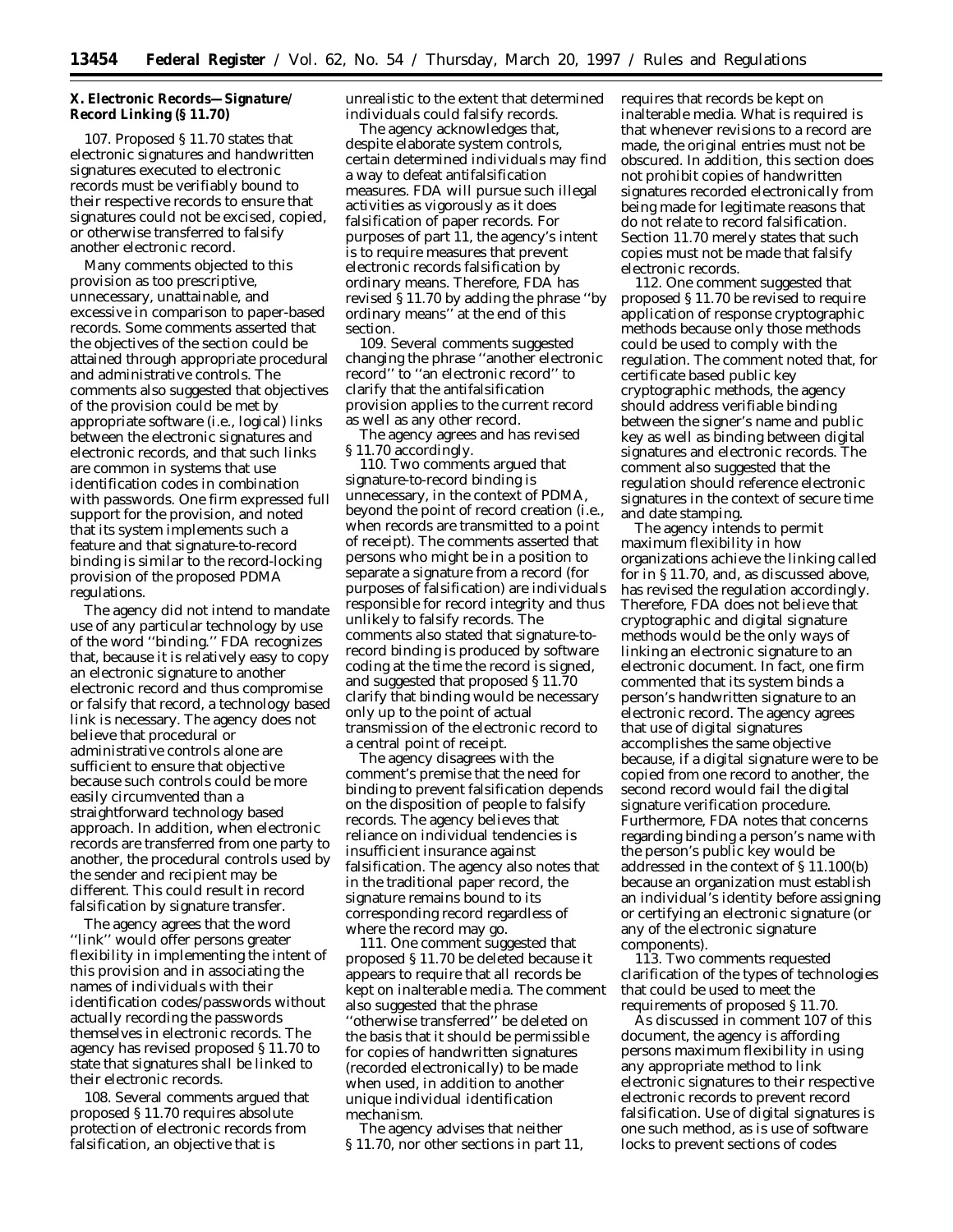representing signatures from being copied or removed. Because this is an area of developing technology, it is likely that other linking methods will emerge.

# **XI. Electronic Signatures—General Requirements (§ 11.100)**

Proposed § 11.100(a) states that each electronic signature must be unique to one individual and not be reused or reassigned to anyone else.

114. One comment asserted that several people should be permitted to share a common identification code and password where access control is limited to inquiry only.

Part 11 does not prohibit the establishment of a common group identification code/password for read only access purposes. However, such commonly shared codes and passwords would not be regarded, and must not be used, as electronic signatures. Shared access to a common database may nonetheless be implemented by granting appropriate common record access privileges to groups of people, each of whom has a unique electronic signature.

115. Several comments said proposed § 11.100(a) should permit identification codes to be reused and reassigned from one employee to another, as long as an audit trail exists to associate an identification code with a given individual at any one time, and different passwords are used. Several comments said the section should indicate if the agency intends to restrict authority delegation by the nonreassignment or nonreuse provision, or by the provision in § 11.200(a)(2) requiring electronic signatures to be used only by their genuine owners. The comments questioned whether reuse means restricting one noncryptographic based signature to only one record and argued that passwords need not be unique if the combined identification code and password are unique to one individual. One comment recommended caution in using the term ''ownership'' because of possible confusion with intellectual property rights or ownership of the computer systems themselves.

The agency advises that, where an electronic signature consists of the combined identification code and password, § 11.100 would not prohibit the reassignment of the identification code provided the combined identification code and password remain unique to prevent record falsification. The agency believes that such reassignments are inadvisable, however, to the extent that they might be combined with an easily guessed password, thus increasing the chances that an individual might assume a

signature belonging to someone else. The agency also advises that where people can read identification codes (e.g., printed numbers and letters that are typed at a keyboard or read from a card), the risks of someone obtaining that information as part of a falsification effort would be greatly increased as compared to an identification code that is not in human readable form (one that is, for example, encoded on a ''secure card'' or other device).

Regarding the delegation of authority to use electronic signatures, FDA does not intend to restrict the ability of one individual to sign a record or otherwise act on behalf of another individual. However, the applied electronic signature must be the assignee's and the record should clearly indicate the capacity in which the person is acting (e.g., on behalf of, or under the authority of, someone else). This is analogous to traditional paper records and handwritten signatures when person ''A'' signs his or her own name under the signature block of person ''B,'' with appropriate explanatory notations such as ''for'' or ''as representative of'' person B. In such cases, person A does not simply sign the name of person B. The agency expects the same procedure to be used for electronic records and electronic signatures.

The agency intends the term ''reuse'' to refer to an electronic signature used by a different person. The agency does not regard as ''reuse'' the replicate application of a noncryptographic based electronic signature (such as an identification code and password) to different electronic records. For clarity, FDA has revised the phrase ''not be reused or reassigned to'' to state ''not be reused by, or reassigned to,'' in § 11.100(a).

The reference in § 11.200(a) to ownership is made in the context of an individual owning or being assigned a particular electronic signature that no other individual may use. FDA believes this is clear and that concerns regarding ownership in the context of intellectual property rights or hardware are misplaced.

116. One comment suggested that proposed § 11.100(a) should accommodate electronic signatures assigned to organizations rather than individuals.

The agency advises that, for purposes of part 11, electronic signatures are those of individual human beings and not organizations. For example, FDA does not regard a corporate seal as an individual's signature. Humans may represent and obligate organizations by signing records, however. For clarification, the agency is substituting

the word ''individual'' for ''person'' in the definition of electronic signature (§ 11.3(b)(7)) because the broader definition of person within the act includes organizations.

117. Proposed § 11.100(b) states that, before an electronic signature is assigned to a person, the identity of the individual must be verified by the assigning authority.

Two comments noted that where people use identification codes in combination with passwords only the identification code portion of the electronic signature is assigned, not the password. Another comment argued that the word ''assigned'' is inappropriate in the context of electronic signatures based upon public key cryptography because the appropriate authority certifies the bind between the individual's public key and identity, and not the electronic signature itself.

The agency acknowledges that, for certain types of electronic signatures, the authorizing or certifying organization issues or approves only a portion of what eventually becomes an individual's electronic signature. FDA wishes to accommodate a broad variety of electronic signatures and is therefore revising § 11.100(b) to require that an organization verify the identity of an individual before it establishes, assigns, certifies, or otherwise sanctions an individual's electronic signature or any element of such electronic signature.

118. One comment suggested that the word ''verified'' in proposed § 11.100(b) be changed to ''confirmed.'' Other comments addressed the method of verifying a person's identity and suggested that the section specify acceptable verification methods, including high level procedures regarding the relative strength of that verification, and the need for personal appearances or supporting documentation such as birth certificates. Two comments said the verification provision should be deleted because normal internal controls are adequate, and that it was impractical for multinational companies whose employees are globally dispersed.

The agency does not believe that there is a sufficient difference between ''verified'' and ''confirmed'' to warrant a change in this section. Both words indicate that organizations substantiate a person's identity to prevent impersonations when an electronic signature, or any of its elements, is being established or certified. The agency disagrees with the assertion that this requirement is unnecessary. Without verifying someone's identity at the outset of establishing or certifying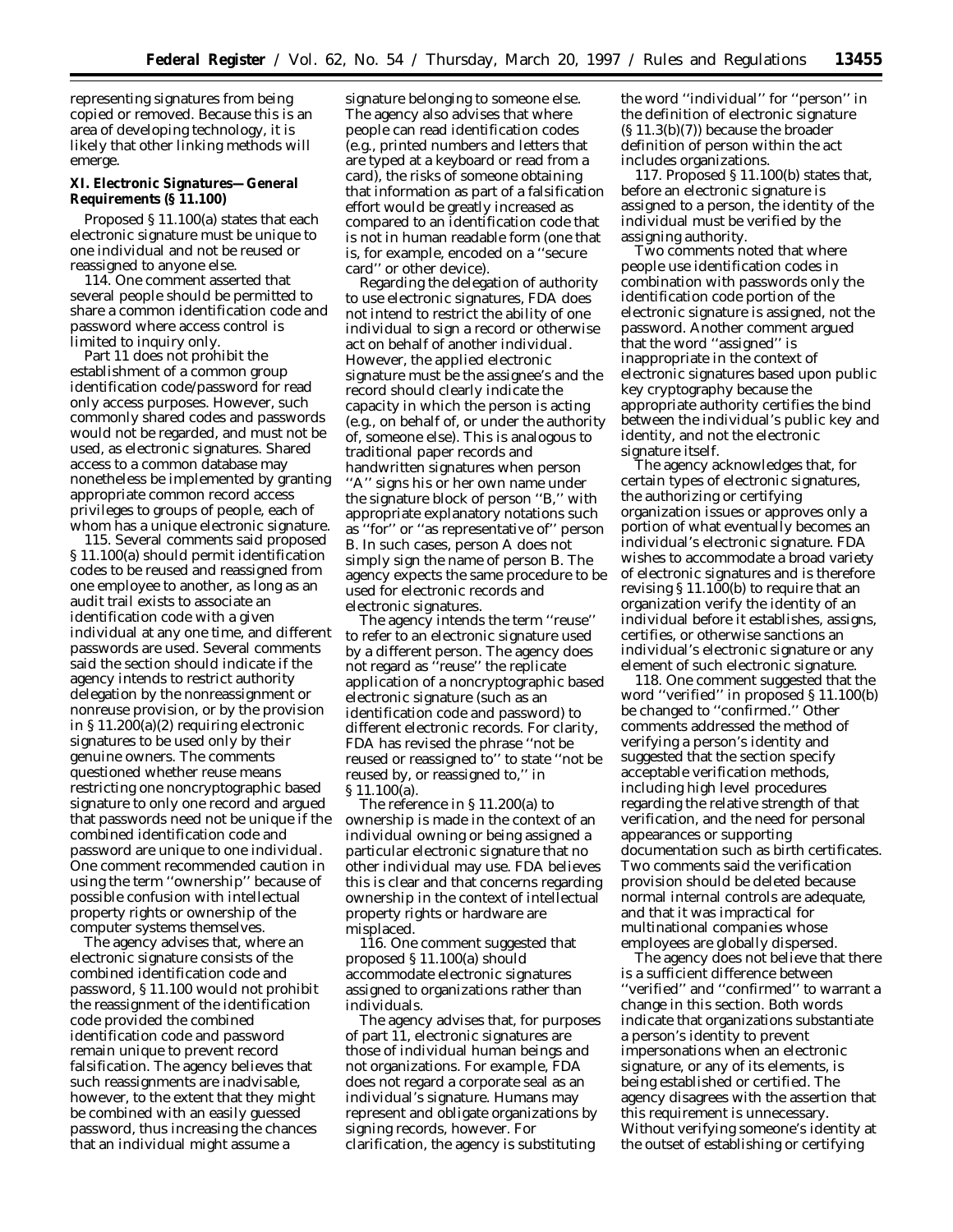an individual's electronic signature, or a portion thereof, an imposter might easily access and compromise many records. Moreover, an imposter could continue this activity for a prolonged period of time despite other system controls, with potentially serious consequences.

The agency does not believe that the size of an organization, or global dispersion of its employees, is reason to abandon this vital control. Such dispersion may, in fact, make it easier for an impostor to pose as someone else in the absence of such verification. Further, the agency does not accept the implication that multinational firms would not verify the identity of their employees as part of other routine procedures, such as when individuals are first hired.

In addition, in cases where an organization is widely dispersed and electronic signatures are established or certified centrally, § 11.100(b) does not prohibit organizations from having their local units perform the verification and relaying this information to the central authority. Similarly, local units may conduct the electronic signature assignment or certification.

FDA does not believe it is necessary at this time to specify methods of identity verification and expects that organizations will consider risks attendant to sanctioning an erroneously assigned electronic signature.

119. Proposed  $\S 11.100(c)$  states that persons using electronic signatures must certify to the agency that their electronic signature system guarantees the authenticity, validity, and binding nature of any electronic signature. Persons utilizing electronic signatures would, upon agency request, provide additional certification or testimony that a specific electronic signature is authentic, valid, and binding. Such certification would be submitted to the FDA district office in which territory the electronic signature system is in use.

Many comments objected to the proposed requirement that persons provide FDA with certification regarding their electronic signature systems. The comments asserted that the requirement was: (1) Unprecedented, (2) unrealistic, (3) unnecessary, (4) contradictory to the principles and intent of system validation, (5) too burdensome for FDA to manage logistically, (6) apparently intended only to simplify FDA litigation, (7) impossible to meet regarding ''guarantees'' of authenticity, and (8) an apparent substitute for FDA inspections.

FDA agrees in part with these comments. This final rule reduces the scope and burden of certification to a statement of intent that electronic signatures are the legally binding equivalent of handwritten signatures.

As noted previously, the agency believes it is important, within the context of its health protection activities, to ensure that persons who implement electronic signatures fully equate the legally binding nature of electronic signatures with the traditional handwritten paper-based signatures. The agency is concerned that individuals might disavow an electronic signature as something completely different from a traditional handwritten signature. Such contention could result in confusion and possibly extensive litigation.

Moreover, a limited certification as provided in this final rule is consistent with other legal, regulatory, and commercial practices. For example, electronic data exchange trading partner agreements are often written on paper and signed with traditional handwritten signatures to establish that certain electronic identifiers are recognized as equivalent to traditional handwritten signatures.

FDA does not expect electronic signature systems to be guaranteed foolproof. The agency does not intend, under § 11.100(c), to establish a requirement that is unattainable. Certification of an electronic signature system as the legally binding equivalent of a traditional handwritten signature is separate and distinct from system validation. This provision is not intended as a substitute for FDA inspection and such inspection alone may not be able to determine in a conclusive manner an organization's intent regarding electronic signature equivalency.

The agency has revised proposed § 11.100(c) to clarify its intent. The agency wishes to emphasize that the final rule dramatically curtails what FDA had proposed and is essential for the agency to be able to protect and promote the public health because FDA must be able to hold people to the commitments they make under their electronic signatures. The certification in the final rule is merely a statement of intent that electronic signatures are the legally binding equivalent of traditional handwritten signatures.

120. Several comments questioned the procedures necessary for submitting the certification to FDA, including: (1) The scheduling of the certification; (2) whether to submit certificates for each individual or for each electronic signature; (3) the meaning of ''territory'' in the context of wide area networks; (4) whether such certificates could be

submitted electronically; and (5) whether organizations, after submitting a certificate, had to wait for a response from FDA before implementing their electronic signature systems. Two comments suggested revising proposed § 11.100(c) to require that all certifications be submitted to FDA only upon agency request. One comment suggested changing ''should'' to ''shall'' in the last sentence of § 11.100(c) if the agency's intent is to require certificates to be submitted to the respective FDA district office.

The agency intends that certificates be submitted once, in the form of a paper letter, bearing a traditional handwritten signature, at the time an organization first establishes an electronic signature system after the effective date of part 11, or, where such systems have been used before the effective date, upon continued use of the electronic signature system.

A separate certification is not needed for each electronic signature, although certification of a particular electronic signature is to be submitted if the agency requests it. The agency does not intend to establish certification as a review and approval function. In addition, organizations need not await FDA's response before putting electronic signature systems into effect, or before continuing to use an existing system.

A single certification may be stated in broad terms that encompass electronic signatures of all current and future employees, thus obviating the need for subsequent certifications submitted on a preestablished schedule.

To further simplify the process and to minimize the number of certifications that persons would have to provide, the agency has revised § 11.100(c) to permit submission of a single certification that covers all electronic signatures used by an organization. The revised rule also simplifies the process by providing a single agency receiving unit. The final rule instructs persons to send certifications to FDA's Office of Regional Operations (HFC–100), 5600 Fishers Lane, Rockville, MD 20857. Persons outside the United States may send their certifications to the same office.

The agency offers, as guidance, an example of an acceptable § 11.100(c) certification:

Pursuant to Section 11.100 of Title 21 of the Code of Federal Regulations, this is to certify that [name of organization] intends that all electronic signatures executed by our employees, agents, or representatives, located anywhere in the world, are the legally binding equivalent of traditional handwritten signatures.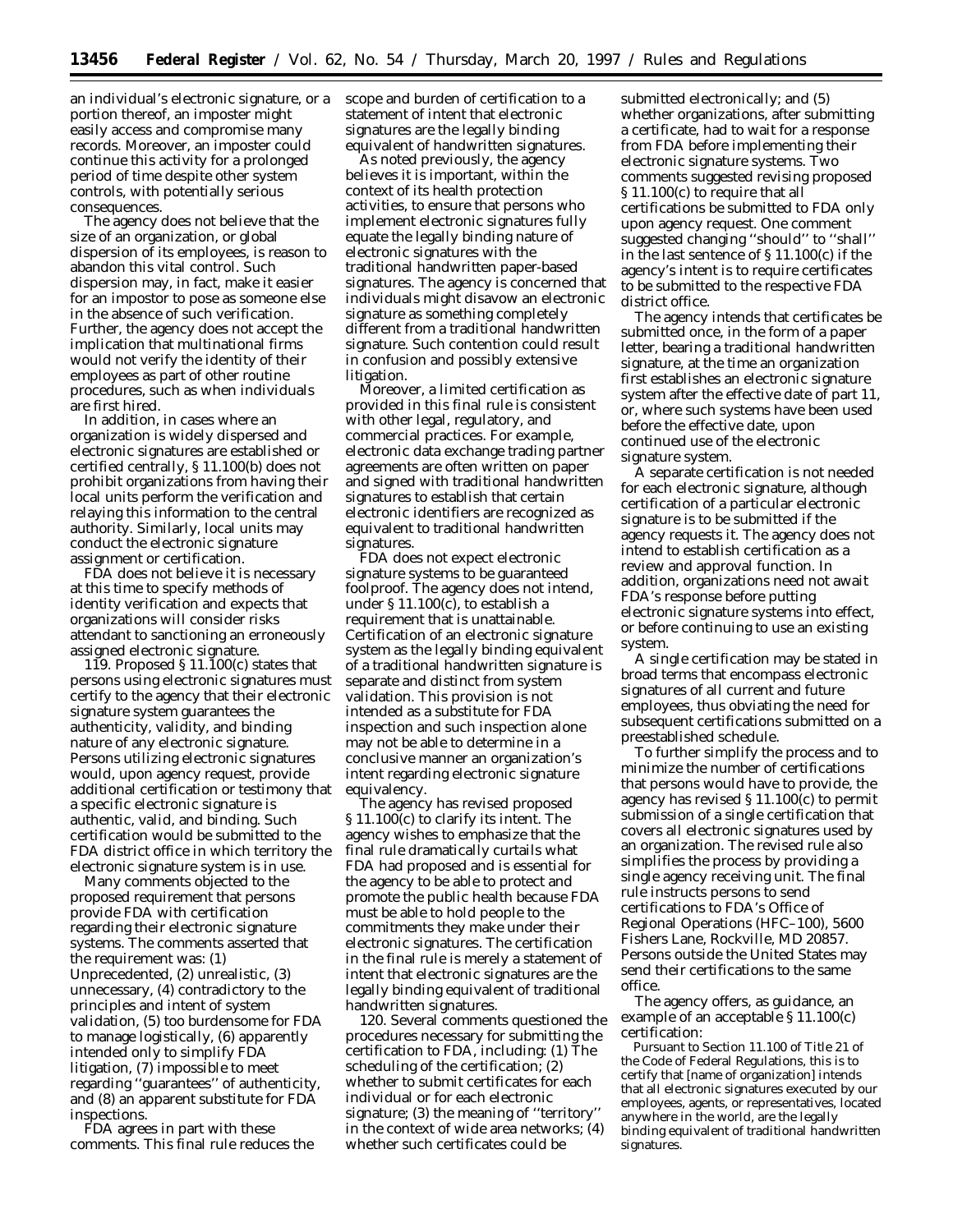The agency has revised § 11.100 to clarify where and when certificates are to be submitted.

The agency does not agree that the initial certification be provided only upon agency request because FDA believes it is vital to have such certificates, as a matter of record, in advance of any possible litigation. This would clearly establish the intent of organizations to equate the legally binding nature of electronic signatures with traditional handwritten signatures. In addition, the agency believes that having the certification on file ahead of time will have the beneficial effect of reinforcing the gravity of electronic signatures by putting an organization's employees on notice that the organization has gone on record with FDA as equating electronic signatures with handwritten signatures.

121. One comment suggested that proposed § 11.100(c) be revised to exclude from certification instances in which the purported signer claims that he or she did not create or authorize the signature.

The agency declines to make this revision because a provision for nonrepudiation is already contained in § 11.10.

As a result of the considerations discussed in comments 119 and 120 of this document, the agency has revised proposed § 11.100(c) to state that:

(c) Persons using electronic signatures shall, prior to or at the time of such use, certify to the agency that the electronic signatures in their system, used on or after August 20, 1997, are intended to be the legally binding equivalent of traditional handwritten signatures.

(1) The certification shall be submitted in paper form and signed with a traditional handwritten signature to the Office of Regional Operations (HFC–100), 5600 Fishers Lane, Rockville, MD 20857.

(2) Persons using electronic signatures shall, upon agency request, provide additional certification or testimony that a specific electronic signature is the legally binding equivalent of the signer's handwritten signature.

**XII. Electronic Signature Components and Controls (§ 11.200)**

122. Proposed § 11.200 sets forth requirements for electronic signature identification mechanisms and controls. Two comments suggested that the term ''identification code'' should be defined. Several comments suggested that the term ''identification mechanisms'' should be changed to ''identification components'' because each component of an electronic signature need not be executed by a different mechanism.

The agency believes that the term ''identification code'' is sufficiently broad and generally understood and does not need to be defined in these regulations. FDA agrees that the word 'component'' more accurately reflects the agency's intent than the word ''mechanism,'' and has substituted ''component'' for ''mechanism'' in revised § 11.200. The agency has also revised the section heading to read ''Electronic signature components and controls'' to be consistent with the wording of the section.

123. Proposed § 11.200(a) states that electronic signatures not based upon biometric/behavioral links must: (1) Employ at least two distinct identification mechanisms (such as an identification code and password), each of which is contemporaneously executed at each signing; (2) be used only by their genuine owners; and (3) be administered and executed to ensure that attempted use of an individual's electronic signature by anyone other than its genuine owner requires collaboration of two or more individuals.

Two comments said that proposed § 11.200(a) should acknowledge that passwords may be known not only to their genuine owners, but also to system administrators in case people forget their passwords.

The agency does not believe that system administrators would routinely need to know an individual's password because they would have sufficient privileges to assist those individuals who forget passwords.

124. Several comments argued that the agency should accept a single password alone as an electronic signature because: (1) Combining the password with an identification code adds little security, (2) administrative controls and passwords are sufficient, (3) authorized access is more difficult when two components are needed, (4) people would not want to gain unauthorized entry into a manufacturing environment, and (5) changing current systems that use only a password would be costly.

The comments generally addressed the need for two components in electronic signatures within the context of the requirement that all components be used each time an electronic signature is executed. Several comments suggested that, for purposes of system access, individuals should enter both a user identification code and password, but that, for subsequent signings during one period of access, a single element (such as a password) known only to, and usable by, the individual should be sufficient.

The agency believes that it is very important to distinguish between those (nonbiometric) electronic signatures that

are executed repetitively during a single, continuous controlled period of time (access session or logged-on period) and those that are not. The agency is concerned, from statements made in comments, that people might use passwords that are not always unique and are frequently words that are easily associated with an individual. Accordingly, where nonbiometric electronic signatures are not executed repetitively during a single, continuous controlled period, it would be extremely bad practice to use a password alone as an electronic signature. The agency believes that using a password alone in such cases would clearly increase the likelihood that one individual, by chance or deduction, could enter a password that belonged to someone else and thereby easily and readily impersonate that individual. This action could falsify electronic records.

The agency acknowledges that there are some situations involving repetitive signings in which it may not be necessary for an individual to execute each component of a nonbiometric electronic signature for every signing. The agency is persuaded by the comments that such situations generally involve certain conditions. For example, an individual performs an initial system access or ''log on,'' which is effectively the first signing, by executing all components of the electronic signature (typically both an identification code and a password). The individual then performs subsequent signings by executing at least one component of the electronic signature, under controlled conditions that prevent another person from impersonating the legitimate signer. The agency's concern here is the possibility that, if the person leaves the workstation, someone else could access the workstation (or other computer device used to execute the signing) and impersonate the legitimate signer by entering an identification code or password.

The agency believes that, in such situations, it is vital to have stringent controls in place to prevent the impersonation. Such controls include: (1) Requiring an individual to remain in close proximity to the workstation throughout the signing session; (2) use of automatic inactivity disconnect measures that would ''de-log'' the first individual if no entries or actions were taken within a fixed short timeframe; and (3) requiring that the single component needed for subsequent signings be known to, and usable only by, the authorized individual.

The agency's objective in accepting the execution of fewer than all the components of a nonbiometric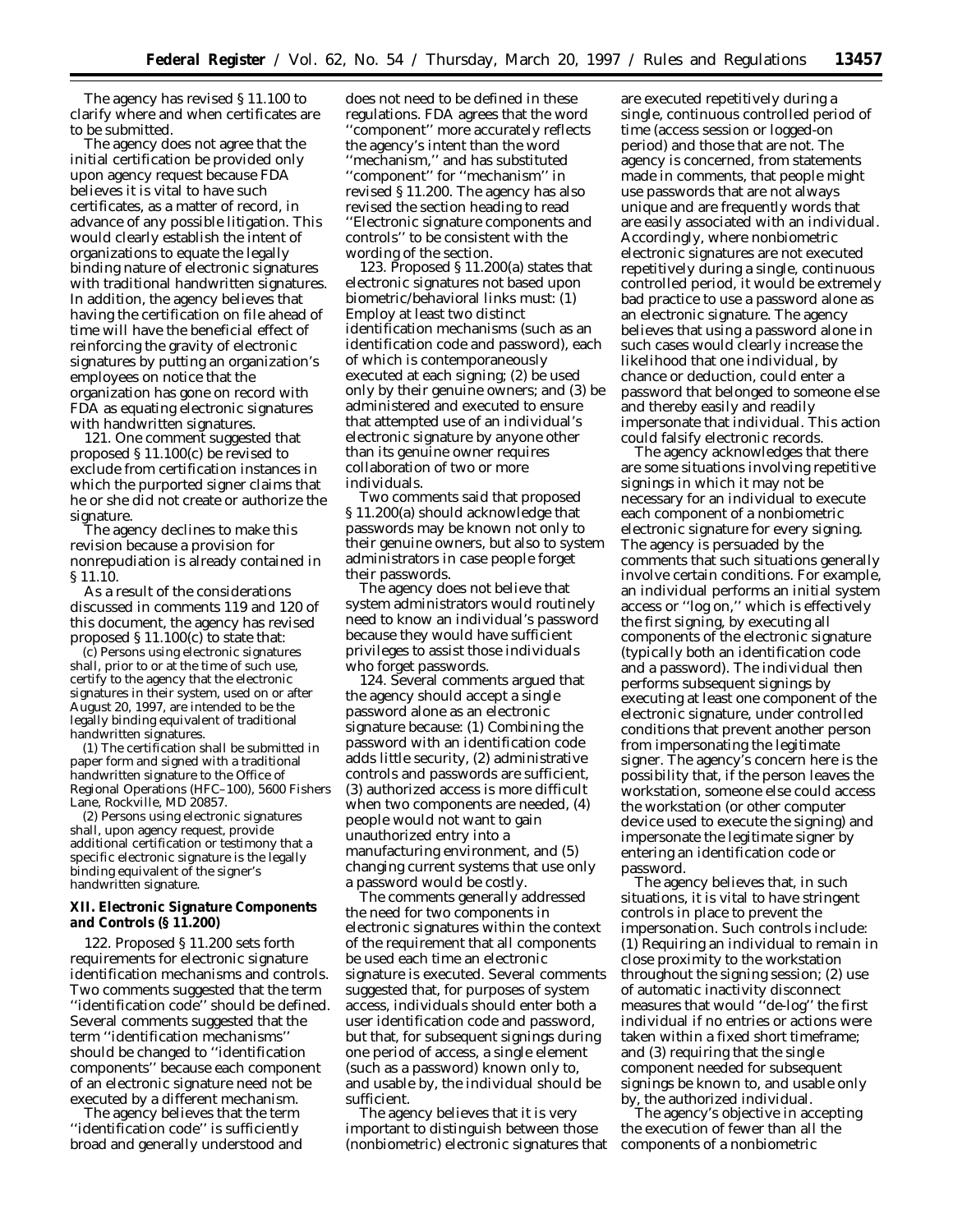electronic signature for repetitive signings is to make it impractical to falsify records. The agency believes that this would be attained by complying with all of the following procedures where nonbiometric electronic signatures are executed more than once during a single, continuous controlled session: (1) All electronic signature components are executed for the first signing; (2) at least one electronic signature component is executed at each subsequent signing; (3) the electronic signature component executed after the initial signing is only used by its genuine owner, and is designed to ensure it can only be used by its genuine owner; and (4) the electronic signatures are administered and executed to ensure that their attempted use by anyone other than their genuine owners requires collaboration of two or more individuals. Items 1 and 4 are already incorporated in proposed § 11.200(a). FDA has included items 2 and 3 in final § 11.200(a).

The agency cautions, however, that if its experience with enforcement of part 11 demonstrates that these controls are insufficient to deter falsifications, FDA may propose more stringent controls.

125. One comment asserted that, if the agency intends the term ''identification code'' to mean the typical user identification, it should not characterize the term as a distinct mechanism because such codes do not necessarily exhibit security attributes. The comment also suggested that proposed § 11.200(a) address the appropriate application of each possible combination of a twofactor authentication method.

The agency acknowledges that the identification code alone does not exhibit security attributes. Security derives from the totality of system controls used to prevent falsification. However, uniqueness of the identification code when combined with another electronic signature component, which may not be unique (such as a password), makes the combination unique and thereby enables a legitimate electronic signature. FDA does not now believe it necessary to address, in § 11.200(a), the application of all possible combinations of multifactored authentication methods.

126. One comment requested clarification of ''each signing,'' noting that a laboratory employee may enter a group of test results under one signing.

The agency advises that each signing means each time an individual executes a signature. Particular requirements regarding what records need to be signed derive from other regulations, not part 11. For example, in the case of

a laboratory employee who performs a number of analytical tests, within the context of drug CGMP regulations, it is permissible for one signature to indicate the performance of a group of tests (21 CFR 211.194(a)(7)). A separate signing is not required in this context for each separate test as long as the record clearly shows that the single signature means the signer performed all the tests.

127. One comment suggested that the proposed requirement, that collaboration of at least two individuals is needed to prevent attempts at electronic signature falsification, be deleted because a responsible person should be allowed to override the electronic signature of a subordinate. Several comments addressed the phrase ''attempted use'' and suggested that it be deleted or changed to ''unauthorized use.'' The comments said that willful breaking or circumvention of any security measure does not require two or more people to execute, and that the central question is whether collaboration is required to use the electronic signature.

The agency advises that the intent of the collaboration provision is to require that the components of a nonbiometric electronic signature cannot be used by one individual without the prior knowledge of a second individual. One type of situation the agency seeks to prevent is the use of a component such as a card or token that a person may leave unattended. If an individual must collaborate with another individual by disclosing a password, the risks of betrayal and disclosure are greatly increased and this helps to deter such actions. Because the agency is not condoning such actions,  $\S 11.200(a)(2)$ requires that electronic signatures be used only by the genuine owner. The agency disagrees with the comments that the term ''attempted use'' should be changed to ''unauthorized uses,'' because ''unauthorized uses'' could infer that use of someone else's electronic signature is acceptable if it is authorized.

Regarding electronic signature ''overrides,'' the agency would consider as falsification the act of substituting the signature of a supervisor for that of a subordinate. The electronic signature of the subordinate must remain inviolate for purposes of authentication and documentation. Although supervisors may overrule the actions of their staff, the electronic signatures of the subordinates must remain a permanent part of the record, and the supervisor's own electronic signature must appear separately. The agency believes that such an approach is fully consistent with procedures for paper records.

As a result of the revisions noted in comments 123 to 127 of this document, § 11.200(a) now reads as follows:

(a) Electronic signatures that are not based upon biometrics shall:

(1) Employ at least two distinct identification components such as an identification code and password.

(i) When an individual executes a series of signings during a single, continuous period of controlled system access, the first signing shall be executed using all electronic signature components; subsequent signings shall be executed using at least one electronic signature component that is only executable by, and designed to be used only by, the individual.

(ii) When an individual executes one or more signings not performed during a single, continuous period of controlled system access, each signing shall be executed using all of the electronic signature components.

(2) Be used only by their genuine owners; and

(3) Be administered and executed to ensure that attempted use of an individual's electronic signature by anyone other than its genuine owner requires collaboration of two or more individuals.

128. Proposed § 11.200(b) states that electronic signatures based upon biometric/behavioral links be designed to ensure that they could not be used by anyone other than their genuine owners.

One comment suggested that the agency make available, by public workshop or other means, any information it has regarding existing biometric systems so that industry can provide proper input. Another comment asserted that proposed § 11.200(b) placed too great an emphasis on biometrics, did not establish particular levels of assurance for biometrics, and did not provide for systems using mixtures of biometric and nonbiometric electronic signatures. The comment recommended revising the phrase ''designed to ensure they cannot be used'' to read ''provide assurances that prevent their execution.''

The agency's experience with biometric electronic signatures is contained in the administrative record for this rulemaking, under docket no. 92N–0251, and includes recommendations from public comments to the ANPRM and the proposed rule. The agency has also gathered, and continues to gather, additional information from literature reviews, general press reports, meetings, and the agency's experience with this technology. Interested persons have had extensive opportunity for input and comment regarding biometrics in part 11. In addition, interested persons may continue to contact the agency at any time regarding biometrics or any other relevant technologies. The agency notes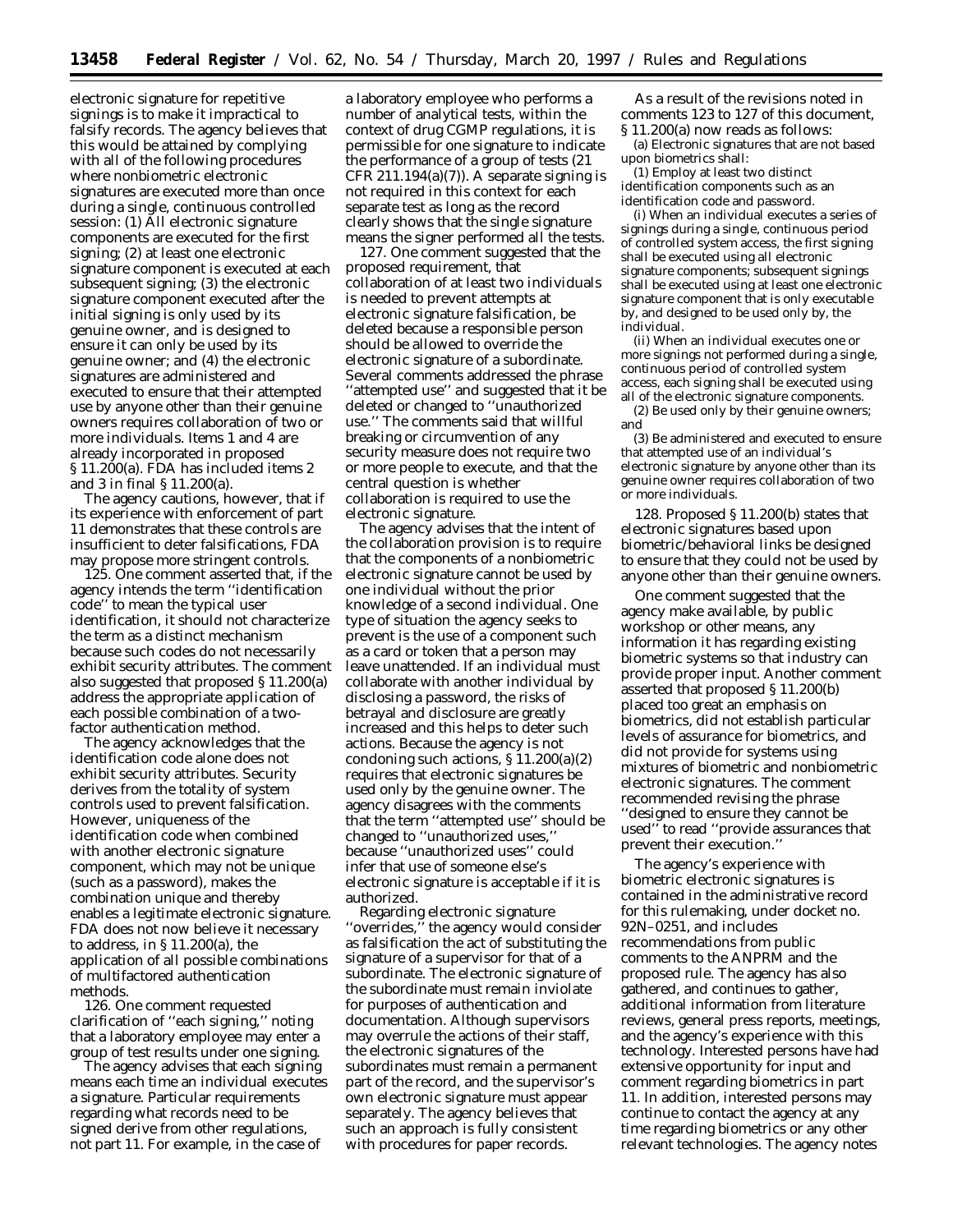that the rule does not require the use of biometric-based electronic signatures.

As the agency's experience with biometric electronic signatures increases, FDA will consider holding or participating in public workshops if that approach would be helpful to those wishing to adopt such technologies to comply with part 11.

The agency does not believe that proposed § 11.200(b) places too much emphasis on biometric electronic signatures. As discussed above, the regulation makes a clear distinction between electronic signatures that are and are not based on biometrics, but treats their acceptance equally.

The agency recognizes the inherent security advantages of biometrics, however, in that record falsification is more difficult to perform. System controls needed to make biometricbased electronic signatures reliable and trustworthy are thus different in certain respects from controls needed to make nonbiometric electronic signatures reliable and trustworthy. The requirements in part 11 reflect those differences.

The agency does not believe that it is necessary at this time to set numerical security assurance standards that any system would have to meet.

The regulation does not prohibit individuals from using combinations of biometric and nonbiometric-based electronic signatures. However, when combinations are used, FDA advises that requirements for each element in the combination would also apply. For example, if passwords are used in combination with biometrics, then the benefits of using passwords would only be realized, in the agency's view, by adhering to controls that ensure password integrity (see § 11.300).

In addition, the agency believes that the phrase ''designed to ensure that they cannot be used'' more accurately reflects the agency's intent than the suggested alternate wording, and is more consistent with the concept of systems validation. Under such validation, falsification preventive attributes would be designed into the biometric systems.

To be consistent with the revised definition of biometrics in § 11.3(b)(3), the agency has revised § 11.200(b) to read, ''Electronic signatures based upon biometrics shall be designed to ensure that they cannot be used by anyone other than their genuine owners.''

**XIII. Electronic Signatures—Controls for Identification Codes/Passwords (§ 11.300)**

The introductory paragraph of proposed § 11.300 states that electronic signatures based upon use of

identification codes in combination with passwords must employ controls to ensure their security and integrity.

To clarify the intent of this provision, the agency has added the words ''[p]ersons who use'' to the first sentence of § 11.300. This change is consistent with §§ 11.10 and 11.30. The introductory paragraph now reads, ''Persons who use electronic signatures based upon use of identification codes in combination with passwords shall employ controls to ensure their security and integrity. Such controls shall include: \* \* \*.''

129. One comment suggested deletion of the phrase ''in combination with passwords'' from the first sentence of this section.

The agency disagrees with the suggested revision because the change is inconsistent with FDA's intent to address controls for electronic signatures based on combinations of identification codes and passwords, and would, in effect, permit a single component nonbiometric-based electronic signature.

130. Proposed § 11.300(a) states that controls for identification codes/ passwords must include maintaining the uniqueness of each issuance of identification code and password.

One comment alleged that most passwords are commonly used words, such as a child's name, a State, city, street, month, holiday, or date, that are significant to the person who creates the password. Another stated that the rule should explain uniqueness and distinguish between issuance and use because identification code/password combinations generally do not change for each use.

FDA does not intend to require that individuals use a completely different identification code/password combination each time they execute an electronic signature. For reasons explained in the response to comment 16, what is required to be unique is each combined password and identification code and FDA has revised the wording of § 11.300(a) to clarify this provision. The agency is aware, however, of identification devices that generate new passwords on a continuous basis in synchronization with a ''host'' computer. This results in unique passwords for each system access. Thus, it is possible in theory to generate a unique nonbiometric electronic signature for each signing.

The agency cautions against using passwords that are common words easily associated with their originators because such a practice would make it relatively easy for someone to impersonate someone else by guessing

the password and combining it with an unsecured (or even commonly known) identification code.

131. Proposed § 11.300(b) states that controls for identification codes/ passwords must ensure that code/ password issuances are periodically checked, recalled, or revised.

Several comments objected to this proposed requirement because: (1) It is unnecessary, (2) it excessively prescribes ''how to,'' (3) it duplicates the requirements in  $\S 11.300(c)$ , and (4) it is administratively impractical for larger organizations. However, the comments said individuals should be encouraged to change their passwords periodically. Several comments suggested that proposed § 11.300(b) include a clarifying example such as ''to cover events such as password aging.'' One comment said that the section should indicate who is to perform the periodic checking, recalling, or revising.

The agency disagrees with the objections to this provision. FDA does not view the provision as a ''how to'' because organizations have full flexibility in determining the frequency and methods of checking, recalling, or revising their code/password issuances. The agency does not believe that this paragraph duplicates the regulation in § 11.300(c) because paragraph (c) specifically addresses followup to losses of electronic signature issuances, whereas § 11.300(b) addresses periodic issuance changes to ensure against their having been unknowingly compromised. This provision would be met by ensuring that people change their passwords periodically.

FDA disagrees that this system control is unnecessary or impractical in large organizations because the presence of more people may increase the opportunities for compromising identification codes/passwords. The agency is confident that larger organizations will be fully capable of handling periodic issuance checks, revisions, or recalls.

FDA agrees with the comments that suggested a clarifying example and has revised § 11.300(b) to include password aging as such an example. The agency cautions, however, that the example should not be taken to mean that password expiration would be the only rationale for revising, recalling, and checking issuances. If, for example, identification codes and passwords have been copied or compromised, they should be changed.

FDA does not believe it necessary at this time to specify who in an organization is to carry out this system control, although the agency expects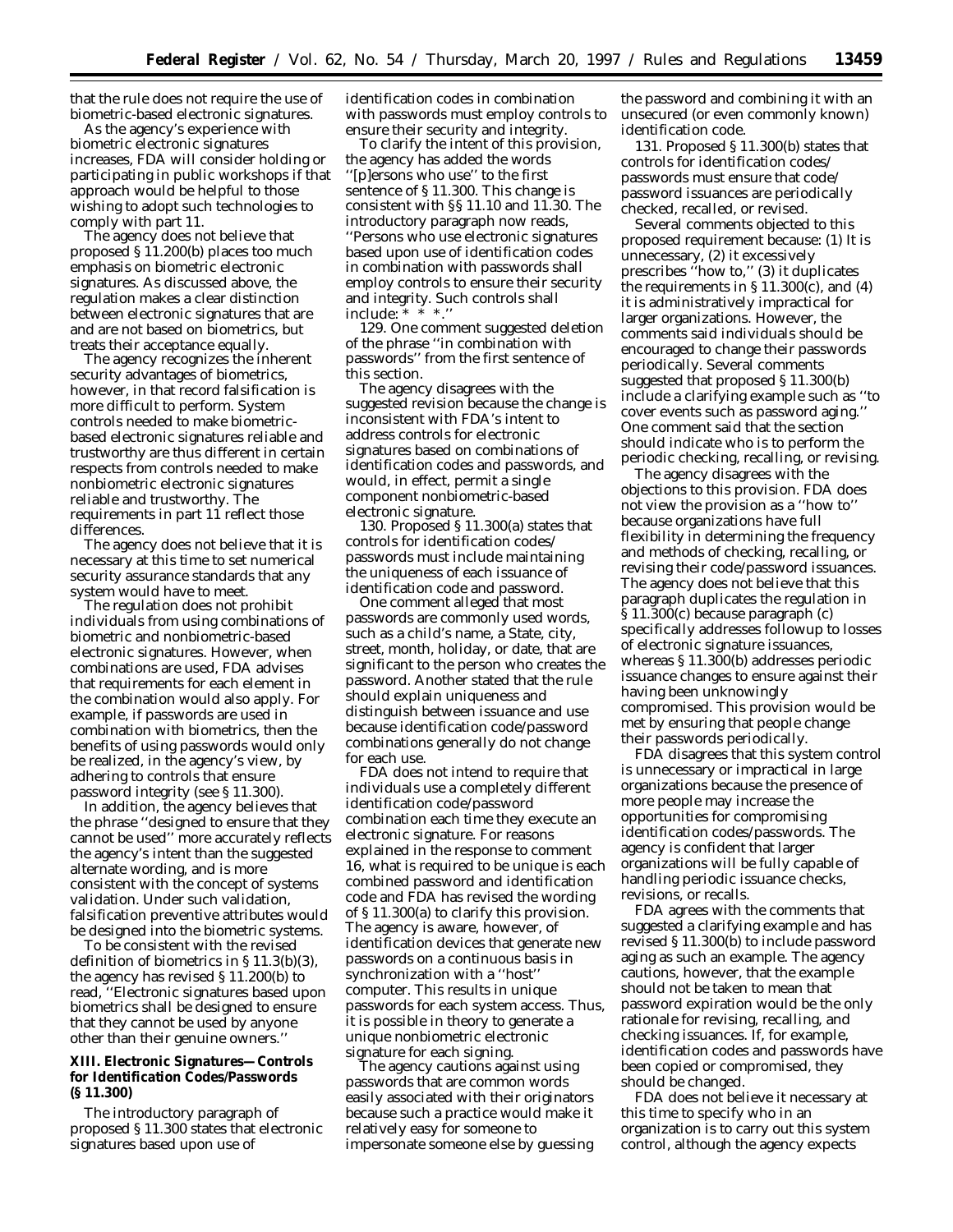that units that issue electronic signatures would likely have this duty.

132. Proposed § 11.300(c) states that controls for identification codes/ passwords must include the following of loss management procedures to electronically deauthorize lost tokens, cards, etc., and to issue temporary or permanent replacements using suitable, rigorous controls for substitutes.

One comment suggested that this section be deleted because it excessively prescribes ''how to.'' Another comment argued that the proposal was not detailed enough and should distinguish among fundamental types of cards (e.g., magstripe, integrated circuit, and optical) and include separate sections that address their respective use. Two comments questioned why the proposal called for ''rigorous controls'' in this section as opposed to other sections. One of the comments recommended that this section should also apply to cards or devices that are stolen as well as lost.

The agency believes that the requirement that organizations institute loss management procedures is neither too detailed nor too general. Organizations retain full flexibility in establishing the details of such procedures. The agency does not believe it necessary at this time to offer specific provisions relating to different types of cards or tokens. Organizations that use such devices retain full flexibility to establish appropriate controls for their operations. To clarify the agency's broad intent to cover all types of devices that contain or generate identification code or password information, FDA has revised § 11.300(c) to replace ''etc.'' with ''and other devices that bear or generate identification code or password information.''

The agency agrees that § 11.300(c) should cover loss management procedures regardless of how devices become potentially compromised, and has revised this section by adding, after the word ''lost,'' the phrase ''stolen, missing, or otherwise potentially compromised.'' FDA uses the term ''rigorous'' because device disappearance may be the result of inadequate controls over the issuance and management of the original cards or devices, thus necessitating more stringent measures to prevent problem recurrence. For example, personnel training on device safekeeping may need to be strengthened.

133. Proposed § 11.300(d) states that controls for identification codes/ passwords must include the use of transaction safeguards to prevent unauthorized use of passwords and/or identification codes, and, detecting and reporting to the system security unit and organizational management in an emergent manner any attempts at their unauthorized use.

Several comments suggested that the term ''emergent'' in proposed § 11.300(d) be replaced with ''timely'' to describe reports regarding attempted unauthorized use of identification codes/passwords because: (1) A timely report would be sufficient, (2) technology to report emergently is not available, and (3) timely is a more recognizable and common term.

FDA agrees in part. The agency considers attempts at unauthorized use of identification codes and passwords to be extremely serious because such attempts signal potential electronic signature and electronic record falsification, data corruption, or worse consequences that could also ultimately be very costly to organizations. In FDA's view, the significance of such attempts requires the immediate and urgent attention of appropriate security personnel in the same manner that individuals would respond to a fire alarm. To clarify its intent with a more widely recognized term, the agency is replacing ''emergent'' with ''immediate and urgent'' in the final rule. The agency believes that the same technology that accepts or rejects an identification code and password can be used to relay to security personnel an appropriate message regarding attempted misuse.

134. One comment suggested that the word ''any'' be deleted from the phrase ''any attempts'' in proposed § 11.300(d) because it is excessive. Another comment, noting that the question of attempts to enter a system or access a file by unauthorized personnel is very serious, urged the agency to substitute ''all'' for ''any.'' This comment added that there are devices on the market that can be used by unauthorized individuals to locate personal identification codes and passwords.

The agency believes the word ''any'' is sufficiently broad to cover all attempts at misuse of identification codes and passwords, and rejects the suggestion to delete the word. If the word ''any'' were deleted, laxity could result from any inference that persons are less likely to be caught in an essentially permissive, nonvigilant system. FDA is aware of the ''sniffing'' devices referred to by one comment and cautions persons to establish suitable countermeasures against them.

135. One comment suggested that proposed § 11.300(d) be deleted because it is impractical, especially when simple typing errors are made. Another suggested that this section pertain to access to electronic records, not just the

system, on the basis that simple miskeys may be typed when accessing a system.

As discussed in comments 133 and 134 of this document, the agency believes this provision is necessary and reasonable. The agency's security concerns extend to system as well as record access. Once having gained unauthorized system access, an individual could conceivably alter passwords to mask further intrusion and misdeeds. If this section were removed, falsifications would be more probable to the extent that some establishments would not alert security personnel.

However, the agency advises that a simple typing error may not indicate an unauthorized use attempt, although a pattern of such errors, especially in short succession, or such an apparent error executed when the individual who ''owns'' that identification code or password is deceased, absent, or otherwise known to be unavailable, could signal a security problem that should not be ignored. FDA notes that this section offers organizations maximum latitude in deciding what they perceive to be attempts at unauthorized use.

136. One comment suggested substituting the phrase ''electronic signature'' for ''passwords and/or identification codes.''

The agency disagrees with this comment because the net effect of the revision might be to ignore attempted misuse of important elements of an electronic signature such as a 'password'' attack on a system.

137. Several comments argued that: (1) It is not necessary to report misuse attempts simultaneously to management when reporting to the appropriate security unit, (2) security units would respond to management in accordance with their established procedures and lines of authority, and (3) management would not always be involved.

The agency agrees that not every misuse attempt would have to be reported simultaneously to an organization's management if the security unit that was alerted responded appropriately. FDA notes, however, that some apparent security breeches could be serious enough to warrant management's immediate and urgent attention. The agency has revised proposed § 11.300(d) to give organizations maximum flexibility in establishing criteria for management notification. Accordingly, § 11.300(d) now states that controls for identification codes/passwords must include:

Use of transaction safeguards to prevent unauthorized use of passwords and/or identification codes, and to detect and report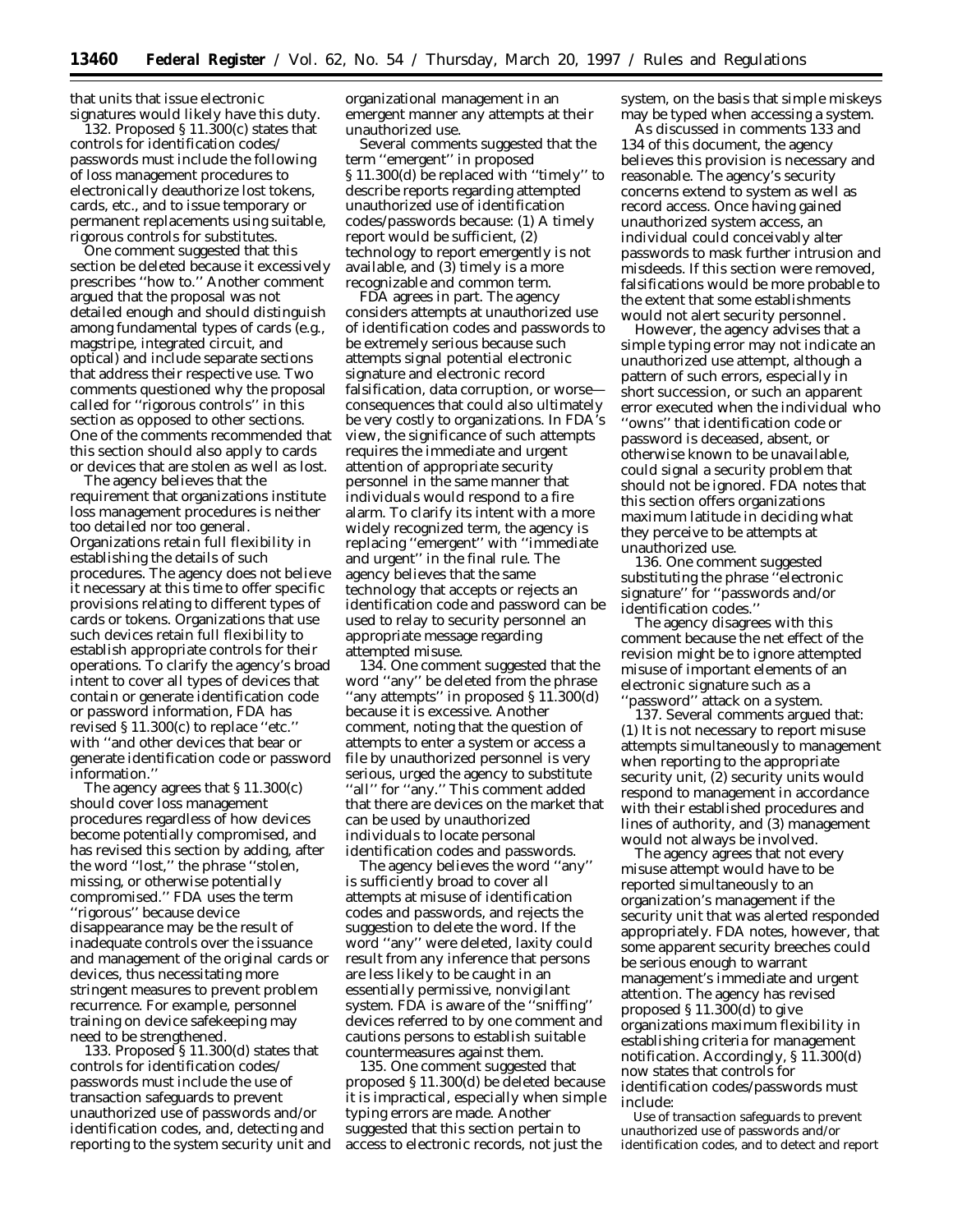in an immediate and urgent manner any attempts at their unauthorized use to the system security unit, and, as appropriate, to organizational management.

138. Proposed § 11.300(e) states that controls for identification codes/ passwords must include initial and periodic testing of devices, such as tokens or cards, bearing identifying information, for proper function.

Many comments objected to this proposed device testing requirement as unnecessary because it is part of system validation and because devices are access fail-safe in that nonworking devices would deny rather than permit system access. The comments suggested revising this section to require that failed devices deny user access. One comment stated that § 11.300(e) is unclear on the meaning of ''identifying information'' and that the phrase ''tokens or cards'' is redundant because cards are a form of tokens.

FDA wishes to clarify the reason for this proposed requirement, and to emphasize that proper device functioning includes, in addition to system access, the correctness of the identifying information and security performance attributes. Testing for system access alone could fail to discern significant unauthorized device alterations. If, for example, a device has been modified to change the identifying information, system access may still be allowed, which would enable someone to assume the identity of another person. In addition, devices may have been changed to grant individuals additional system privileges and action authorizations beyond those granted by the organization. Of lesser significance would be simple wear and tear on such devices, which result in reduced performance. For instance, a bar code may not be read with the same consistent accuracy as intended if the code becomes marred, stained, or otherwise disfigured. Access may be granted, but only after many more scannings than desired. The agency expects that device testing would detect such defects.

Because validation of electronic signature systems would not cover unauthorized device modifications, or subsequent wear and tear, validation would not obviate the need for periodic testing.

The agency notes that § 11.300(e) does not limit the types of devices organizations may use. In addition, not all tokens may be cards, and identifying information is intended to include identification codes and passwords. Therefore, FDA has revised proposed § 11.300(e) to clarify the agency's intent and to be consistent with § 11.300(c). Revised § 11.300(e) requires initial and periodic testing of devices, such as tokens or cards, that bear or generate identification code or password information to ensure that they function properly and have not been altered in an unauthorized manner.

## **XIV. Paperwork Reduction Act of 1995**

This final rule contains information collection provisions that are subject to review by the Office of Management and Budget (OMB) under the Paperwork Reduction Act of 1995 (44 U.S.C. 3501– 3520). Therefore, in accordance with 5 CFR 1320, the title, description, and description of respondents of the collection of information requirements are shown below with an estimate of the annual reporting and recordkeeping burdens. Included in the estimate is the time for reviewing instructions, searching existing data sources, gathering and maintaining the data needed, and completing and reviewing the collection of information.

Most of the burden created by the information collection provision of this final rule will be a one-time burden associated with the creation of standard operating procedures, validation, and certification. The agency anticipates the use of electronic media will substantially reduce the paperwork burden associated with maintaining FDA-required records.

*Title:* Electronic records; Electronic signatures.

*Description:* FDA is issuing regulations that provide criteria for acceptance of electronic records, electronic signatures, and handwritten signatures executed to electronic records as equivalent to paper records. Rules apply to any FDA records requirements unless specific restrictions are issued in the future. Records required to be submitted to FDA may be submitted electronically, provided the agency has stated its ability to accept the records electronically in an agency established public docket.

*Description of Respondents:* Businesses and other for-profit organizations, state or local governments, Federal agencies, and nonprofit institutions.

Although the August 31, 1994, proposed rule (59 FR 45160) provided a 90-day comment period under the Paperwork Reduction Act of 1980, FDA is providing an additional opportunity for public comment under the Paperwork Reduction Act of 1995, which was enacted after the expiration of the comment period and applies to this final rule. Therefore, FDA now invites comments on: (1) Whether the proposed collection of information is necessary for the proper performance of FDA's functions, including whether the information will have practical utility; (2) the accuracy of FDA's estimate of the burden of the proposed collection of information, including the validity of the methodology and assumptions used; (3) ways to enhance the quality, utility, and clarity of the information to be collected; and (4) ways to minimize the burden of the collection of information on respondents, including through the use of automated collection techniques, when appropriate, and other forms of information technology. Individuals and organizations may submit comments on the information collection provisions of this final rule by May 19, 1997. Comments should be directed to the Dockets Management Branch (address above).

At the close of the 60-day comment period, FDA will review the comments received, revise the information collection provisions as necessary, and submit these provisions to OMB for review and approval. FDA will publish a notice in the **Federal Register** when the information collection provisions are submitted to OMB, and an opportunity for public comment to OMB will be provided at that time. Prior to the effective date of this final rule, FDA will publish a notice in the **Federal Register** of OMB's decision to approve, modify, or disapprove the information collection provisions. An agency may not conduct or sponsor, and a person is not required to respond to, a collection of information unless it displays a currently valid OMB control number.

TABLE 1.—ESTIMATED ANNUAL RECORDKEEPING BURDEN

| 21 CFR Section | Annual No. of<br>Recordkeepers | Hours per<br>Recordkeeper | <b>Total Hours</b> |
|----------------|--------------------------------|---------------------------|--------------------|
| 11.10          | 50                             | 40                        | 2,000              |
| 11.30          | 50                             | 40                        | 2,000              |
| 11.50          | 50                             | 40                        | 2,000              |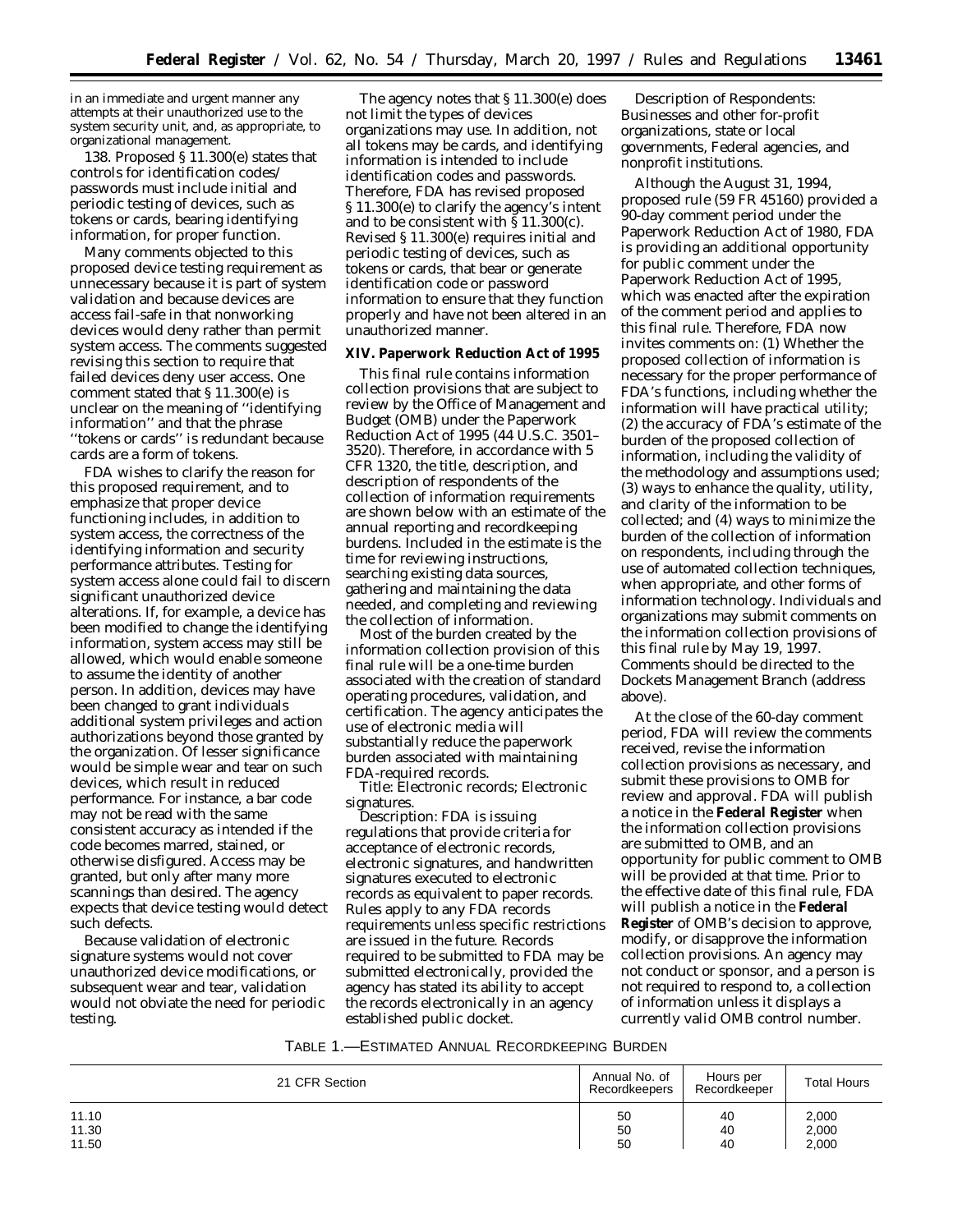| 21 CFR Section                      | Annual No. of<br>Recordkeepers | Hours per<br>Recordkeeper | <b>Total Hours</b> |
|-------------------------------------|--------------------------------|---------------------------|--------------------|
| 11.300<br>Total annual burden hours | 50                             | 40                        | 2,000<br>8,000     |

# TABLE 1.—ESTIMATED ANNUAL RECORDKEEPING BURDEN—Continued

# TABLE 2.—ESTIMATED ANNUAL REPORTING BURDEN

| 21 CFR Section                      | Annual No. of | Hours per | <b>Total Burden</b> |
|-------------------------------------|---------------|-----------|---------------------|
|                                     | Respondents   | Response  | Hours               |
| 11.100<br>Total annual burden hours | 1,000         |           | ,000<br>,000        |

# **XV. Environmental Impact**

The agency has determined under 21 CFR 25.24(a)(8) that this action is of a type that does not individually or cumulatively have a significant effect on the human environment. Therefore, neither an environmental assessment nor an environmental impact statement is required.

# **XVI. Analysis of Impacts**

FDA has examined the impacts of the final rule under Executive Order 12866, under the Regulatory Flexibility Act (5 U.S.C. 601–612), and under the Unfunded Mandates Reform Act (Pub. L. 104–4). Executive Order 12866 directs agencies to assess all costs and benefits of available regulatory alternatives and, when regulation is necessary, to select regulatory approaches that maximize net benefits (including potential economic, environmental, public health and safety, and other advantages; and distributive impacts and equity). Unless an agency certifies that a rule will not have a significant economic impact on a substantial number of small entities, the Regulatory Flexibility Act requires an analysis of regulatory options that would minimize any significant impact of a rule on small entities. The Unfunded Mandates Reform Act requires that agencies prepare an assessment of anticipated costs and benefits before proposing any rule that may result in an annual expenditure by State, local and tribal governments, in the aggregate, or by the private sector, of \$100 million (adjusted annually for inflation).

The agency believes that this final rule is consistent with the regulatory philosophy and principles identified in the Executive Order. This rule permits persons to maintain any FDA required record or report in electronic format. It also permits FDA to accept electronic records, electronic signatures, and handwritten signatures executed to

electronic records as equivalent to paper records and handwritten signatures executed on paper. The rule applies to any paper records required by statute or agency regulations. The rule was substantially influenced by comments to the ANPRM and the proposed rule. The provisions of this rule permit the use of electronic technology under conditions that the agency believes are necessary to ensure the integrity of electronic systems, records, and signatures, and the ability of the agency to protect and promote the public health.

This rule is a significant regulatory action as defined by the Executive Order and is subject to review under the Executive Order. This rule does not impose any mandates on State, local, or tribal governments, nor is it a significant regulatory action under the Unfunded Mandates Reform Act.

The activities regulated by this rule are voluntary; no entity is required by this rule to maintain or submit records electronically if it does not wish to do so. Presumably, no firm (or other regulated entity) will implement electronic recordkeeping unless the benefits to that firm are expected to exceed any costs (including capital and maintenance costs). Thus, the industry will incur no net costs as a result of this rule.

Based on the fact that the activities regulated by this rule are entirely voluntary and will not have any net adverse effects on small entities, the Commissioner of Food and Drugs certifies that this rule will not have a significant economic impact on a substantial number of small entities. Therefore, under the Regulatory Flexibility Act, no further regulatory flexibility analysis is required.

Although no further analysis is required, in developing this rule, FDA has considered the impact of the rule on small entities. The agency has also considered various regulatory options to maximize the net benefits of the rule to small entities without compromising the integrity of electronic systems, records, and signatures, or the agency's ability to protect and promote the public health. The following analysis briefly examines the potential impact of this rule on small businesses and other small entities, and describes the measures that FDA incorporated in this final rule to reduce the costs of applying electronic record/signature systems consistent with the objectives of the rule. This analysis includes each of the elements required for a final regulatory flexibility analysis under 5 U.S.C. 604(a).

# *A. Objectives*

The purpose of this rule is to permit the use of a technology that was not contemplated when most existing FDA regulations were written, without undermining in any way the integrity of records and reports or the ability of FDA to carry out its statutory health protection mandate. The rule will permit regulated industry and FDA to operate with greater flexibility, in ways that will improve both the efficiency and the speed of industry's operations and the regulatory process. At the same time, it ensures that individuals will assign the same level of importance to affixing an electronic signature, and the records to which that signature attests, as they currently do to a handwritten signature.

# *B. Small Entities Affected*

This rule potentially affects all large and small entities that are required by any statute administered by FDA, or any FDA regulation, to keep records or make reports or other submissions to FDA, including small businesses, nonprofit organizations, and small government entities. Because the rule affects such a broad range of industries, no data currently exist to estimate precisely the total number of small entities that will potentially benefit from the rule, but the number is substantial. For example, within the medical devices industry alone, the Small Business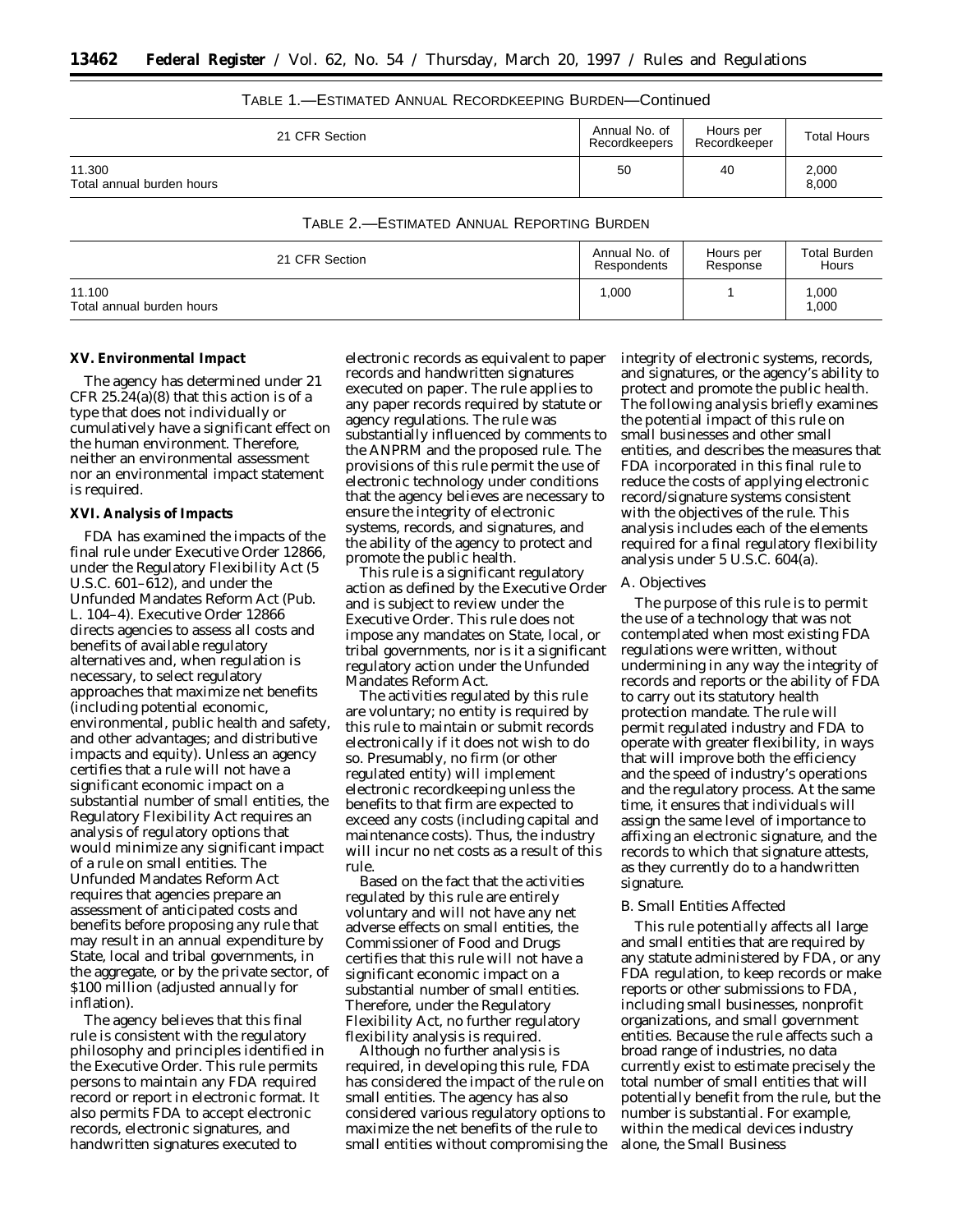Administration (SBA) estimates that over 3,221 firms are small businesses (i.e., have fewer than 500 employees). SBA also estimates that 504 pharmaceutical firms are small businesses with fewer than 500 employees. Of the approximately 2,204 registered blood and plasma establishments that are neither government-owned nor part of the American Red Cross, most are nonprofit establishments that are not nationally dominant and thus may be small entities as defined by the Regulatory Flexibility Act.

Not all submissions will immediately be acceptable electronically, even if the submission and the electronic record conform to the criteria set forth in this rule. A particular required submission will be acceptable in electronic form only after it has been identified to this effect in public docket 92S–0251. (The agency unit that can receive that electronic submission will also be identified in the docket.) Thus, although all small entities subject to FDA regulations are potentially affected by this rule, the rule will actually only benefit those that: (1) Are required to submit records or other documents that have been identified in the public docket as acceptable if submitted electronically, and (2) choose this method of submission, instead of traditional paper record submissions. The potential range of submissions includes such records as new drug applications, medical device premarket notifications, food additive petitions, and medicated feed applications. These, and all other required submissions, will be considered by FDA as candidates for optional electronic format.

Although the benefits of making electronic submissions to FDA will be phased in over time, as the agency accepts more submissions in electronic form, firms can, upon the rule's effective date, immediately benefit from using electronic records/signatures for records they are required to keep, but not submit to FDA. Such records include, but are not limited to: Pharmaceutical and medical device batch production records, complaint records, and food processing records.

Some small entities will be affected by this rule even if they are not among the industries regulated by FDA. Because it will increase the market demand for certain types of software (e.g., document management, signature, and encryption software) and services (e.g., digital notaries and digital signature certification authorities), this rule will benefit some small firms engaged in developing and providing those products and services.

# *C. Description of the Impact*

For any paper record that an entity is required to keep under existing statutes or FDA regulations, FDA will now accept an electronic record instead of a paper one, as long as the electronic record conforms to the requirements of this rule. FDA will also consider an electronic signature to be equivalent to a handwritten signature if it meets the requirements of this rule. Thus, entities regulated by FDA may, if they choose, submit required records and authorizations to the agency electronically once those records have been listed in the docket as acceptable in electronic form. This action is voluntary; paper records and handwritten signatures are still fully acceptable. No entity will be required to change the way it is currently allowed to submit paper records to the agency.

1. Benefits and costs

For any firm choosing to convert to electronic recordkeeping, the direct benefits are expected to include:

(1) Improved ability for the firm to analyze trends, problems, etc., enhancing internal evaluation and quality control;

(2) Reduced data entry errors, due to automated checks;

(3) Reduced costs of storage space;

(4) Reduced shipping costs for data transmission to FDA; and (5) More efficient FDA reviews and

approvals of FDA-regulated products.

No small entity will be required to convert to electronic submissions. Furthermore, it is expected that no individual firm, or other entity, will choose the electronic option unless that firm finds that the benefits to the firm from conversion will exceed any conversion costs.

There may be some small entities that currently submit records on paper, but archive records electronically. These entities will need to ensure that their existing electronic systems conform to the requirements for electronic recordkeeping described in this rule. Once they have done so, however, they may also take advantage of all the other benefits of electronic recordkeeping. Therefore, no individual small entity is expected to experience direct costs that exceed benefits as a result of this rule.

Furthermore, because almost all of the rule's provisions reflect contemporary security measures and controls that respondents to the ANPRM identified, most firms should have to make few, if any, modifications to their systems.

For entities that do choose electronic recordkeeping, the magnitude of the costs associated with doing so will

depend on several factors, such as the level of appropriate computer hardware and software already in place in a given firm, the types of conforming technologies selected, and the size and dispersion of the firm. For example, biometric signature technologies may be more expensive than nonbiometric technologies; firms that choose the former technology may encounter relatively higher costs. Large, geographically dispersed firms may need some institutional security procedures that smaller firms, with fewer persons in more geographically concentrated areas, may not need. Firms that require wholesale technology replacements in order to adopt electronic record/signature technology may face much higher costs than those that require only minor modifications (e.g., because they already have similar technology for internal security and quality control purposes). Among the firms that must undertake major changes to implement electronic recordkeeping, costs will be lower for those able to undertake these changes simultaneously with other planned computer and security upgrades. New firms entering the market may have a slight advantage in implementing technologies that conform with this rule, because the technologies and associated procedures can be put in place as part of the general startup.

# 2. Compliance requirements

If a small entity chooses to keep electronic records and/or make electronic submissions, it must do so in ways that conform to the requirements for electronic records and electronic signatures set forth in this rule. These requirements, described previously in section II. of this document, involve measures designed to ensure the integrity of system operations, of information stored in the system, and of the authorized signatures affixed to electronic records. The requirements apply to all small (and large) entities in all industry sectors regulated by FDA.

The agency believes that because the rule is flexible and reflects contemporary standards, firms should have no difficulty in putting in place the needed systems and controls. However, to assist firms in meeting the provisions of this rule, FDA may hold public meetings and publish more detailed guidance. Firms may contact FDA's Industry and Small Business Liaison Staff, HF–50, at 5600 Fishers Lane, Rockville, MD 20857 (301–827–3430) for more information.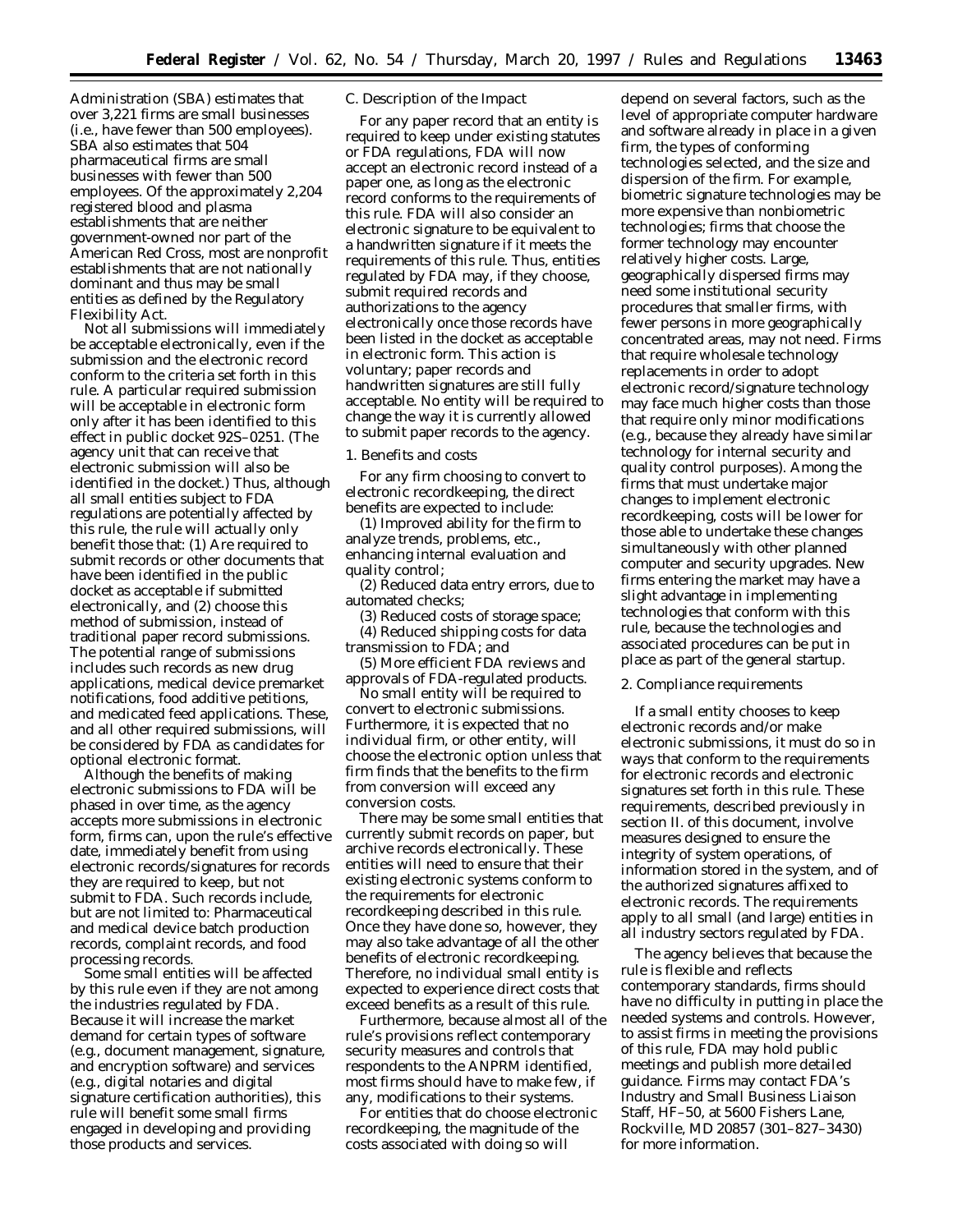## 3. Professional skills required

If a firm elects electronic recordkeeping and submissions, it must take steps to ensure that all persons involved in developing, maintaining, and using electronic records and electronic signature systems have the education, training, and experience to perform the tasks involved. The level of training and experience that will be required depends on the tasks that the person performs. For example, an individual whose sole involvement with electronic records is infrequent might only need sufficient training to understand and use the required procedures. On the other hand, an individual involved in developing an electronic record system for a firm wishing to convert from a paper recordkeeping system would probably need more education or training in computer systems and software design and implementation. In addition, FDA expects that such a person would also have specific on-the-job training and experience related to the particular type of records kept by that firm.

The relevant education, training, and experience of each individual involved in developing, maintaining, or using electronic records/submissions must be documented. However, no specific examinations or credentials for these individuals are required by the rule.

# *D. Minimizing the Burden on Small Entities*

This rule includes several conditions that an electronic record or signature must meet in order to be acceptable as an alternative to a paper record or handwritten signature. These conditions are necessary to permit the agency to protect and promote the public health. For example, FDA must retain the ability to audit records to detect unauthorized modifications, simple errors, and to deter falsification. Whereas there are many scientific techniques to show changes in paper records (e.g., analysis of the paper, signs of erasures, and handwriting analysis), these methods do not apply to electronic records. For electronic records and submissions to have the same integrity as paper records, they must be developed, maintained, and used under circumstances that make it difficult for them to be inappropriately modified. Without these assurances, FDA's objective of enabling electronic records and signatures to have standing equal to paper records and handwritten signatures, and to satisfy the requirements of existing statutes and regulations, cannot be met.

Within these constraints, FDA has attempted to select alternatives that provide as much flexibility as practicable without endangering the integrity of the electronic records. The agency decided not to make the required extent and stringency of controls dependent on the type of record or transactions, so that firms can decide for themselves what level of controls are worthwhile in each case. For example, FDA chose to give firms maximum flexibility in determining: (1) The circumstances under which management would have to be notified of security problems, (2) the means by which firms achieve the required link between an electronic signature and an electronic record, (3) the circumstances under which extra security and authentication measures are warranted in open systems, (4) when to use operational system checks to ensure proper event sequencing, and (5) when to use terminal checks to ensure that data and instructions originate from a valid source.

Numerous other specific considerations were addressed in the public comments to the proposed rule. A summary of the issues raised by those comments, the agency's assessment of these issues, and any changes made in the proposed rule as a result of these comments is presented earlier in this preamble.

FDA rejected alternatives for limiting potentially acceptable electronic submissions to a particular category, and for issuing different electronic submissions standards for small and large entities. The former alternative would unnecessarily limit the potential benefits of this rule; whereas the latter alternative would threaten the integrity of electronic records and submissions from small entities.

As discussed previously in this preamble, FDA rejected comments that suggested a total of 17 additional more stringent controls that might be more expensive to implement. These include: (1) Examination and certification of individuals who perform certain important tasks, (2) exclusive use of cryptographic methods to link electronic signatures to electronic records, (3) controls for each possible combination of a two factored authentication method, (4) controls for each different type of identification card, and (5) recording in audit trails the reason why records were changed.

### **List of Subjects in 21 CFR Part 11**

Administrative practice and procedure, Electronic records, Electronic signatures, Reporting and recordkeeping requirements.

Therefore, under the Federal Food, Drug, and Cosmetic Act, the Public Health Service Act, and under authority delegated to the Commissioner of Food and Drugs, Title 21, Chapter I of the Code of Federal Regulations is amended by adding part 11 to read as follows:

# **PART 11—ELECTRONIC RECORDS; ELECTRONIC SIGNATURES**

## **Subpart A—General Provisions**

- Sec.
- 11.1 Scope.
- 11.2 Implementation.
- 11.3 Definitions.

#### **Subpart B—Electronic Records**

- 11.10 Controls for closed systems.
- 11.30 Controls for open systems.
- 11.50 Signature manifestations.
- 11.70 Signature/record linking.

#### **Subpart C—Electronic Signatures**

- 11.100 General requirements.
- 11.200 Electronic signature components and controls.
- 11.300 Controls for identification codes/ passwords.

**Authority:** Secs. 201–903 of the Federal Food, Drug, and Cosmetic Act (21 U.S.C. 321–393); sec. 351 of the Public Health Service Act (42 U.S.C. 262).

### **Subpart A—General Provisions**

## **§ 11.1 Scope.**

(a) The regulations in this part set forth the criteria under which the agency considers electronic records, electronic signatures, and handwritten signatures executed to electronic records to be trustworthy, reliable, and generally equivalent to paper records and handwritten signatures executed on paper.

(b) This part applies to records in electronic form that are created, modified, maintained, archived, retrieved, or transmitted, under any records requirements set forth in agency regulations. This part also applies to electronic records submitted to the agency under requirements of the Federal Food, Drug, and Cosmetic Act and the Public Health Service Act, even if such records are not specifically identified in agency regulations. However, this part does not apply to paper records that are, or have been, transmitted by electronic means.

(c) Where electronic signatures and their associated electronic records meet the requirements of this part, the agency will consider the electronic signatures to be equivalent to full handwritten signatures, initials, and other general signings as required by agency regulations, unless specifically excepted by regulation(s) effective on or after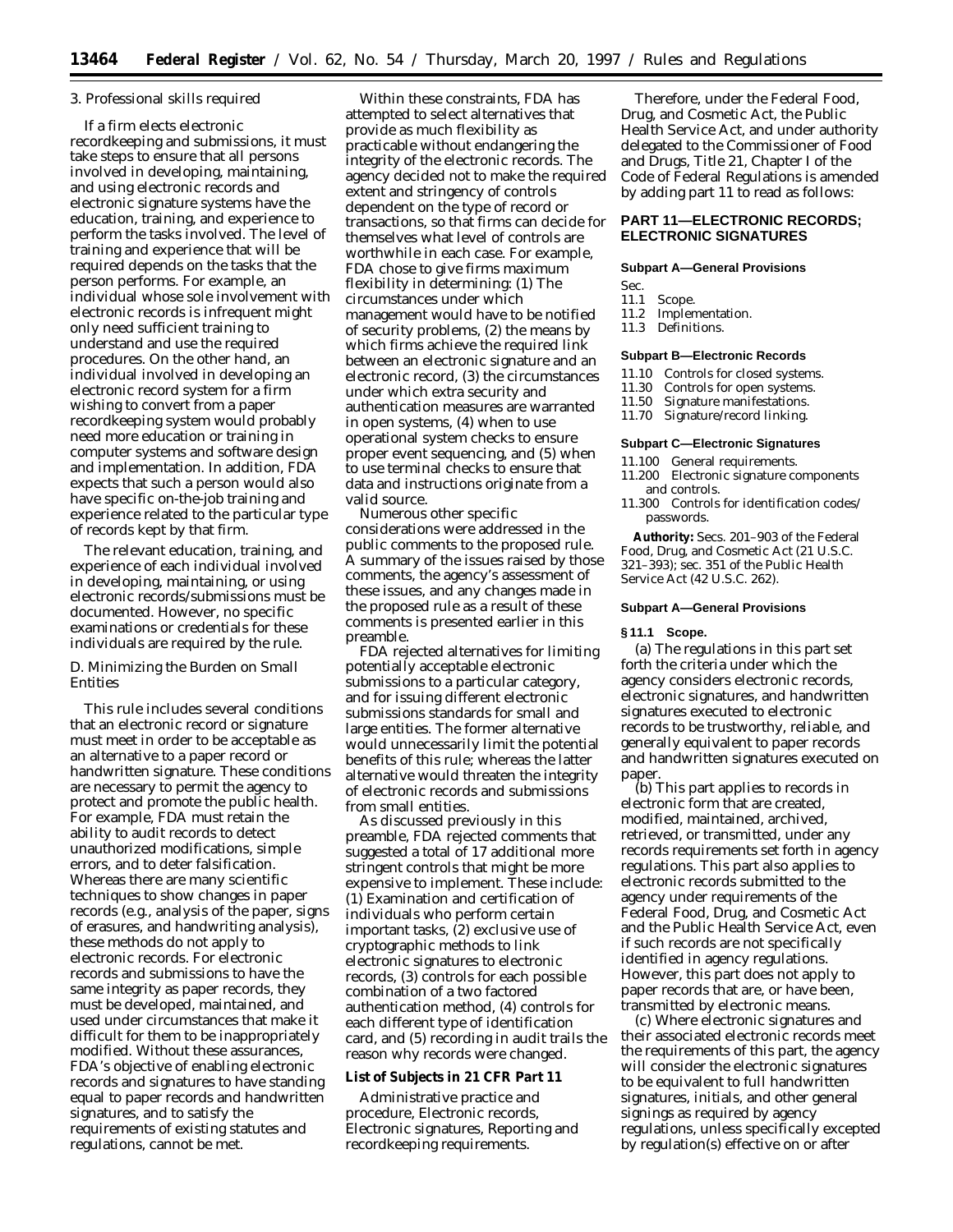# August 20, 1997.

(d) Electronic records that meet the requirements of this part may be used in lieu of paper records, in accordance with § 11.2, unless paper records are specifically required.

(e) Computer systems (including hardware and software), controls, and attendant documentation maintained under this part shall be readily available for, and subject to, FDA inspection.

# **§ 11.2 Implementation.**

(a) For records required to be maintained but not submitted to the agency, persons may use electronic records in lieu of paper records or electronic signatures in lieu of traditional signatures, in whole or in part, provided that the requirements of this part are met.

(b) For records submitted to the agency, persons may use electronic records in lieu of paper records or electronic signatures in lieu of traditional signatures, in whole or in part, provided that:

(1) The requirements of this part are met; and

(2) The document or parts of a document to be submitted have been identified in public docket No. 92S– 0251 as being the type of submission the agency accepts in electronic form. This docket will identify specifically what types of documents or parts of documents are acceptable for submission in electronic form without paper records and the agency receiving unit(s) (e.g., specific center, office, division, branch) to which such submissions may be made. Documents to agency receiving unit(s) not specified in the public docket will not be considered as official if they are submitted in electronic form; paper forms of such documents will be considered as official and must accompany any electronic records. Persons are expected to consult with the intended agency receiving unit for details on how (e.g., method of transmission, media, file formats, and technical protocols) and whether to proceed with the electronic submission.

# **§ 11.3 Definitions.**

(a) The definitions and interpretations of terms contained in section 201 of the act apply to those terms when used in this part.

(b) The following definitions of terms also apply to this part:

(1) *Act* means the Federal Food, Drug, and Cosmetic Act (secs. 201–903 (21 U.S.C. 321–393)).

(2) *Agency* means the Food and Drug Administration.

(3) *Biometrics* means a method of verifying an individual's identity based

on measurement of the individual's physical feature(s) or repeatable action(s) where those features and/or actions are both unique to that individual and measurable.

(4) *Closed system* means an environment in which system access is controlled by persons who are responsible for the content of electronic records that are on the system.

(5) *Digital signature* means an electronic signature based upon cryptographic methods of originator authentication, computed by using a set of rules and a set of parameters such that the identity of the signer and the integrity of the data can be verified.

(6) *Electronic record* means any combination of text, graphics, data, audio, pictorial, or other information representation in digital form that is created, modified, maintained, archived, retrieved, or distributed by a computer system.

(7) *Electronic signature* means a computer data compilation of any symbol or series of symbols executed, adopted, or authorized by an individual to be the legally binding equivalent of the individual's handwritten signature.

(8) *Handwritten signature* means the scripted name or legal mark of an individual handwritten by that individual and executed or adopted with the present intention to authenticate a writing in a permanent form. The act of signing with a writing or marking instrument such as a pen or stylus is preserved. The scripted name or legal mark, while conventionally applied to paper, may also be applied to other devices that capture the name or mark.

(9) *Open system* means an environment in which system access is not controlled by persons who are responsible for the content of electronic records that are on the system.

# **Subpart B—Electronic Records**

#### **§ 11.10 Controls for closed systems.**

Persons who use closed systems to create, modify, maintain, or transmit electronic records shall employ procedures and controls designed to ensure the authenticity, integrity, and, when appropriate, the confidentiality of electronic records, and to ensure that the signer cannot readily repudiate the signed record as not genuine. Such procedures and controls shall include the following:

(a) Validation of systems to ensure accuracy, reliability, consistent intended performance, and the ability to discern invalid or altered records.

(b) The ability to generate accurate and complete copies of records in both human readable and electronic form suitable for inspection, review, and copying by the agency. Persons should contact the agency if there are any questions regarding the ability of the agency to perform such review and copying of the electronic records.

(c) Protection of records to enable their accurate and ready retrieval throughout the records retention period.

(d) Limiting system access to authorized individuals.

(e) Use of secure, computer-generated, time-stamped audit trails to independently record the date and time of operator entries and actions that create, modify, or delete electronic records. Record changes shall not obscure previously recorded information. Such audit trail documentation shall be retained for a period at least as long as that required for the subject electronic records and shall be available for agency review and copying.

(f) Use of operational system checks to enforce permitted sequencing of steps and events, as appropriate.

(g) Use of authority checks to ensure that only authorized individuals can use the system, electronically sign a record, access the operation or computer system input or output device, alter a record, or perform the operation at hand.

(h) Use of device (e.g., terminal) checks to determine, as appropriate, the validity of the source of data input or operational instruction.

(i) Determination that persons who develop, maintain, or use electronic record/electronic signature systems have the education, training, and experience to perform their assigned tasks.

(j) The establishment of, and adherence to, written policies that hold individuals accountable and responsible for actions initiated under their electronic signatures, in order to deter record and signature falsification.

(k) Use of appropriate controls over systems documentation including:

(1) Adequate controls over the distribution of, access to, and use of documentation for system operation and maintenance.

(2) Revision and change control procedures to maintain an audit trail that documents time-sequenced development and modification of systems documentation.

# **§ 11.30 Controls for open systems.**

Persons who use open systems to create, modify, maintain, or transmit electronic records shall employ procedures and controls designed to